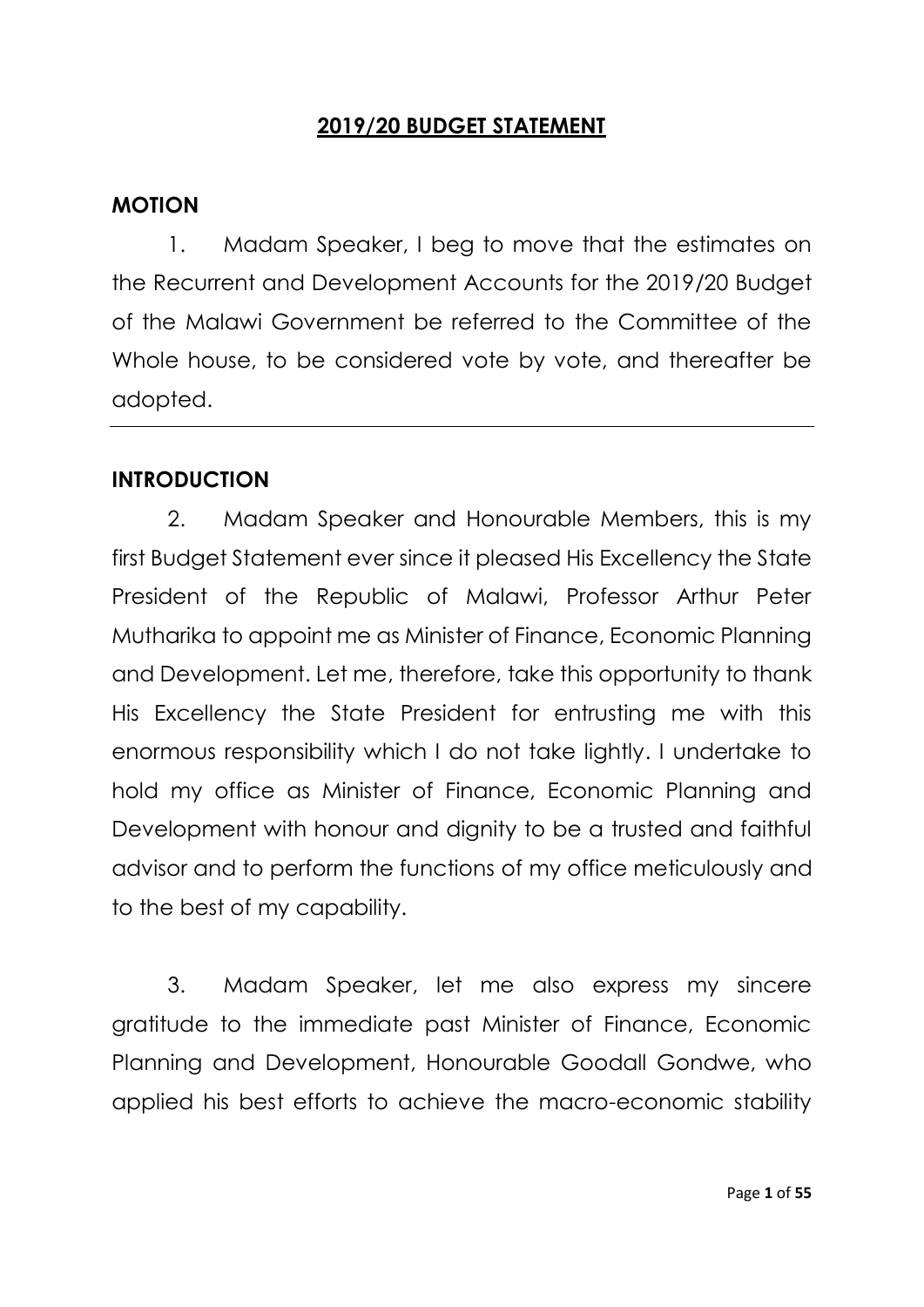prevailing currently. This will surely make my job easier as we try to focus on inclusive, resilient and sustainable economic growth.

4. To this effect Madam Speaker, I am mandated by His Excellency the State President, as Minister of Finance, Economic Planning and Development, to submit to this August House, Government proposal on how resources that are expected to be available for the 2019/20 budget will be utilized, for the consideration and approval of the House on behalf of the people of Malawi.

5. Madam Speaker, it is Government's wish that Honourable Members will ensure that the resources are reasonably allocated to various sectors of the economy in order to improve productivity for the development of this country, and the wellbeing of its citizens. I therefore wish to urge Honourable Members, to support me in this noble task by constructively debating and contributing to the proposals that I, together with my team at the Ministry and in consultations with other relevant stakeholders have put together. This is a budget for all Malawians regardless of race, region, religion or political affiliation.

6. Madam Speaker, let me mention that the budget allocations are in line with the priorities of our National Blueprint, the Third Malawi Growth and Development Strategy. The budget is intended to leverage on the macroeconomic stability that has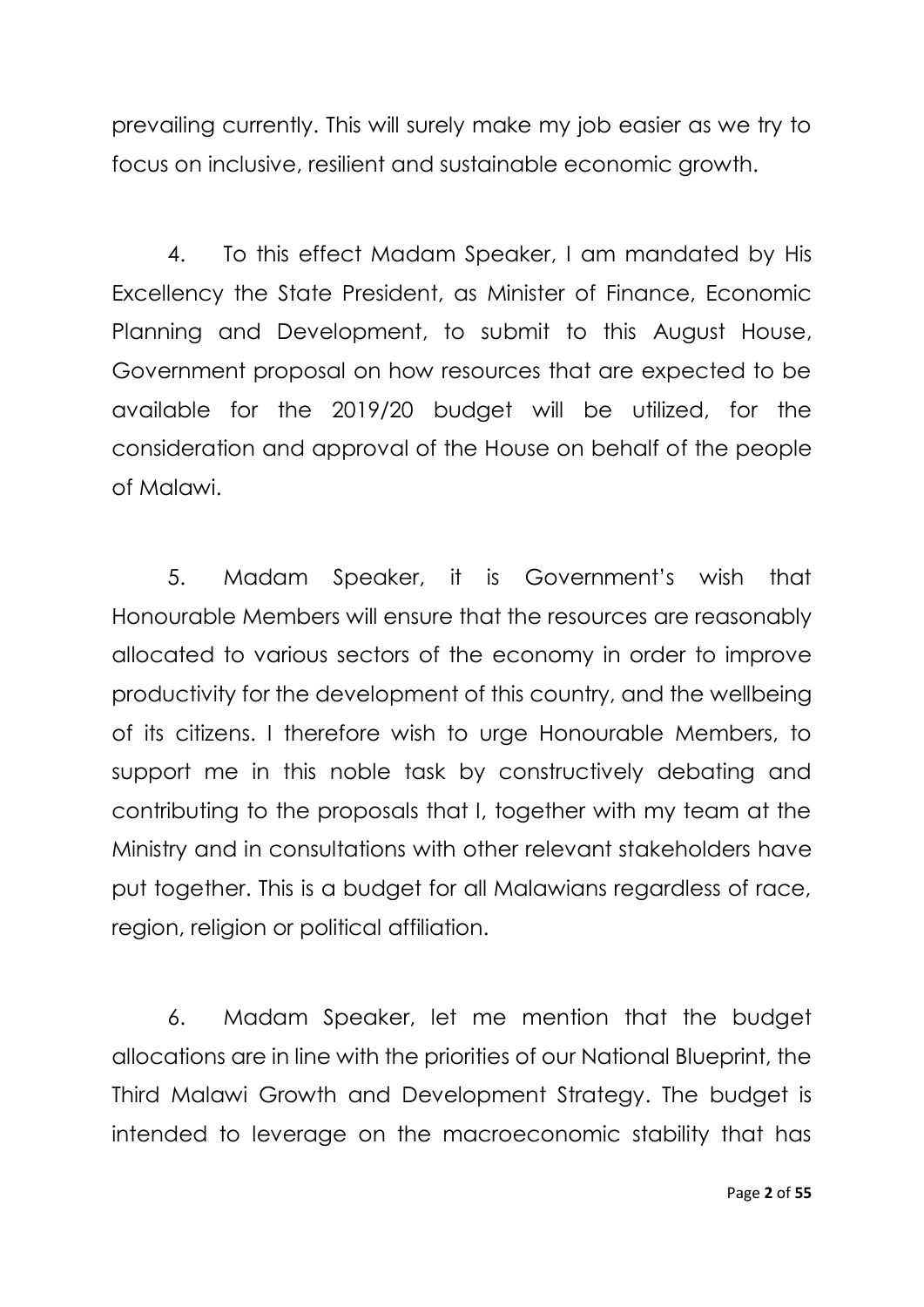been achieved during the past two fiscal budgets to tackle four key issues of: economic growth; job creation; economic empowerment; sustainable debt management and infrastructure development. As such, Madam Speaker, the 2019/20 budget has been developed under the theme **"Inclusive Growth and Economic Empowerment: The Future We Want"**.

7. Madam Speaker, this being the second term of office of His Excellency, the State President, Professor Arthur Peter Mutharika, I feel duty bound to outline major achievements in the past five years. As such, I will endeavour to touch on some of these achievements, though in brief, cognizant of the fact that the President ably outlined them in his State of the Nation Address delivered in this August House in May 2019.

8. Madam Speaker, my budget statement will start with an outline of the general economic outlook at international, regional and national level. I will then review the performance of the 2018/19 Budget. After this review, Madam Speaker, I will present to this House some of the general policy issues that will anchor the 2019/20 budget, after which I will present the 2019/20 fiscal year budget.

# **ACHIEVEMENTS OVER THE PAST FIVE YEARS**

9. Madam Speaker, as I earlier on indicated, I will now highlight some of the major achievements as presented by His Excellency the State President, Professor Arthur Peter Mutharika, in the State of the Nation Address.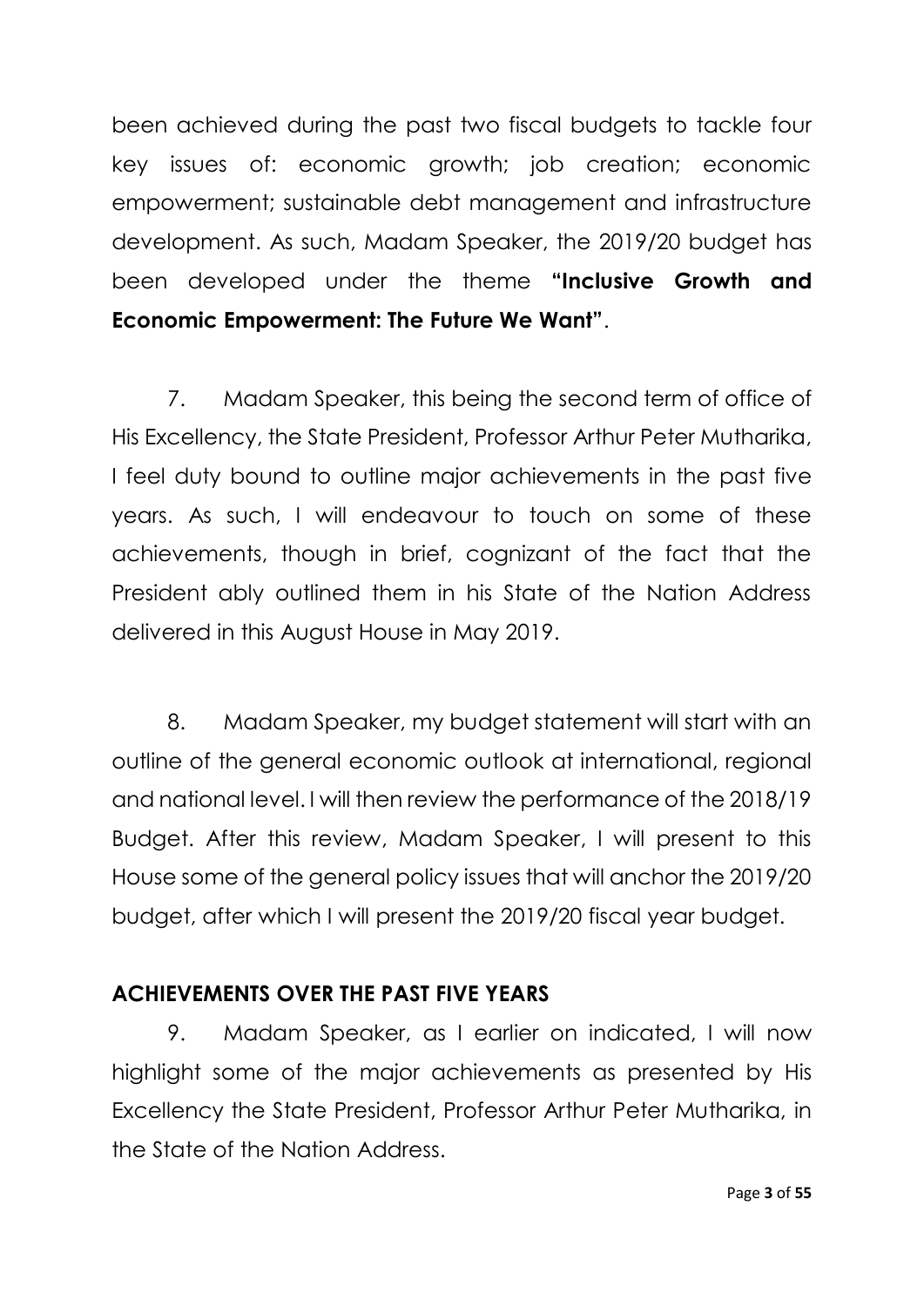10. Madam Speaker, one of the major achievements during the past five years was the stabilization of the economy. Inflation rate has declined and stabilized in single digit. Interest rates have fallen and the exchange rate has stabilized. Going forward, Government is committed to consolidate and safeguard these gains in order to transform Malawi economically.

11. Madam Speaker, over the past five years, Government has achieved a lot in promoting irrigation farming in this country. Government established the Green Belt Authority whose objective is to oversee the implementation of large scale irrigation programs in Malawi. For example, the Authority has facilitated the production of sugar at Salima Sugar Factory with production capacity of over 4,000 metric tons. The hectarage of sugar cane plantations under irrigation will increase from 4,000 to 6,000 hectares.

12. Furthermore, the rehabilitation of the Bwanje Irrigation Scheme was completed which will increase land use under irrigation from 300 to 800 hectares. This will see more farmers joining the scheme, achieving double cropping and resulting into improved income and food security.

13. Madam Speaker, in the Education Sector, Government has increased access to education at all levels. In this regard, Government abolished payment of fees in secondary schools. In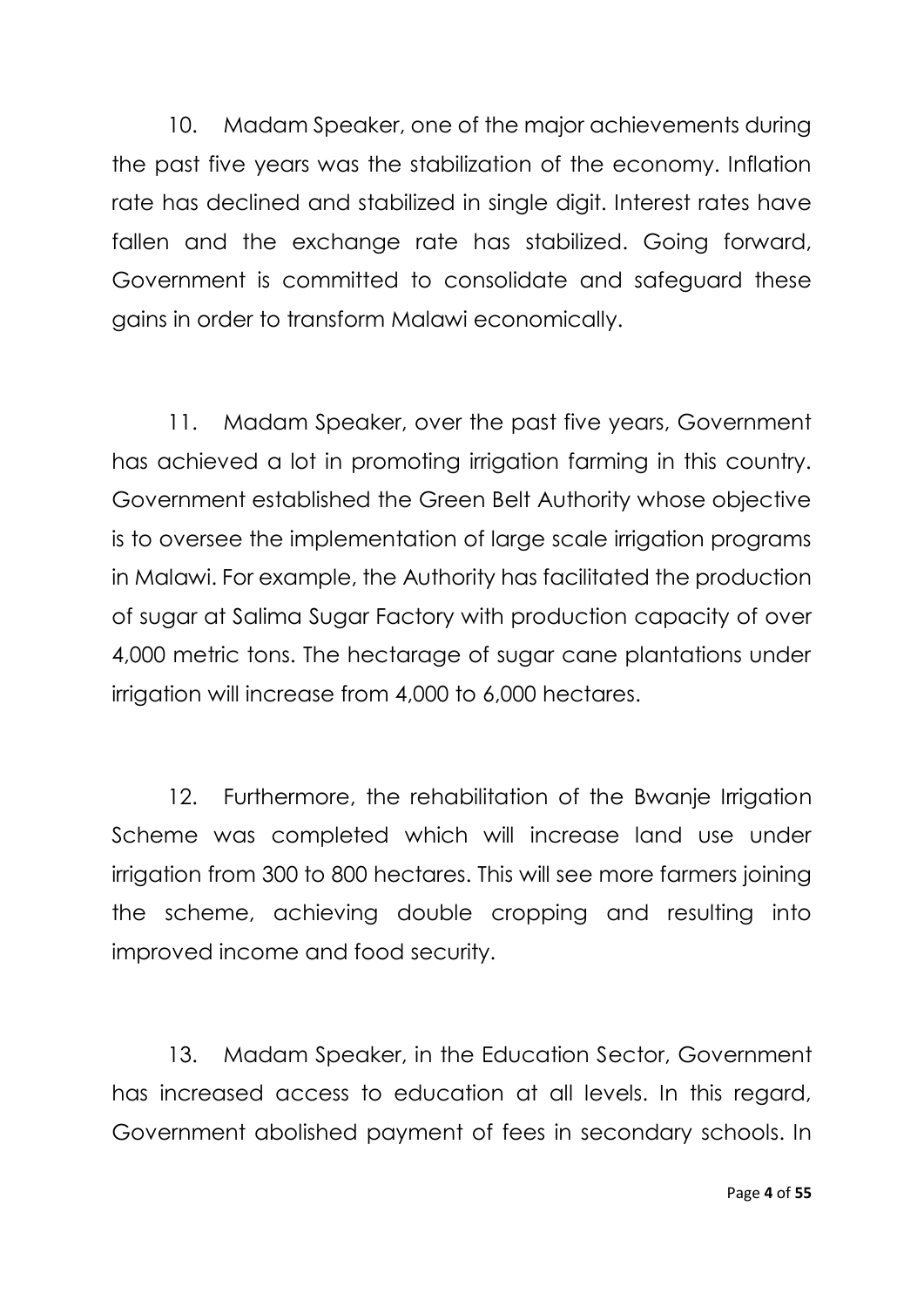addition, under higher education, a number of infrastructure projects were completed including the construction of Open Distance Learning Centres for public universities, lecture theatres, modern ICT facilities and science laboratories at the Polytechnic and Chancellor College. Furthermore, Government has constructed and rehabilitated 23 Technical and Community Colleges for Youth skills development.

14. Madam Speaker, Government has also accelerated decentralization of services to the councils. Government has completed the construction of Rural Growth Centres in Neno, Jenda in Mzimba, Malomo in Ntchisi, Monkey Bay in Mangochi and Nthalire in Chitipa. Furthermore, Government completed the construction of 13 modern markets in rural areas.

15. In the energy sector, Madam Speaker, Government successfully completed the Malawi – Zambia Interconnector which has greatly improved power supply to our industries and the people of Malawi. Under the Millennium Challenge Account, Government rehabilitated and modernized the Nkula A Hydro Power plant which has increased generation capacity and constructed new transmission lines and rehabilitated old ones for more power carrying capacity.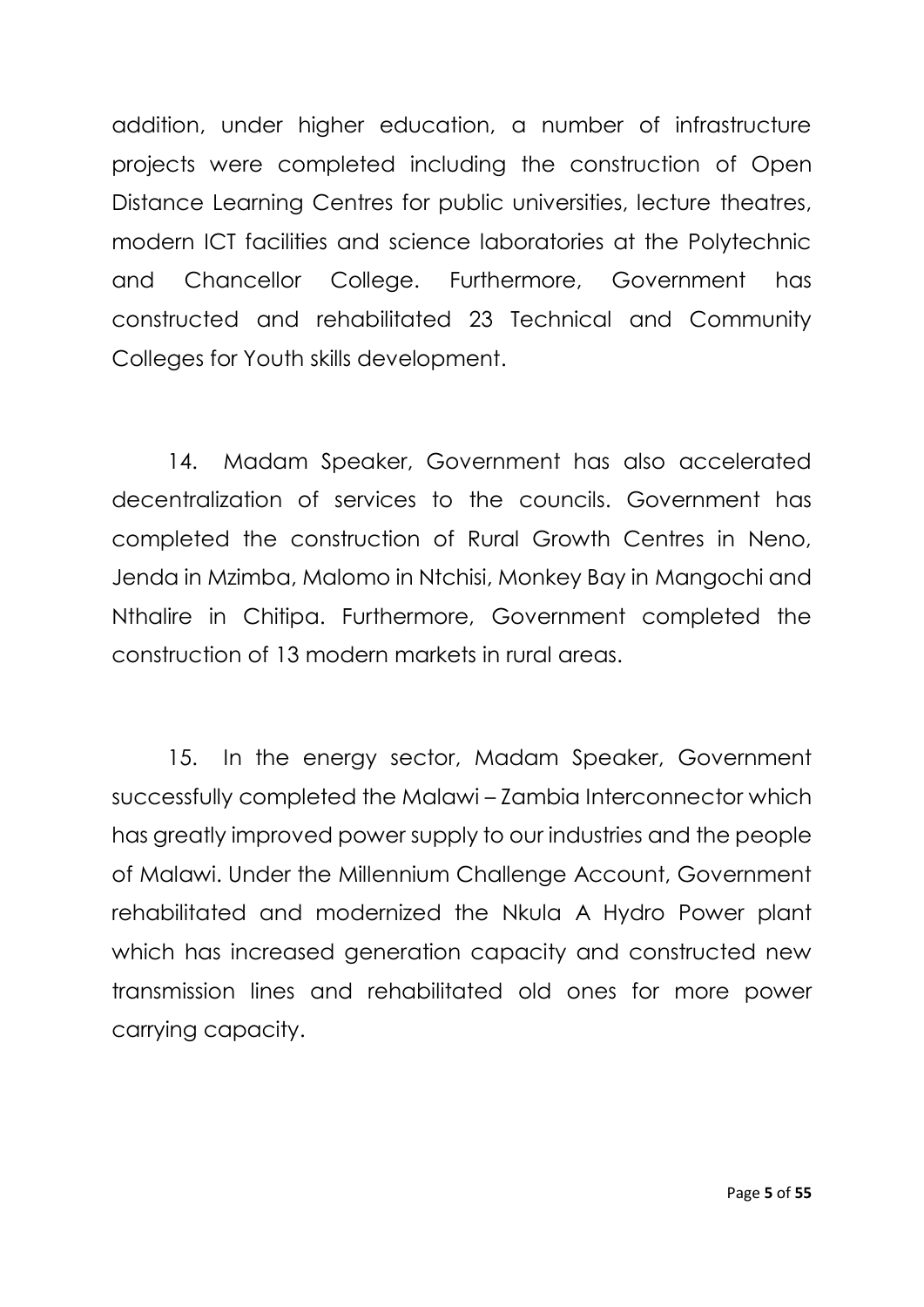16. Madam Speaker, under the trade and industry development sector, Government launched the Malawi Agricultural and Industrial Investment Corporation which is expected to go a long way in financing commercial agricultural and industrial projects. In addition, Government has established a One-Stop-Service-Centre and Trade Portal.

17. Madam Speaker, in the transport sector, Government completed the construction of the Mzuzu- Nkhatabay road; the Mangochi – Liwonde road; the Zomba – Jali – Phalombe – Chitakale road; the Lilongwe old Airport – Kasiya – Santhe road; the Parliament – Bingu Stadium Dual Carriage Way; and a number of city roads as well as street lighting in Mzuzu, Lilongwe, Zomba and Blantyre were successfully completed and launched.

18. Madam Speaker, under the Decent and Affordable Housing Project, Government has constructed and rehabilitated about 37,000 houses for the poor and the elderly, thereby improving their living standards and well-being.

19. Madam Speaker, as highlighted above, His Excellency the State President Professor Arthur Peter Mutharika has achieved a lot over the last five years of his administration. These highlighted projects are among the many achievements and I am quite certain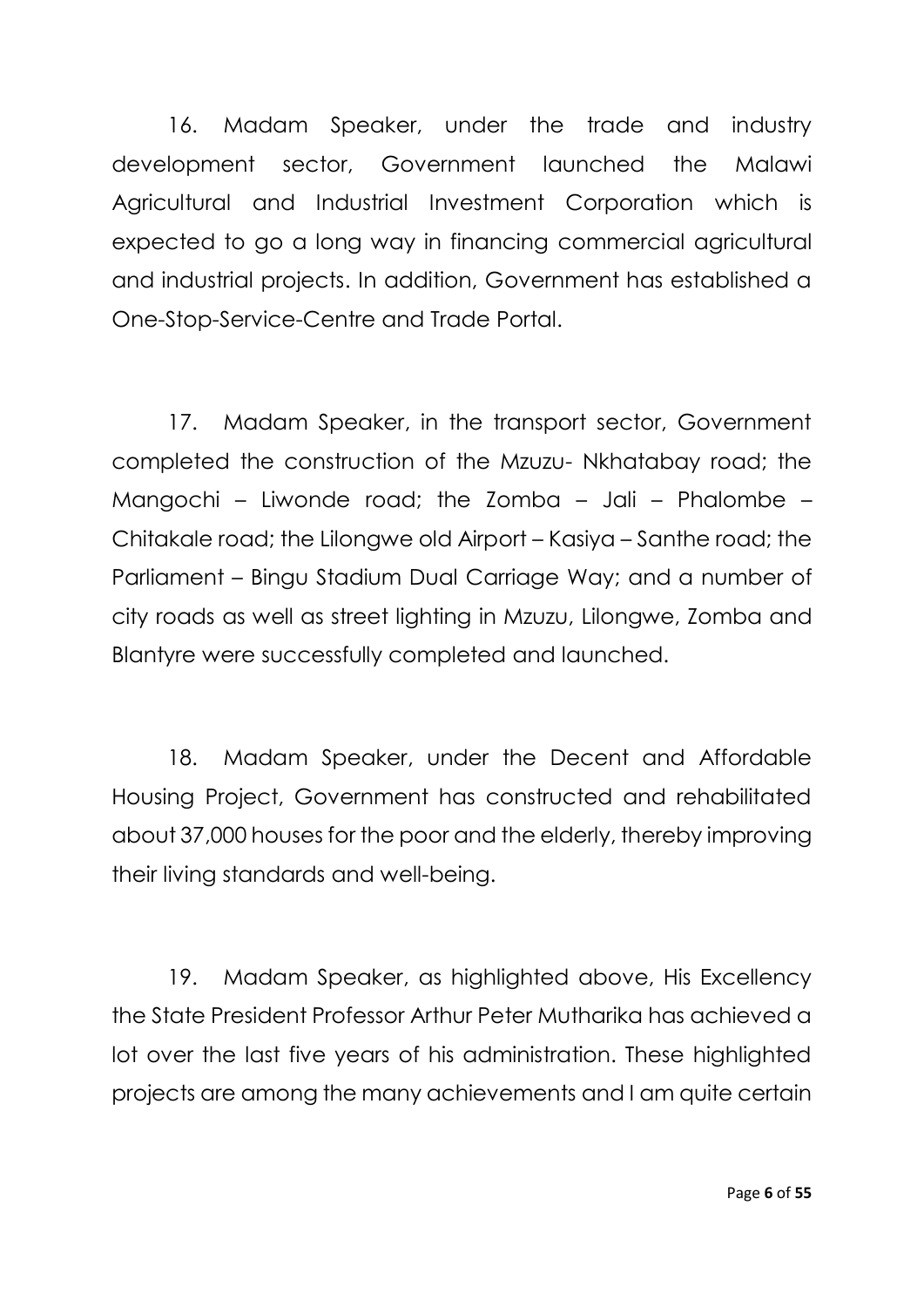that Malawians have faith that these achievements will be surpassed in the next five years.

# **WORLD AND REGIONAL ECONOMIC OUTLOOK**

20. Madam Speaker, according to the International Monetary Fund's latest World Economic Outlook report of July 2019, global growth is forecast at 3.2 percent in 2019 and expected to pick up to 3.5 percent in 2020. Global growth remains subdued compared to the 2017 to 2018 period due to continued USA-China trade and technology tensions, macroeconomic stress in Argentina and Turkey, tighter credit policies in China and financial tightening alongside the normalization of monetary policy in advanced economies.

21. However, improvements are expected in the second half of 2019 as a result of positive signals from the US Federal Reserve and accommodative policy stance by other major central banks. US-China trade tensions are also expected to dissipate hence an improved growth rate in 2020.

22. For advanced economies, growth is projected at 1.9 percent in 2019 and 1.7 percent in 2020. In the United States of America, 2019 growth is projected at 2.6 percent, moderating to 1.9 percent in 2020 as the fiscal stimulus unwinds. Growth in the euro area is projected at 1.3 percent in 2019 and 1.6 percent in 2020, slower than earlier projections due to weaker-than-expected external demand.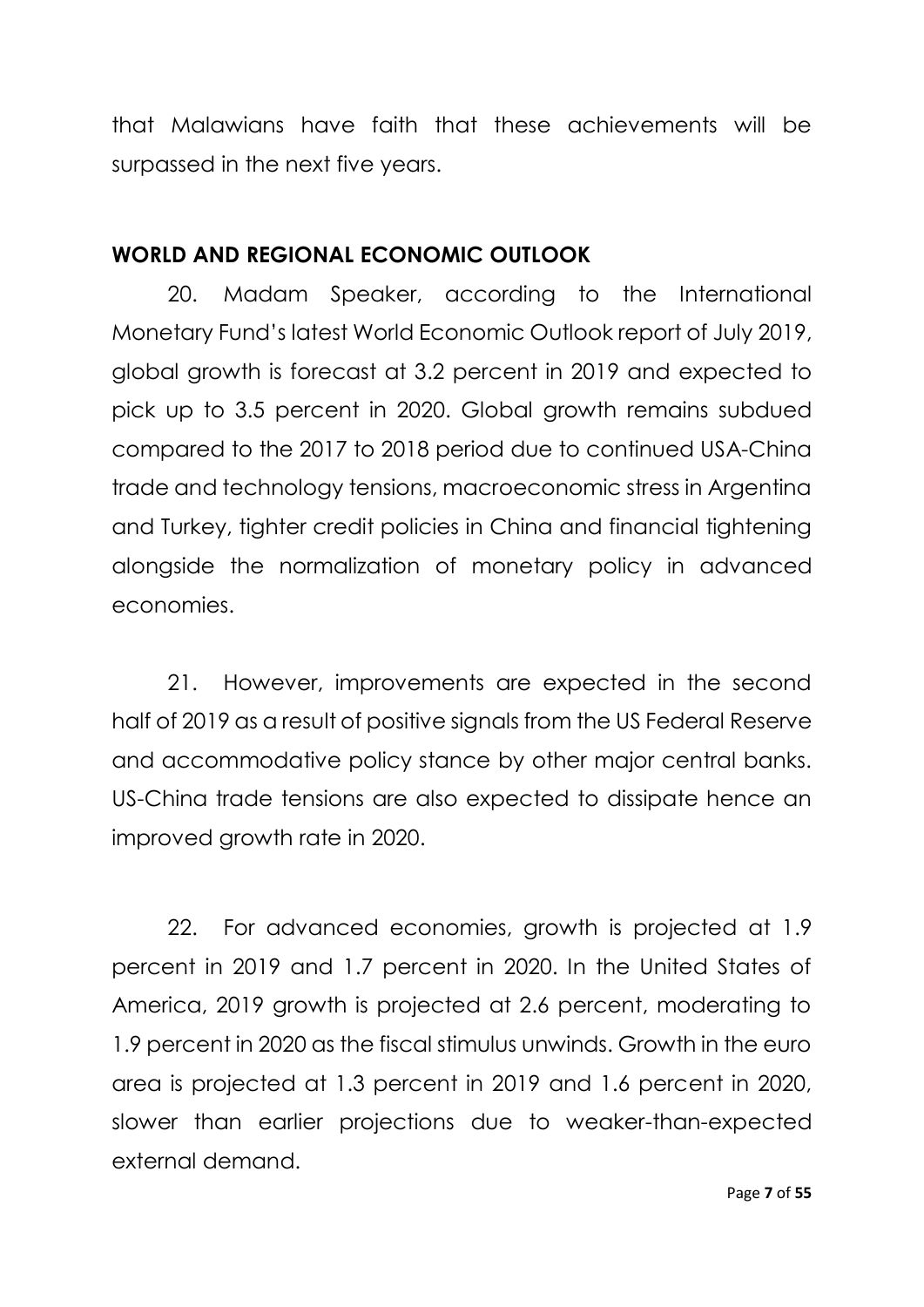23. Economic growth in emerging markets is expected to slightly decline to 4.1 percent in 2019 from 4.5 percent realized in 2018. This is partly on account of lower commodity prices and tighter financial conditions in the late 2018. However, it is projected that these economies will pick up in 2020 to 4.7 percent. Emerging and developing Asia alone is expected to grow at 6.2 percent in 2019/20, lower than earlier years, largely reflecting the impact of tariffs on trade and investment. India's economy, however, is set to grow at 7.0 percent in 2019, picking up to 7.2 percent in 2020.

# **SUB-SAHARAN REGIONAL ECONOMIC OUTLOOK**

24. Madam Speaker, allow me to also give a snapshot on the economic outlook for Sub-Saharan Africa. GDP growth has also been sluggish but recovering and is estimated to increase from 3.0 percent in 2018 to 3.4 percent in 2019 and 3.6 percent in 2020. These low growth rates are mainly on account of rising government debt and low commodity prices. South Africa, Malawi's major trading partner is projected to grow by 0.7 percent and 1.1 percent in 2019 and 2020, respectively.

## **ECONOMIC OUTLOOK FOR MALAWI**

Page **8** of **55** 25. Madam Speaker, the country's Gross Domestic Product grew by 4.0 percent in 2018. Economic outlook for 2019 is positive as the economy is estimated to grow by 5.0 percent and by 7.0 percent in 2020. This, Madam Speaker gives us a fiscalised growth rate of 6 percent for the 2019/20 fiscal year. The expected impressive growth is on account of favourable weather conditions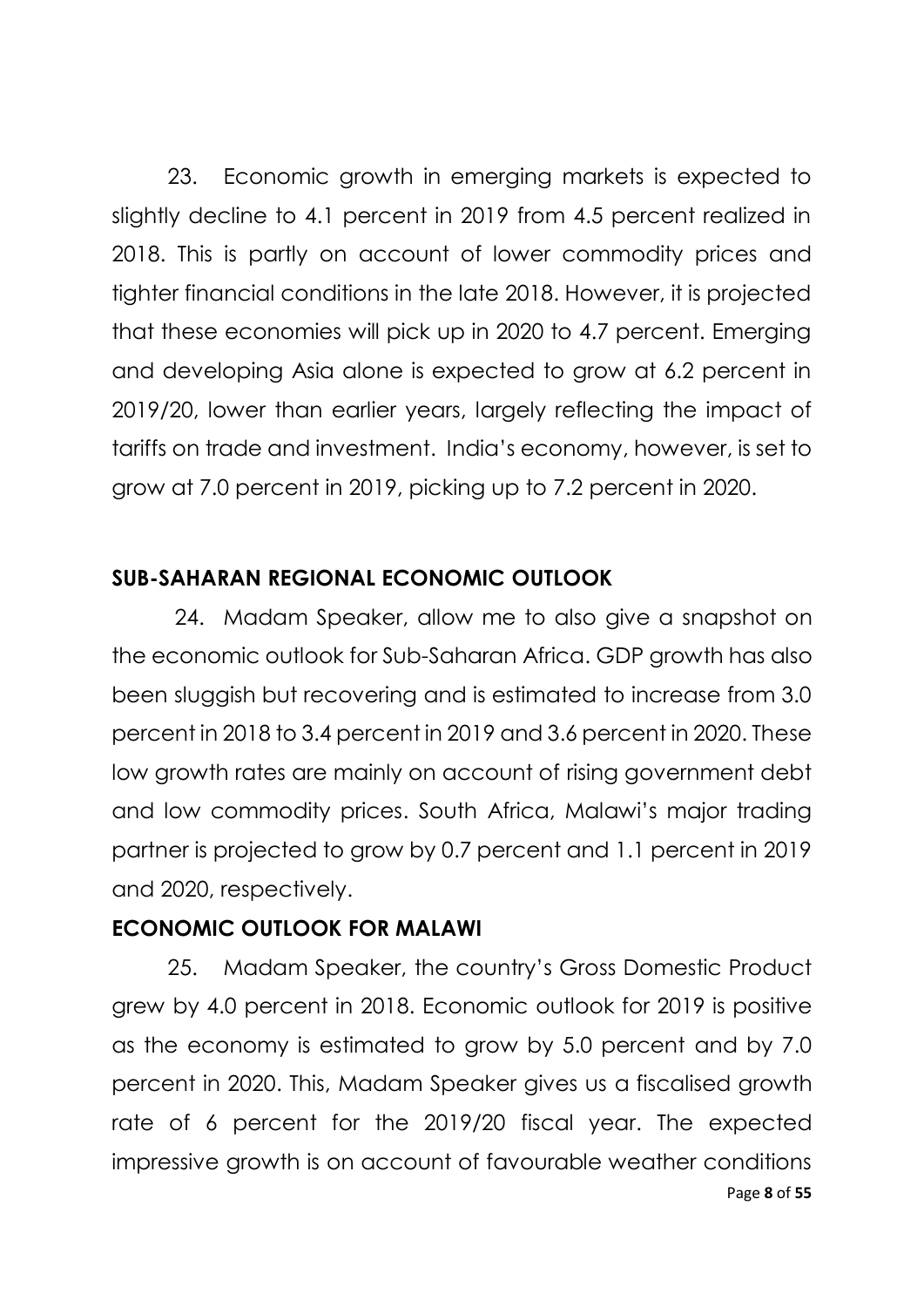during the last growing season and the consequent spill over effects to other sectors in the economy. In addition, the Malawi-Zambia power interconnection project has stabilized the country's power supply since the beginning of 2019.

26. Madam Speaker, Malawi's economic performance in the past 10 years has been volatile, recording growth rates ranging from 2.1 percent in 2012 to 6.2 percent in 2014, before coming down to 2.7 percent in 2016 and rising again to 5.2 percent in 2017. Honourable Members, this is mainly due to frequent shocks hitting the country's productive system such as drought and floods. It further suggests the importance of investing in resilience, particularly in the agriculture sector for sustainable growth. The frequency of shocks also entails the need for this country to rapidly diversify its sources of growth to include for example other sectors such as tourism and mining.

27. According to the final round of agricultural production estimates for 2019, maize production is estimated at 3,391,924 metric tons, representing a 25.7 percent increase from the 2017/2018 growing season. This increase is attributed to better yields due to favourable weather conditions and an increase in inputs uptake by farmers.

Page **9** of **55** 28. Madam Speaker, allow me now to move onto price developments in this country. The annual average inflation rate has been on a downward trajectory during the past three years. In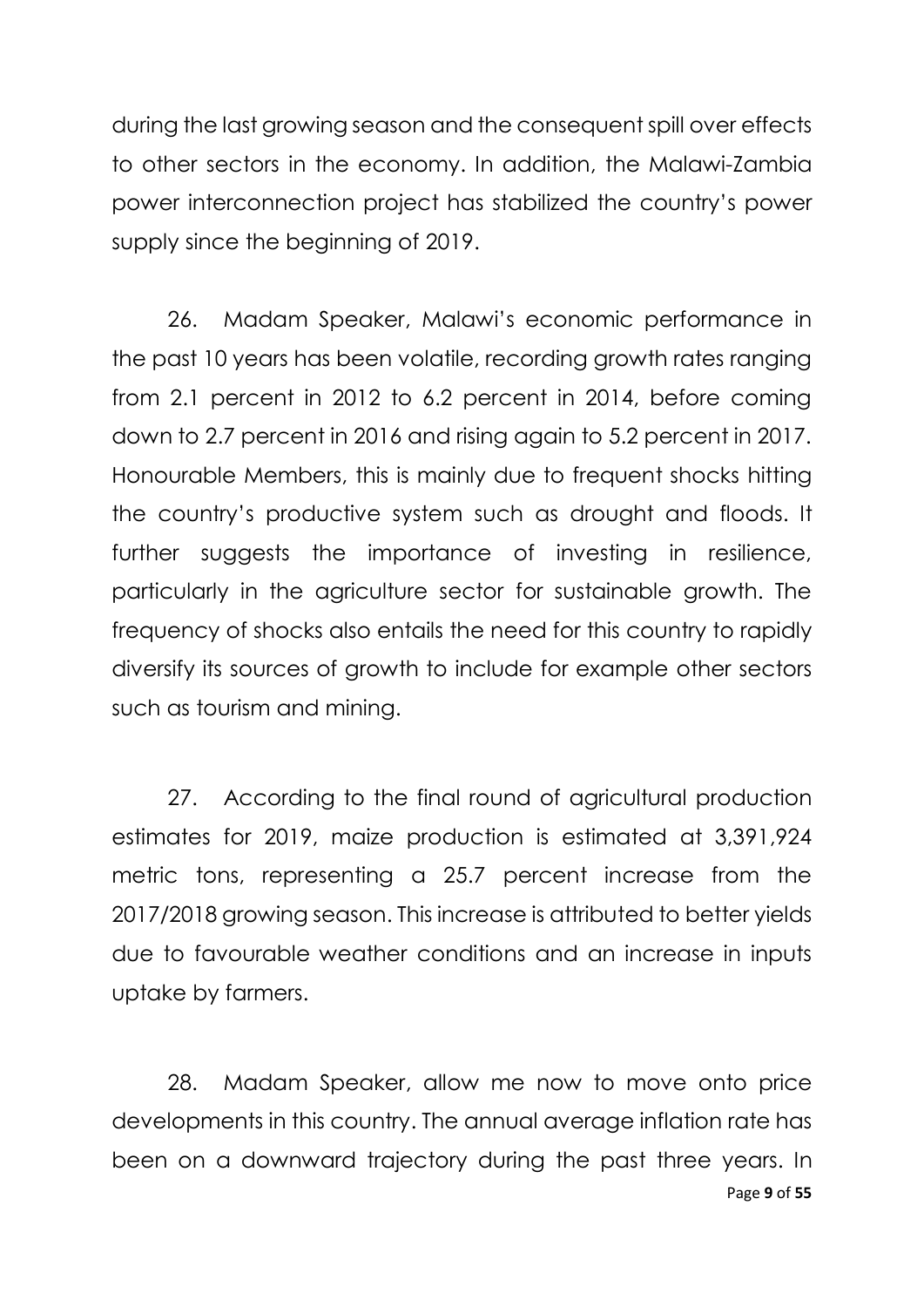2019, inflation rate is estimated to continue declining to an annual average rate of 8.0 percent from 9.2 percent in 2018. However, in July 2019, inflation rate picked to 9.3 percent on account of food inflation which went up to 14.2 percent from 13.7 percent in June 2019. Madam Speaker, the high food inflation in 2019 is largely driven by maize prices which have increased because traders are buying with the intention of exporting to neighbouring countries. Maize price expectations are also not well anchored such that traders believe that maize prices will soar during the lean period, hence causing speculative buying.

29. In response to the declining annual average rate of inflation, the Reserve Bank of Malawi lowered its policy interest rate by 10.5 percentage points from 24 percent in 2017 to 13.5 percent since March 2019. Madam Speaker, following the decline in the policy stance by RBM, commercial banks also revised their base lending rates downwards to 13.9 percent from as high as 24.8 percent in June 2018. As a result, real private sector credit growth picked up to 8.1 percent in June 2019 from minus 4.1 percent in 2018.

Page **10** of **55** 30. Looking ahead, Madam Speaker, in 2020 inflation is expected to continue declining to a single digit rate of 6.1 percent. This downward trend will largely emanate from the expected improvement in agricultural production, stable exchange rate and relatively low and stable international oil prices. Honourable Members, Government remains committed to achieve its long term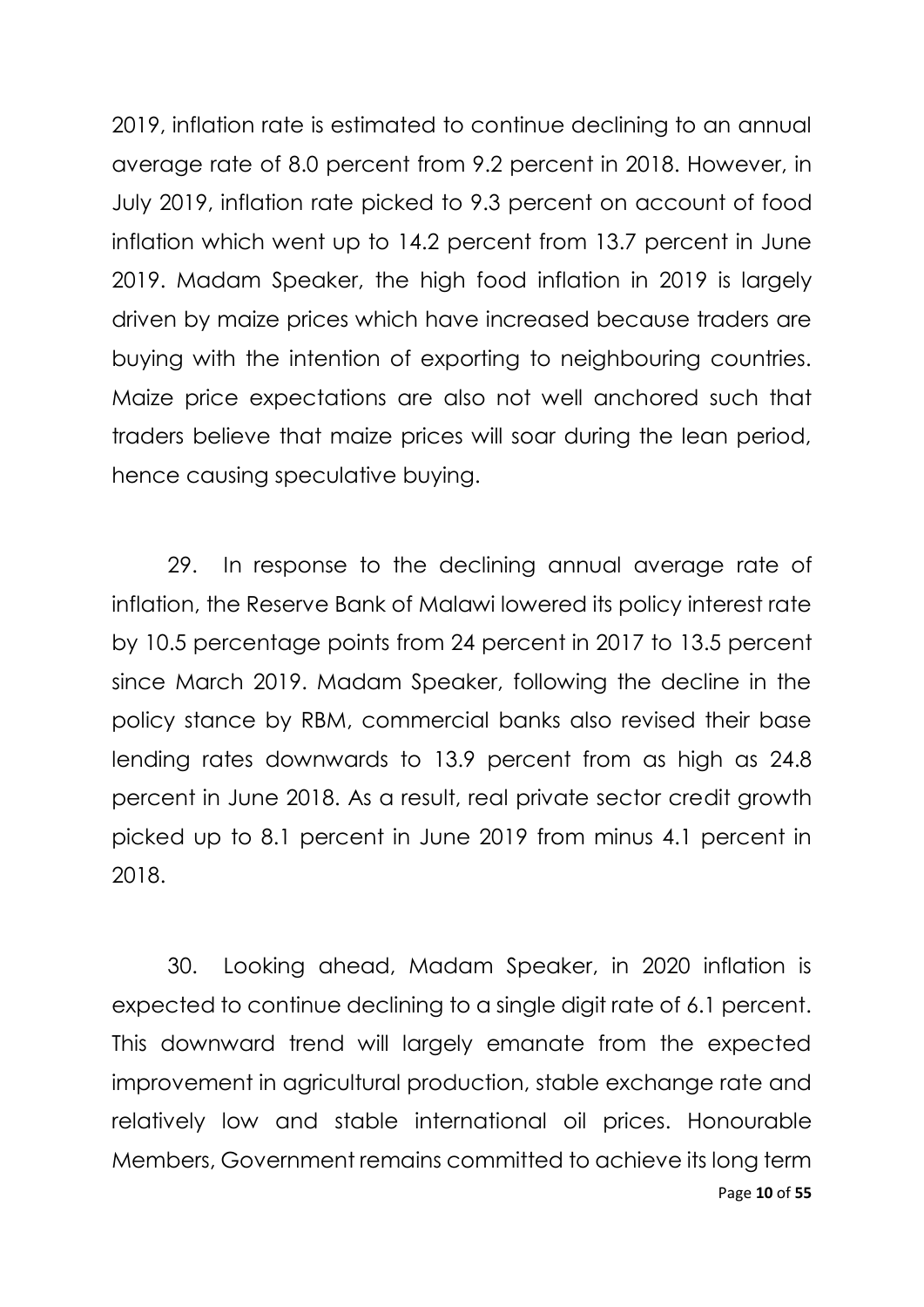inflation target of 5.0 percent, notwithstanding risks such as erratic weather patterns and shocks to international oil prices.

31. Gross official reserves have improved to an import cover of 3.7 months in June 2019 compared to 3.1 months in June 2018. This, Madam Speaker, gives confidence to the business community of continued supply of foreign exchange. It also prevents speculative tendencies in the foreign exchange market that usually leads to volatility in the exchange rate which can lead to macroeconomic instability. Government, through the Reserve Bank of Malawi will continue to build up foreign exchange reserves in order to provide the economy with a required buffer to cushion against exogenous shocks.

32. Honourable Members, Government aim to achieve a target of 6 months of imports by 2022 from the current 3.7 months of imports. In order to achieve this, Government will continue supporting the Export Development Fund as a vehicle for supporting efforts aimed at increasing the country's exporting capacity. Government will also intensify its efforts to curb illicit financial flows done through transfer pricing and illegal externalization of foreign exchange. These malpractices, Madam Speaker, are depriving this country the much needed foreign exchange from its natural resources.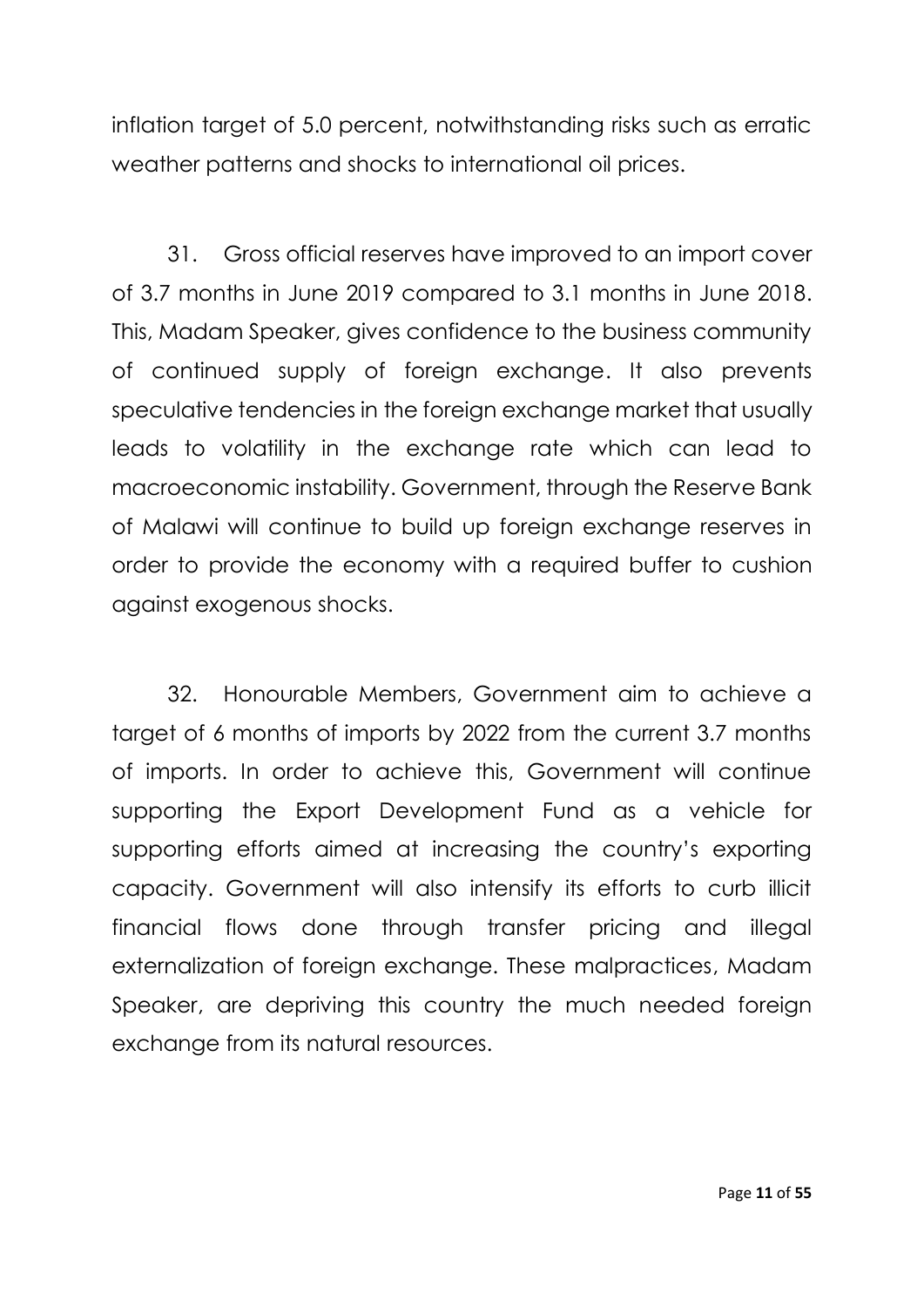33. Furthermore, Government, through the Reserve Bank of Malawi, will continue courting diaspora remittances through, *inter alia*, creating a diaspora unit, information portal, issuing of diaspora bonds and creation of various investment vehicles that promote short-term and long-term investments by the diaspora communities. It is Government's belief Madam Speaker that all these measures, will help increase the country's foreign exchange reserves.

# **EXTENDED CREDIT FACILITY PROGRAM WITH THE IMF**

34. Madam Speaker, allow me to inform the House that at the center of the macroeconomic stability so far attained, is Government's implementation of the third Extended Credit Facility of SDR78.1 million, which is equivalent to US\$112.3 million, with the International Monetary Fund. The program aims at entrenching macroeconomic stability and fostering higher, more resilient and inclusive growth. The third ECF program is anchored on Government's commitment to reduce fiscal deficits in the short term and record surpluses in the medium to long term that will bring domestic debt on a downward path.

Page **12** of **55** 35. In terms of progress, the first review was successfully conducted in September 2018 when the country met almost all the qualitative and quantitative targets under the program. To this effect, two disbursements totaling to SDR22.3 million have been made since the Program commenced. I am pleased to inform this August House that the IMF Mission team is arriving in Malawi tomorrow, 10<sup>th</sup> September 2019 for a 2<sup>nd</sup> and 3<sup>rd</sup> review that will also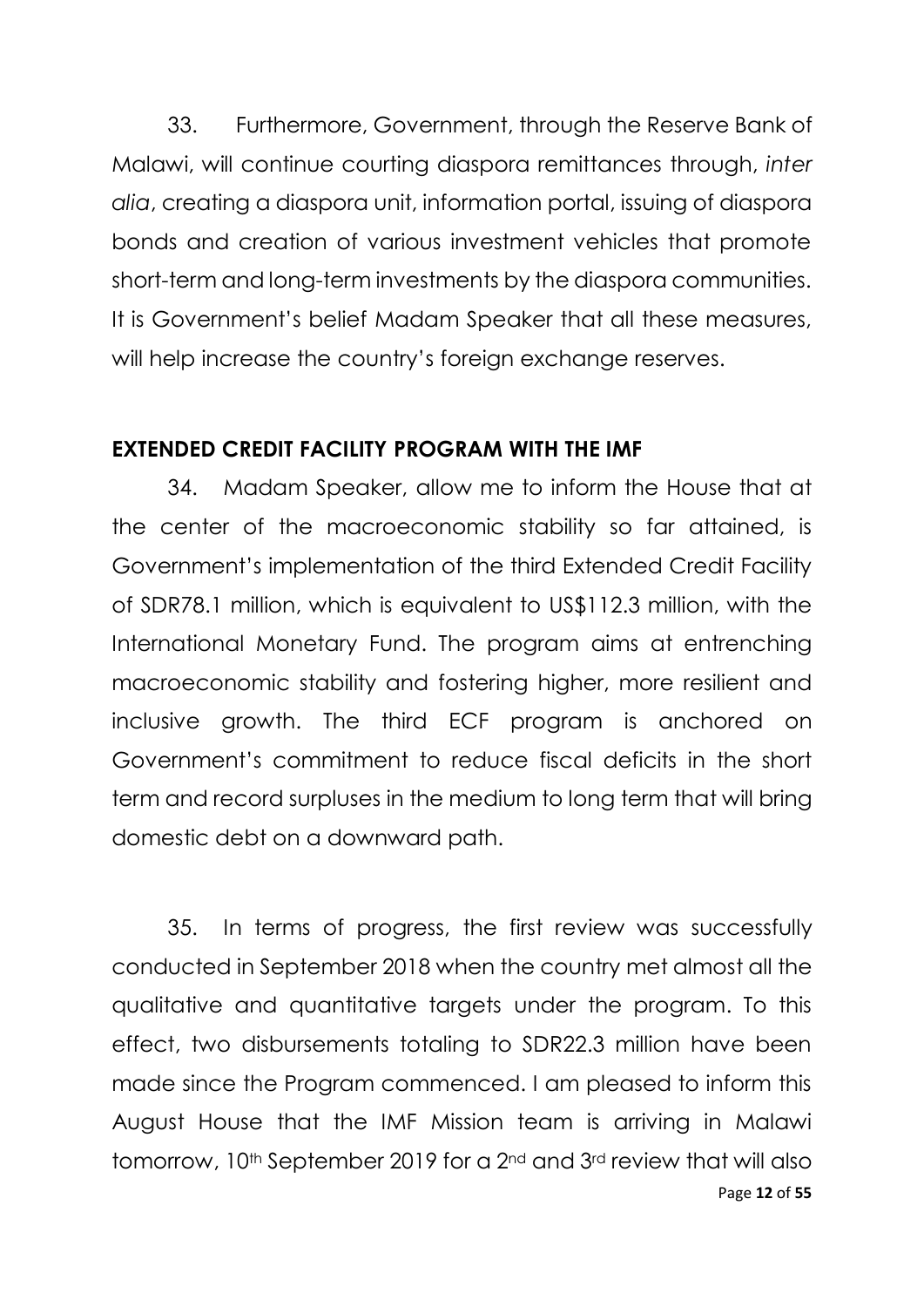lead to further disbursement of resources. The program is so far on track and Government is committed to ensure that it remains on this path.

36. Madam Speaker, Honourable Members, I am also pleased to inform this House that upon successful conclusion of the 2<sup>nd</sup> and 3<sup>rd</sup> reviews, the IMF has already decided to provide more financial resources to Malawi through augmentation as a response to the effect of the devastation caused by Tropical Cyclone Idai that hit this country sometime in March 2019.

## *Public Debt*

37. Madam Speaker, notwithstanding all these positive developments, Government is facing challenges in the areas of fiscal deficits and public debt. In the previous fiscal years, Government operations have recorded fiscal deficits which have contributed to rising public debt. As at end December 2018, government debt stood at 62 percent of GDP. However, Madam Speaker, I am duty bound to assure the August House and all Malawians that with the policies that Government has put in place, it is envisaged that debt will soon be declining in the medium to long term. The Medium Term Debt Strategy outlines measures that will translate into a reduction in domestic debt to 20 percent of GDP by 2023.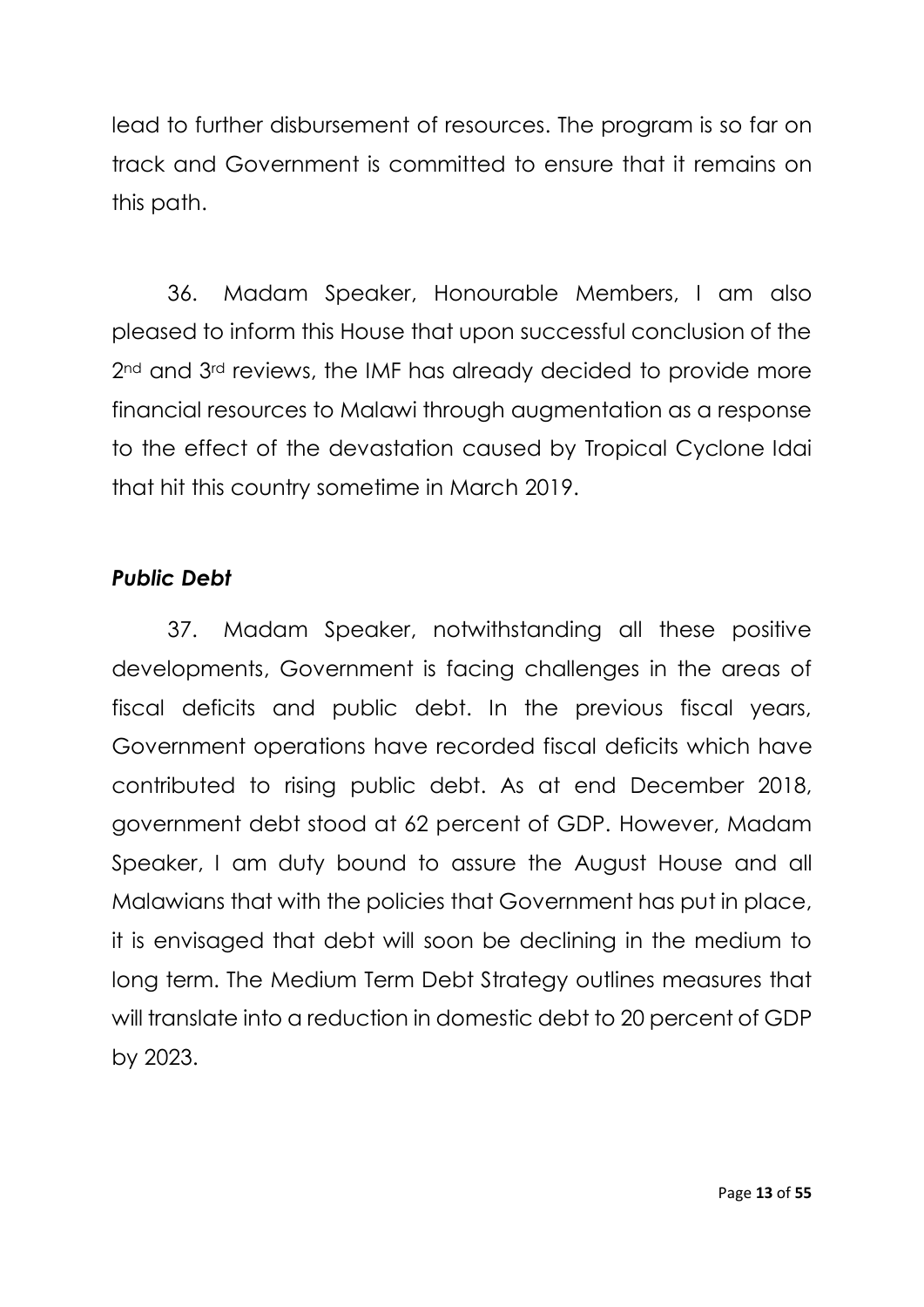38. Madam Speaker, Government will endeavour to borrow in a prudent manner to ensure debt sustainability for the current and future generations. Government recognizes that a reduction in domestic debt requires an increase in revenue and reduction in expenditure to create fiscal space for retiring debt. Given the macro stability and low interest rates, Government plans to reduce domestic borrowing from K264.6 billion in 2018/19 fiscal year to K45.9 billion in 2019/20 fiscal year. In addition, external borrowing will be contracted with careful consideration to ensure realization of value for money. My Ministry is reviewing the terms and conditions of borrowing of all our external creditors to ensure that Government borrowing is on concessional terms and for projects with high economic returns.

# **GOVERNMENT REFORMS PROGRAM**

# *The New IFMIS*

39. Madam Speaker and Honourable Members, Procurement and installation of the New IFMIS commenced during the 2018/19 financial year. In this budget, an amount of K3.0 billion has been allocated for this project. According to the implementation roadmap, the go-live date for the New IFMIS is 1st July 2020. Once the new software is installed, it is expected to enhance speed and security in processing of financial transactions and bank reconciliations.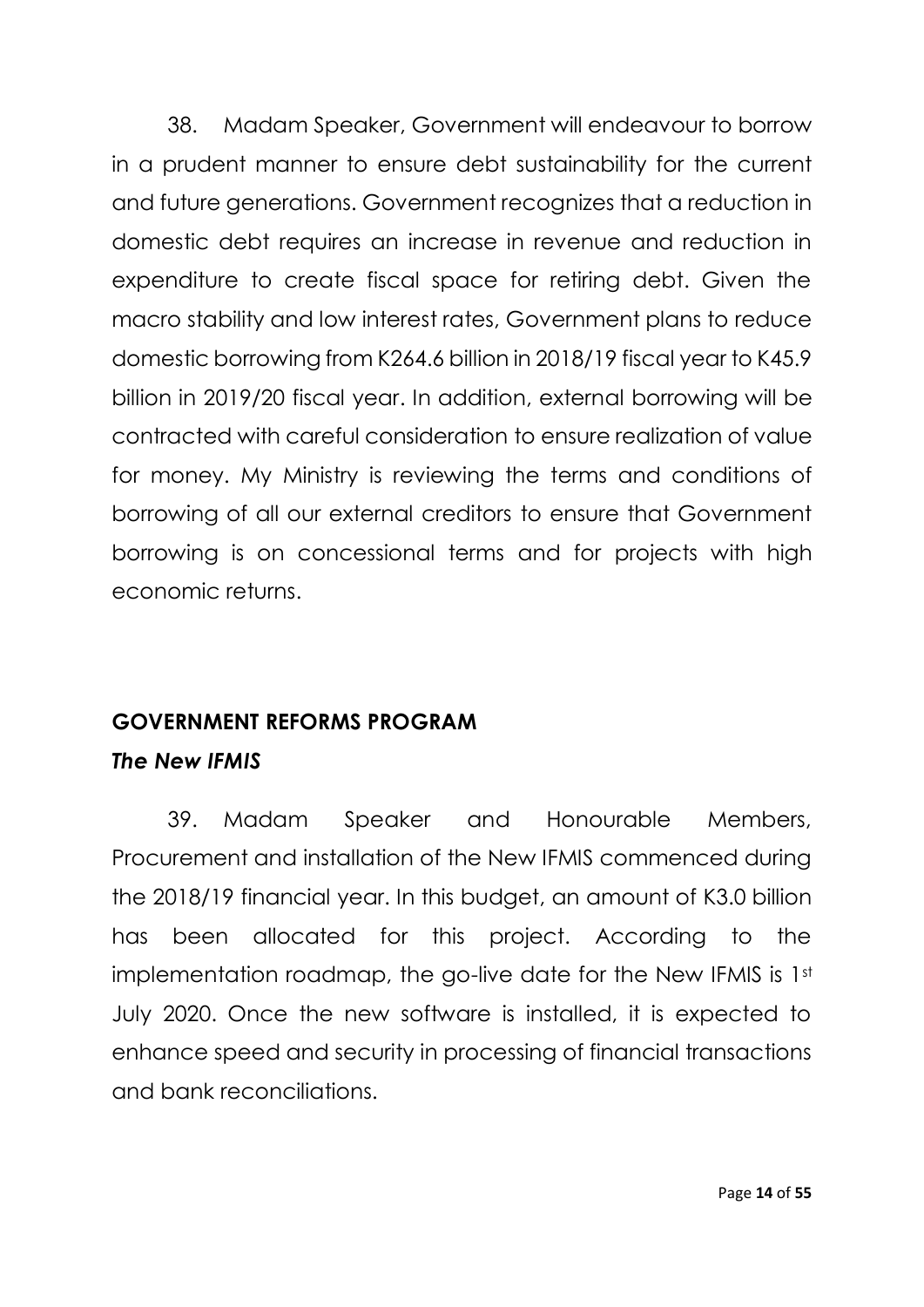40. Honourable Members, Government is confident that the New IFMIS will have a tight control environment and will be robust enough as it will cover other Government business processes that are currently done outside the current IFMIS. These processes Madam Speaker include: Revenue Management, Asset Management, Contracts and Project Management and Fleet Management. In addition to these, the New IFMIS will have Electronic Document Management functionality to electronically keep supporting documents within the system. This will address the issue of missing documents during audit engagements.

41. The New IFMIS will further enable the replacement of cheques as a mode of payment with Electronic Funds Transfer. This means that payments of Civil Servants Salaries, Pensions and supplies of goods and services will be faster than before, hence improving delivery of services to the general public. The New IFMIS will have inbuilt security controls that would prevent tampering of financial transactions. It will also have biometric access controls to enforce nonrepudiation on actions performed by each and every user at all levels.

## *Management of Treasury Funds and Other Resources*

42. Madam Speaker, let me also inform this August House that Government will enhance transparency and accountability of all revenues collected by the Treasury Funds and regulatory institutions to ensure efficient transfer of the same to Account Number One at the Reserve Bank. In line with provisions of the RBM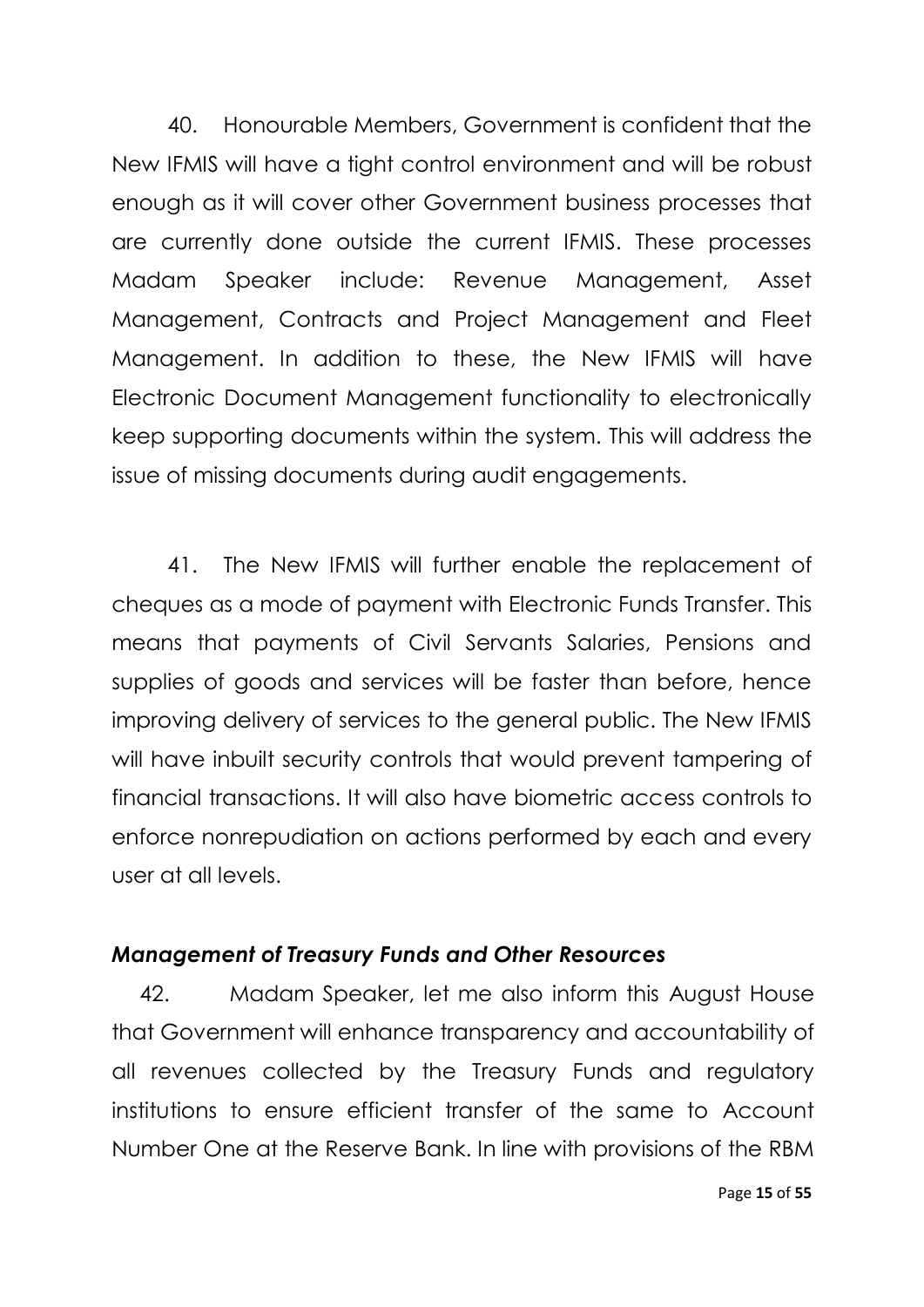Act (2018), Government deposits with commercial banks will be required to be transferred to Account Number One at the Reserve Bank at the close of every business day.

43. This, Honourable Members, will improve Treasury control over public resources and prevent Government from borrowing its own resources from the banks. Government will also review management of concessions and contracts so that Government maximises benefits from its natural resources.

44. Madam Speaker, Government will finalize the review of the Public Finance Management Act (2003) to enhance transparency and accountability in the management of public resources. Through this review, Treasury will enhance enforcement of sanctions and hold public officers accountable in order to eliminate the laissez faire attitude in the public service. Committing of Government resources by controlling officers without the knowledge of the Treasury will no longer be allowed.

45. Furthermore, Treasury through the PFM Act will sanction any Controlling Officer who creates arrears and default on outstanding payments. This includes those who accumulate arrears on utilities, contributions to SACCOs, tax remittances to MRA, and pension contributions. All contracts with financial implications will require vetting by Treasury before approval of the same by the Public Procurement and Disposal of Assets Authority. This will be done in a manner that will not add unnecessary bureaucracy and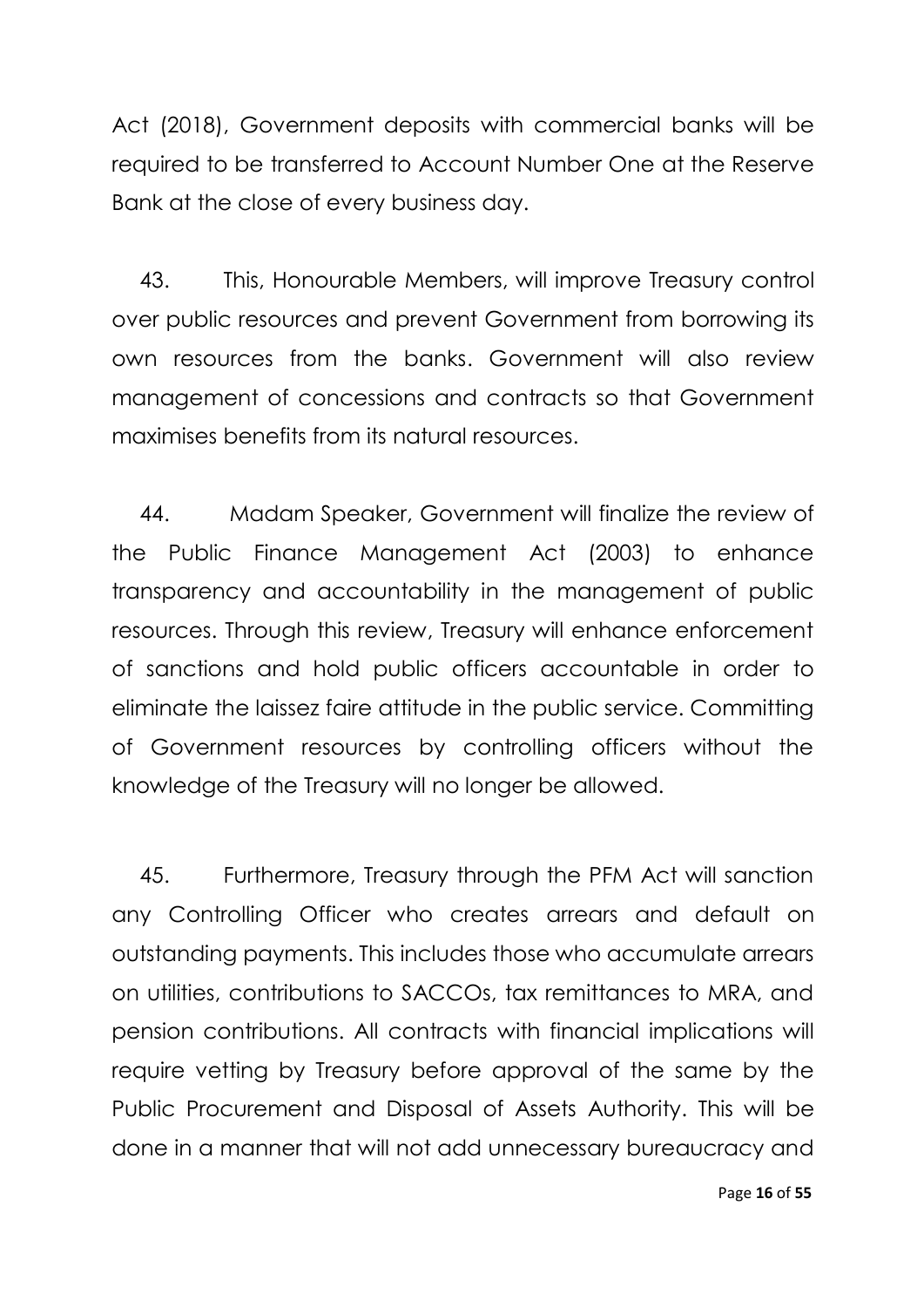delays.

46. All Government contracts will have no escalation clauses and Government guarantees to public institutions will be granted upon satisfaction of a number of conditions including strong evidence of capacity by the contracting institution to repay without recourse to public resources.

47. Government will strengthen its Monitoring and Evaluation function. Payment of Certificates of Completed Works will be made upon technical verification and evaluation of the completed work by the Treasury.

48. Madam Speaker, in an effort to enhance implementation of Government projects and programs, the review of the PFM Act (2003) will also provide mandate to the Secretary to the Treasury to sanction a controlling officer who request resources for development projects and other programs but fail to implement even in the event where resources were made available.

## *Public Spending Efficiency*

Page **17** of **55** 49. Madam Speaker, in an effort to enhance efficiency in public spending and improve service delivery, Ministry of Finance, Economic Planning and Development, together with Ministry of Local Government and Rural Development will work with other Government ministries to embrace decentralization in full. It has come to the notice of the Treasury that most professionals recruited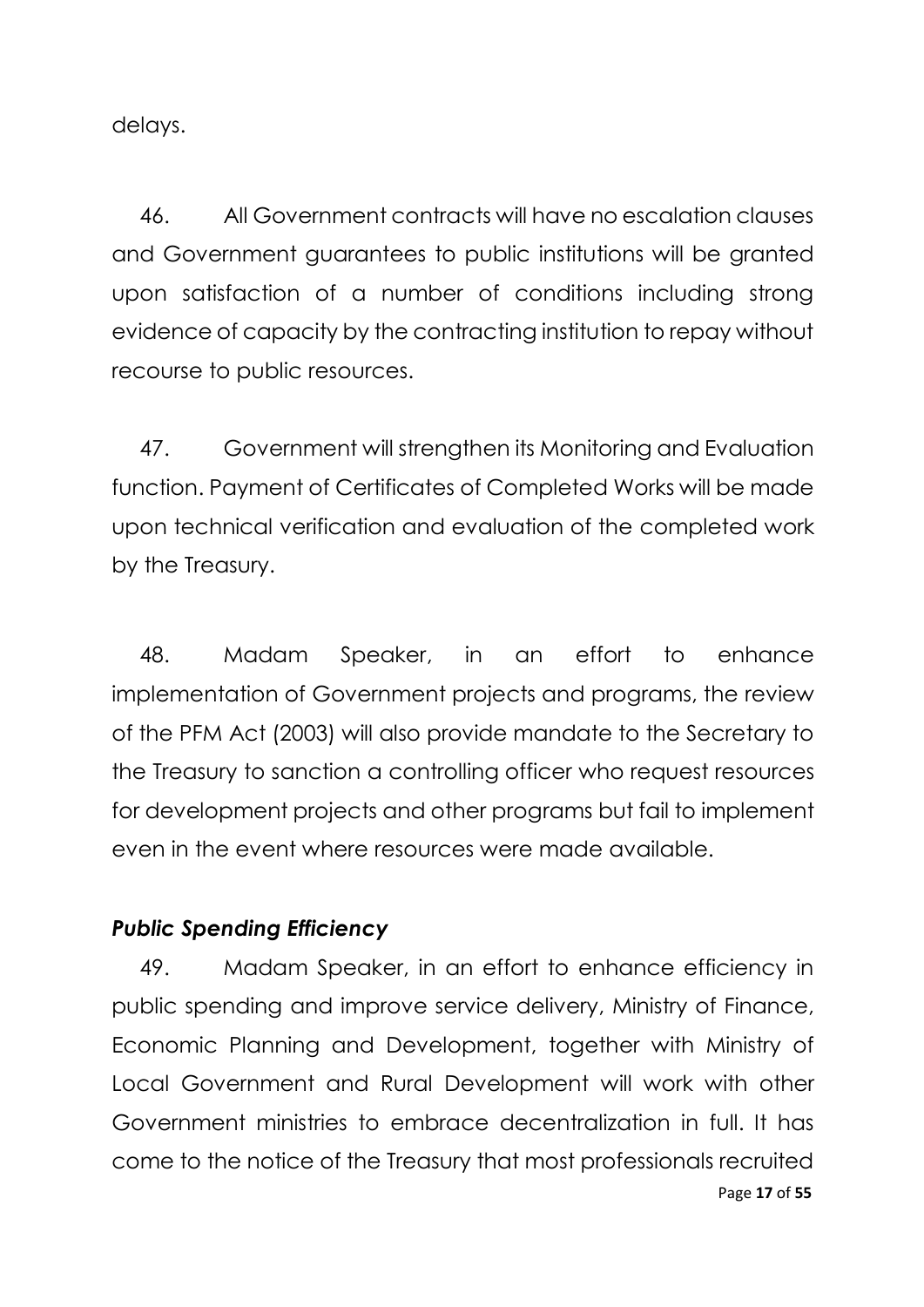through ministry headquarters such as primary school teachers, accountants, nurses and even extension workers are holding positions in the district councils while working at their headquarters or in the cities.

50. This, Madam Speaker, has created operational and financial management challenges in district councils and poor or unavailability of government services. Government will therefore, endeavour to improve service delivery through redistribution of its professionals between the urban and rural areas. It is expected that with full decentralization, recruitment for positions such as primary school teachers, nurses, accountants and extension workers under district councils should be done by the Local Government Service Commission and not by the headquarters.

# *Diversification in Agriculture*

51. Madam Speaker, Ministry of Finance, Economic Planning and Development will work with the Ministry of Agriculture, Irrigation and Water Development on efforts to diversify from the production of tobacco and maize to other high value crops with export and growth potential. Government will complete ADMARC restructuring to allow its commercial division to participate in the purchasing, processing and exporting of agricultural produce alongside other private sector traders. In this regard, an allocation of K1.0 billion has been made in the budget through Cotton Council of Malawi to promote cotton production and K1.85 billion for legume production.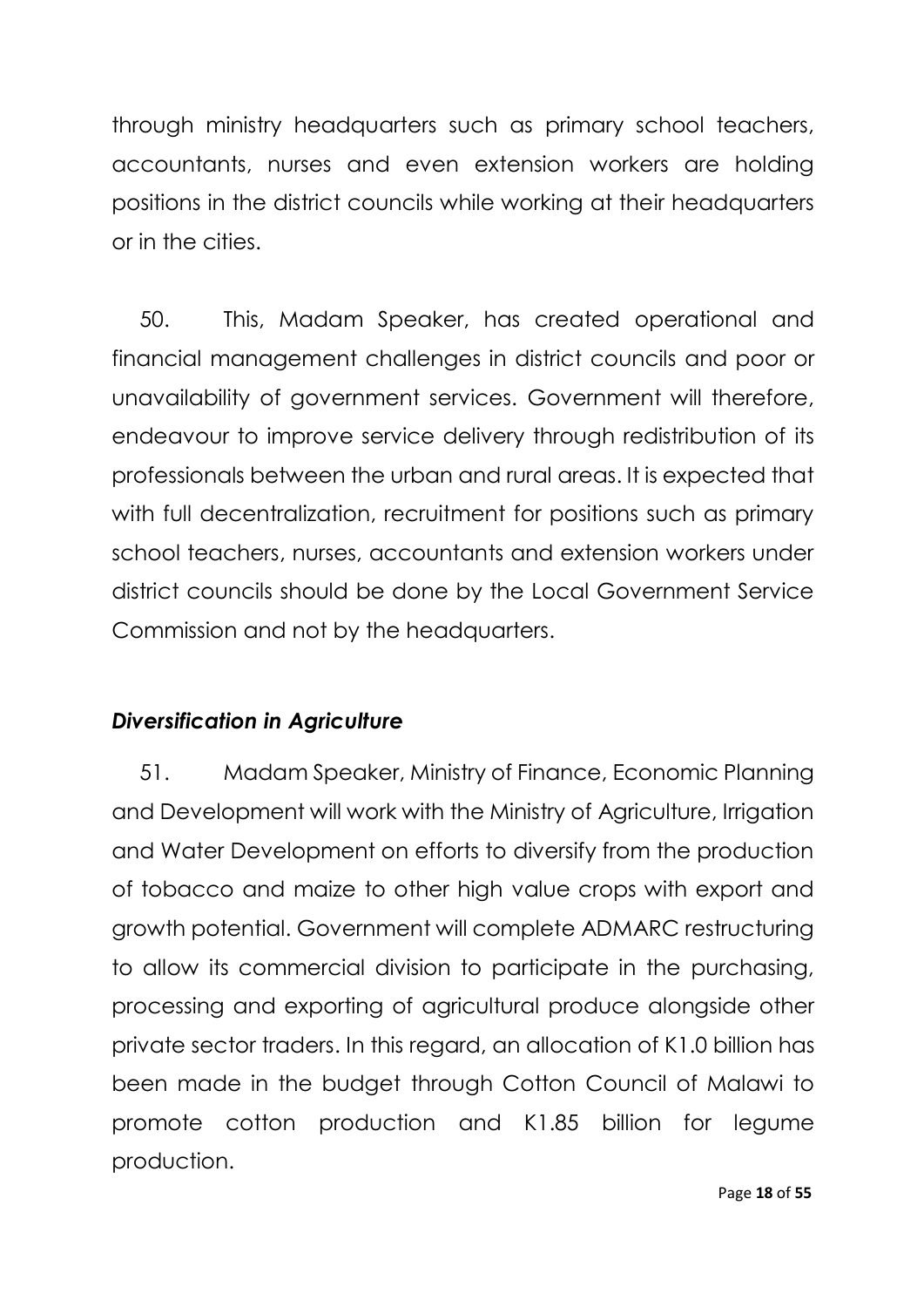52. Honourable Members, the restructuring of ADMARC will allow competition in the produce market leading to improved prices to smallholder farmers. Commercial ADMARC will play the role of an aggregator of all smallholder crops for the export market through structured markets and the commodity exchanges. Government however, expects Social ADMARC to continue performing other functions deemed social in nature such as FISP and servicing the population especially in hard to reach areas.

53. Through a number of Government and donor supported projects, this country will in the 2019/20 fiscal year establish robust horticulture value chain companies for exports of flowers, fruits and vegetables. Government will support schemes to increase the production of fish, rice, cotton, oil seeds and horticulture products as well as agro-processing and value addition activities on these products for job creation and economic empowerment.

54. Madam Speaker, under the Agriculture Commercialization Project, Government will intensify efforts to ensure adoption of climate smart agriculture, irrigation and largescale farming for the production of export crops. Government will provide an enabling environment for the establishment of efficient and vibrant structured markets for different crops such as rice, groundnuts and pulses, with proper export mandates. This will encourage farmers to start producing these crops in large quantities as they will be guaranteed availability of a market.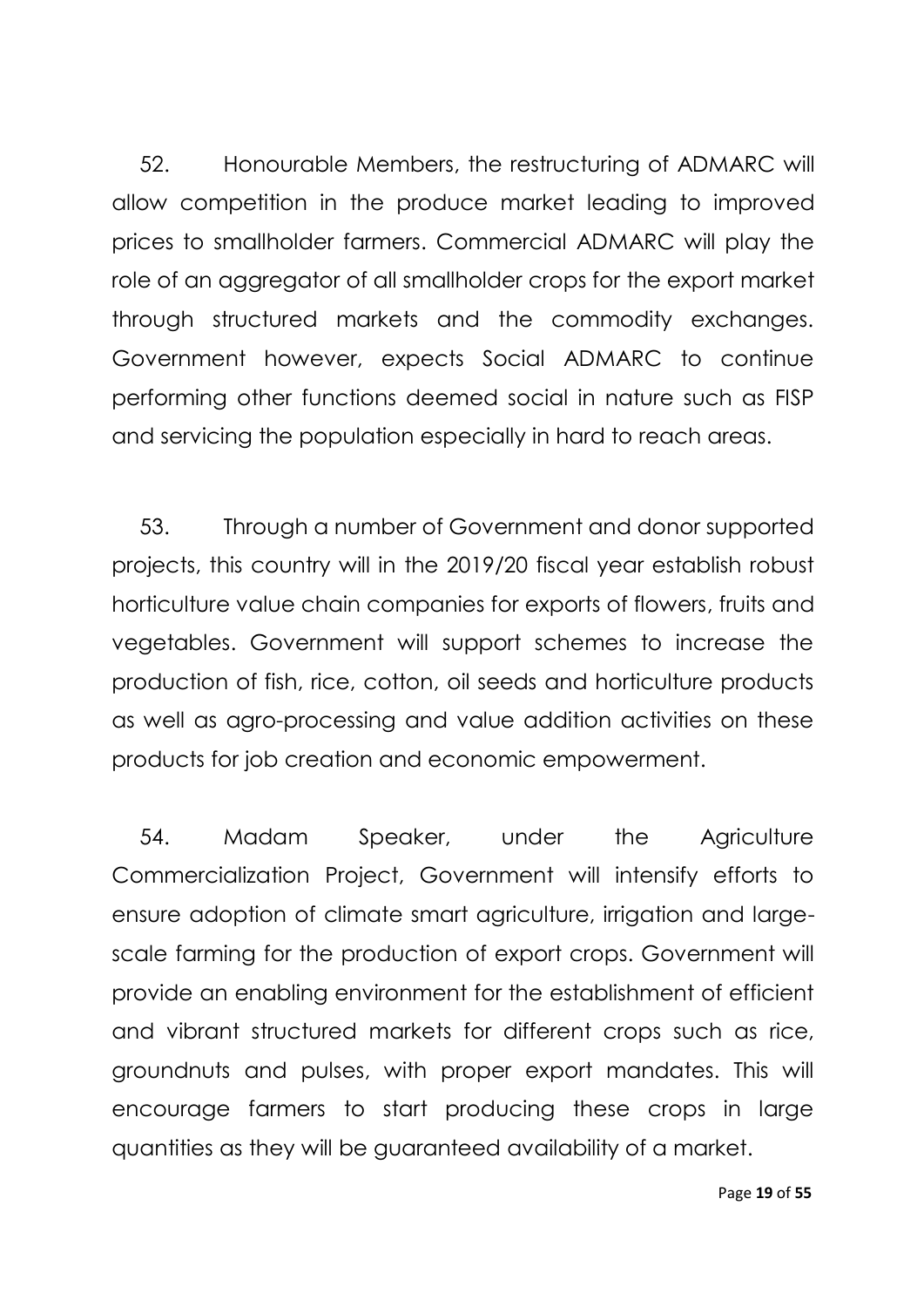## **THE 2018/19 BUDGET PERFORMANCE**

55. Madam Speaker, in June 2018, Parliament approved total expenditure of K1.455 trillion which represents 29.5 percent of GDP, comprising K1.120 trillion for recurrent expenditure and K335.2 billion for development. At mid-year in February 2019, the 2018/19 Budget was revised downwards by 1.7 percent from K1.455 trillion to K1.430 trillion. This reduction was necessitated by a reduction in revenues and grants by 6.1 percent from K1.249 trillion to K1.174 trillion.

## *Revenues*

56. Madam Speaker, during the 2018/19 fiscal year, revenues and grants amounted to K1.121 trillion representing 19.9 percent of the country's GDP. Domestic revenues grossed to K1.006 trillion against a target of K1.052 trillion. The under collection was largely on account of unsatisfactory performance of taxes and parastatal dividends. Grants declined to K115.1 billion from the budgeted amount of K197.1 billion, largely on account of the nondisbursement of K60 billion budget support. Madam Speaker, I invite Honourable Members to refer to the Budget Framework provided in the Financial Statement.

# *Expenditure*

57. Total expenditure amounted to K1.441 trillion, representing 25.6 percent of GDP. Recurrent expenses amounted to K1.160 trillion, constituting 80.5 percent of total expenditure and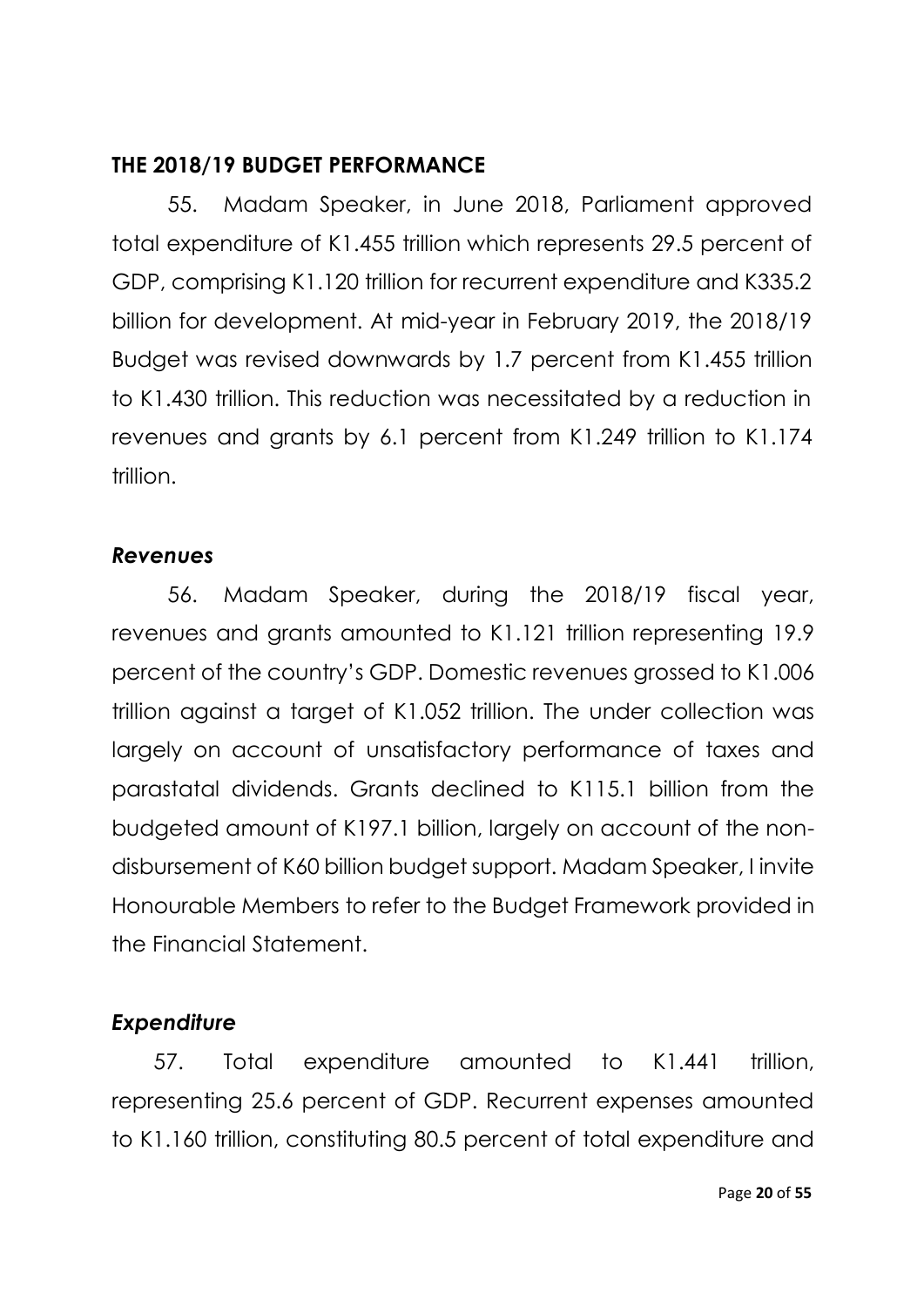20.6 percent of GDP. Major expenditure lines within recurrent expenses included: compensation of employees including salaries and wages at K398.8 billion; interest on public debt at K224.3 billion; and generic goods and services at K156.7 billion. Development expenditure amounted to K281.3 billion representing 5.0 percent of GDP and 19.5 percent of total expenditure. Development expenditure was financed using K103.9 billion from domestic resources and K177.4 billion of foreign resources.

## *Overall Balance and Financing*

58. A deficit of K320.2 billion was recorded during the 2018/19 fiscal year. This deficit, Madam Speaker, was on account of a number of factors including: (a) over-expenditures on interest payment; (b) expenses in response to the impact of tropical cyclone Idai; and (c) non-disbursement of some programed budget support. The deficit was financed using both foreign resources at K61.3 billion and domestic resources at K258.9 billion.

# **MAJOR ACHIEVEMENTS DURING 2018/19 FISCAL YEAR**

59. Madam Speaker, allow me to take stock of how the resources that were generated in the 2018/19 financial year including support from development partners were utilized and what the country managed to achieve.

60. Government continues to strategically invest in the transport sector as one of the most important growth enabling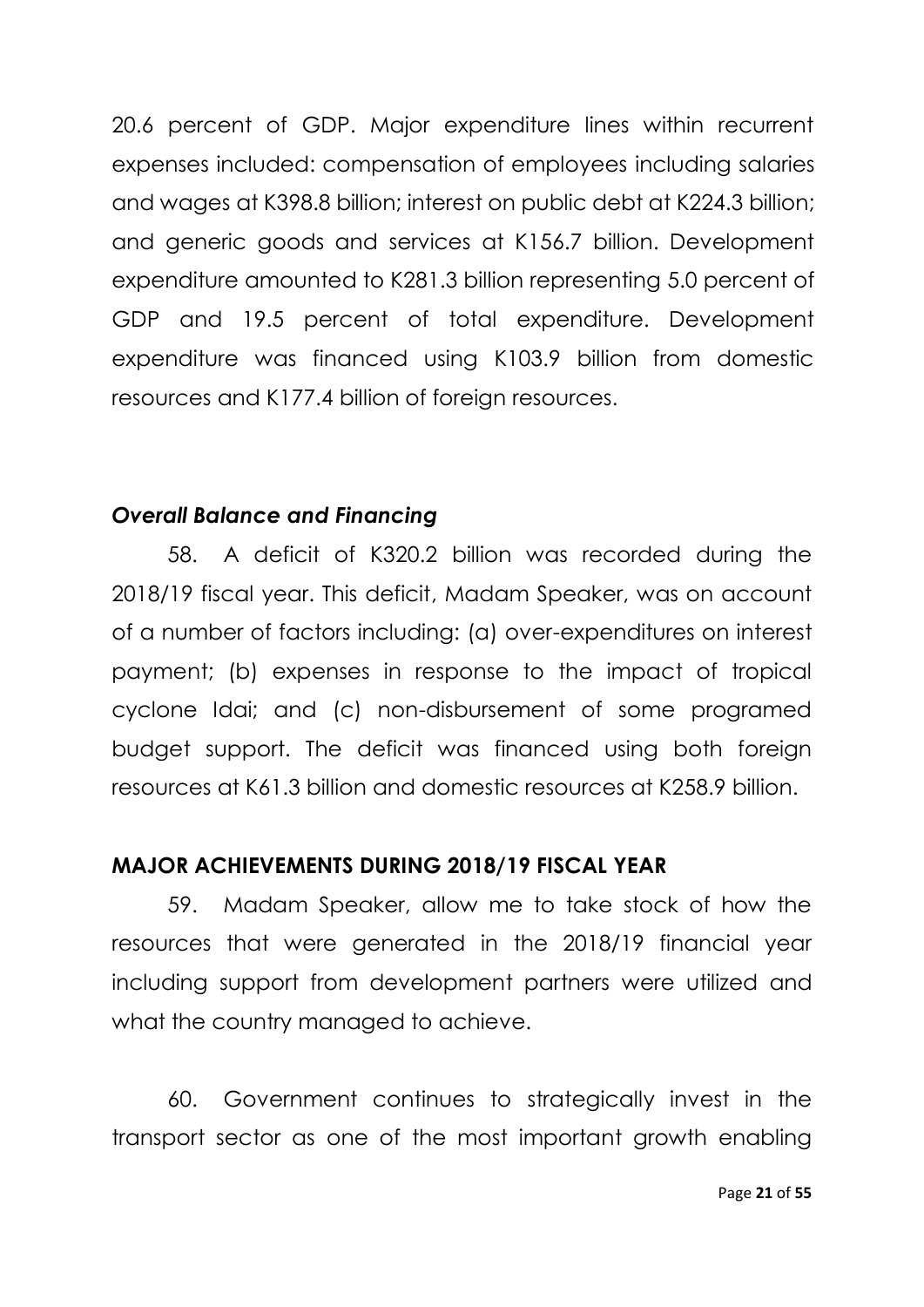sector in this country. In this regard, the following projects were completed in the 2018/19 financial year:

- Phase one of the construction of a 4.4 km dual Carriageway road between Parliament Round about and Bingu National Stadium in Lilongwe at a contract sum of about K11.0 billion including the inter-change;
- Rehabilitation of a 46km Karonga Boma Songwe border M1 road section at a contract sum of K19.4 billion with financial support from the World Bank;
- Rehabilitation of a 75km Mangochi Liwonde road section with a contract amount of K30.8 billion with financial support from the African Development Bank;
- Rehabilitation of a 46km Mzuzu Nkhatabay road with contract amount of K19.3 billion with financial support from the African Development Bank. The Mzuzu –Nkhatabay road is part of the Mtwara corridor which seek to connect Malawi to the Indian port of Mtwara in Mozambique;
- Upgrading of a 95km Lilongwe Old Airport Kasiya Santhe road with contract amount of K40.8 billion using Government resources; and
- Construction of 180 meters long Chapananga Bridge on Mwanza River connecting the districts of Chikwawa and Mwanza with funding from locally generated resources.

61. In addition, Madam Speaker, Government continued to monitor progress of several ongoing road projects which are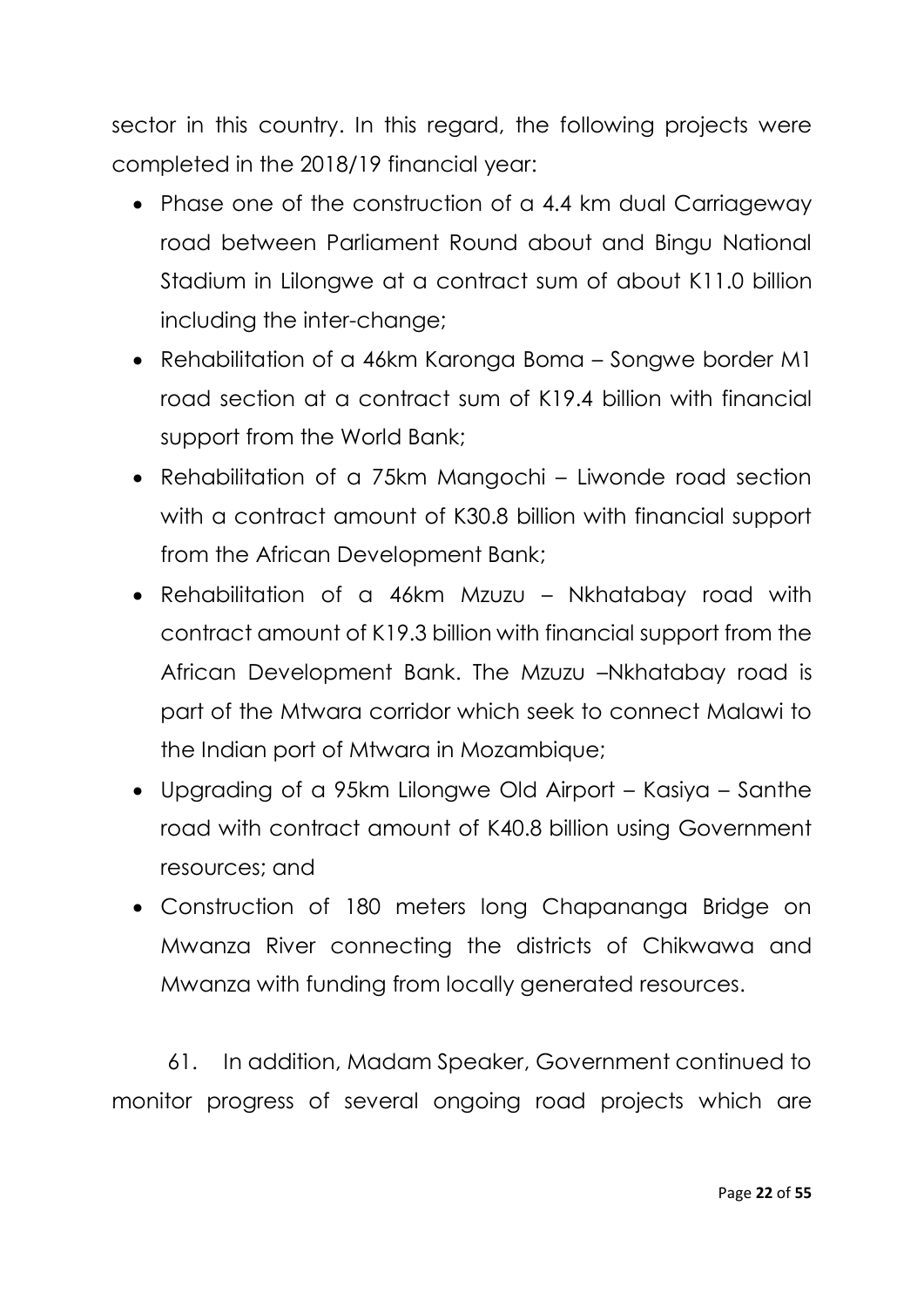presented as part of budget documents provided to the Honourable Members.

62. Moving on to air transport, Government has been carrying out a number of infrastructure improvements at the two major international airports to improve security, safety and services. Government commenced resurfacing of main runway at Chileka International Airport. This, Madam Speaker, is 100 percent financed using local resources at an estimated cost of K4.8 billion.

63. The Government through the Japanese grant aid, undertook the rehabilitation and expansion of terminal buildings at the Kamuzu International Airport in order to increase airport capacity, improve efficiency of airport operations and safety of airport users. Madam Speaker, the construction of the domestic and international terminal buildings and installation of a radar system were completed in April 2019 at a cost of 3.7 billion Japanese Yen which is equivalent to US\$33.0 million. The Radar system at Kamuzu International Airport will enhance surveillance and monitoring of over flights in the Malawian airspace for security and revenue collection. Meanwhile, rehabilitation of the old terminal building has commenced.

Page **23** of **55** 64. Madam Speaker, in line with the National Transport Master Plan which advocates shifting of mode of transportation of cargo from road to rail, Government has been undertaking a number of initiatives to restore train operations in Malawi. In the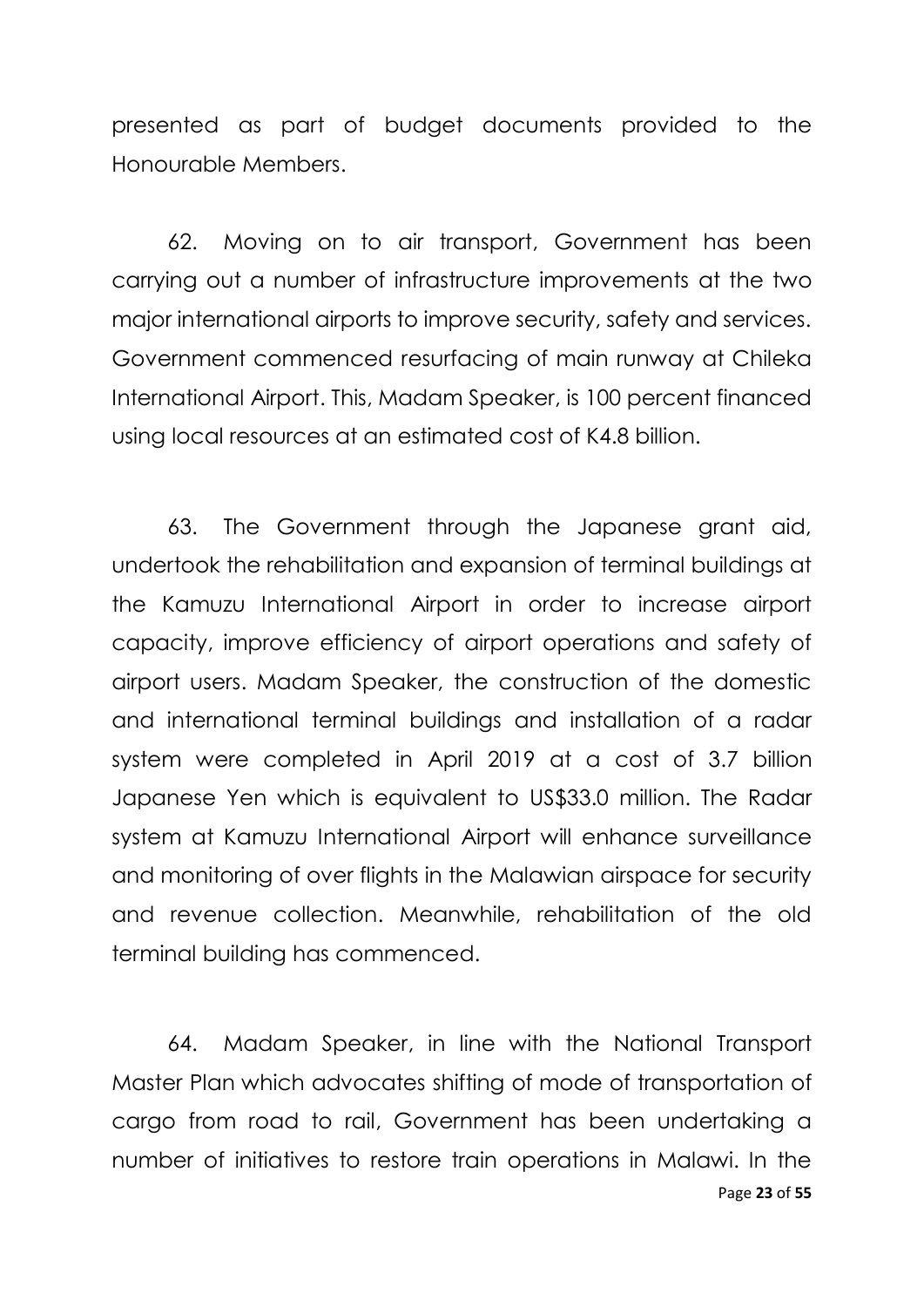2018/19 financial year, the Government completed hydrology, sedimentation, climate change and topography studies on the Sandama – Makhanga railway section which was affected by the floods of January 2015. Government is in the process of identifying financing for the rehabilitation of the railway line.

65. In the Health Sector, in order to reduce expenditure on external referrals of patients for specialized care, Government progressed with the construction of the Cancer Center, which will become operational in 2019/20 financial year. The construction of the Lilongwe Institute of Orthopaedic and Neuro-Surgery will continue during FY2019/20. Other ongoing infrastructure projects include the new Phalombe District Hospital, at 55 percent completion, and Domasi Community Hospital in Zomba at 50 percent completion.

66. Madam Speaker, in the education sector, Government through the Ministry of Education, Science and Technology made a number of strides in basic, secondary and higher levels of education in the 2018/2019 financial year. Under Basic Education, Government recruited and deployed 8,434 primary school teachers nationwide; and promoted 15,491 primary school teachers to various grades.

Page **24** of **55** 67. In addition, Government started the construction of fourteen new primary schools in urban centers, five in Blantyre; five in Lilongwe; two in Zomba; and two in Mzuzu. Overall, most sites are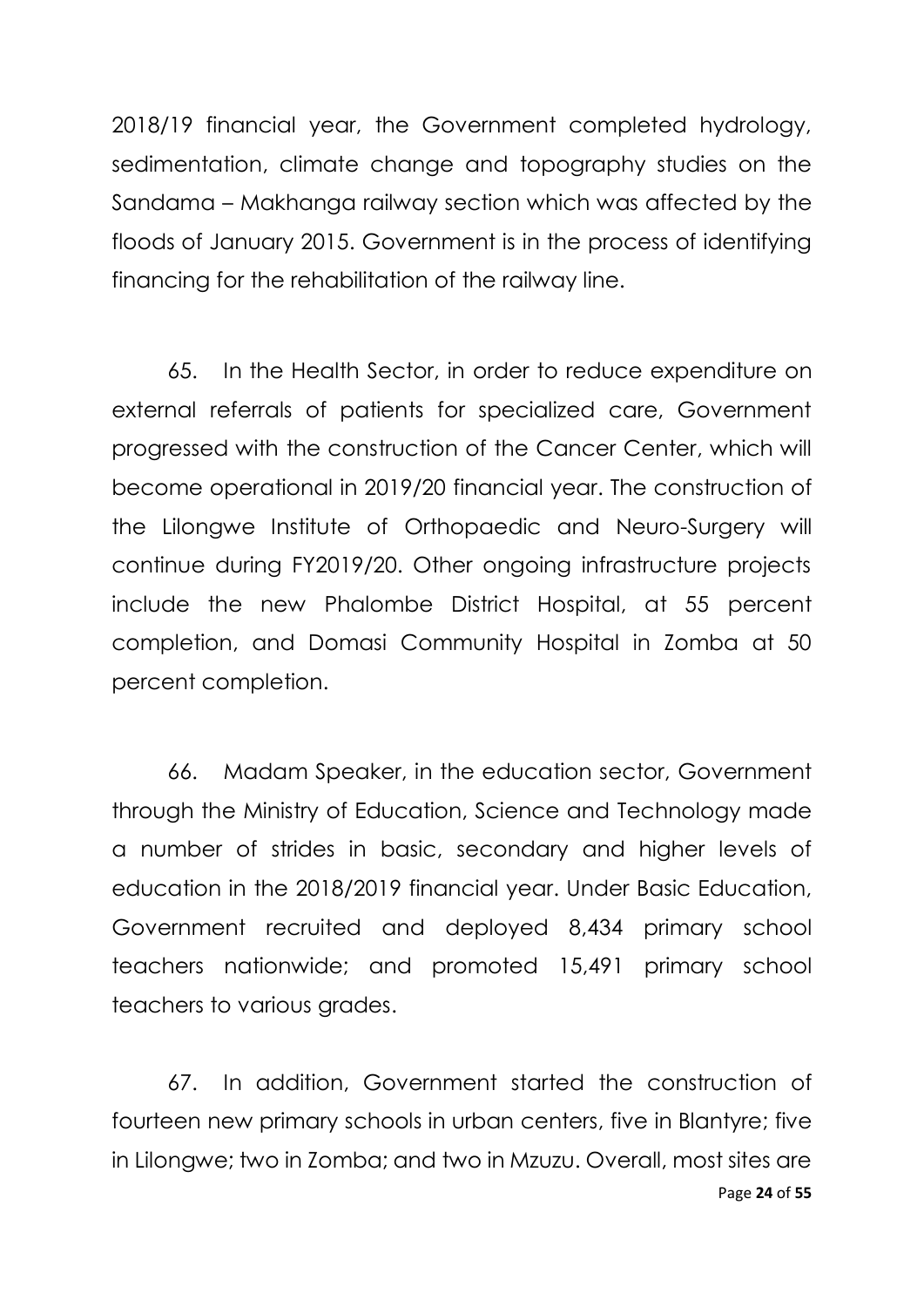at superstructure level, and progress is at around 40 percent. Government also started construction of three Teachers Training Colleges in Chikwawa, Mchinji, and Rumphi and progress is at an average of 45 percent in all the three sites.

68. Under secondary education, Government provided bursaries to 14,499 students and cash transfers to 4,343 students; rehabilitated conventional secondary schools in Blantyre, Balaka, Chilumba, Mulanje, and Chikwawa; commenced construction of schools, laboratories and libraries in various districts in the country including Thumbwe Secondary School in Chiradzulu district and Machinga Secondary School. Madam Speaker, progress on these projects is at different stages.

69. In addition, with support from the European Union, the Ministry has upgraded 21 Community Day Secondary Schools; with support from United States Agency for International Development, Government constructed 10 new secondary schools; a total of 500 secondary school teachers have been recruited; and 4,719 secondary school teachers have been promoted to various grades.

70. Under higher education, Government completed the Higher Education, Science and Technology Project and the Skills Development Project that has seen the construction of Lecture Theatres, Laboratories, Workshops, Administration Blocks, Open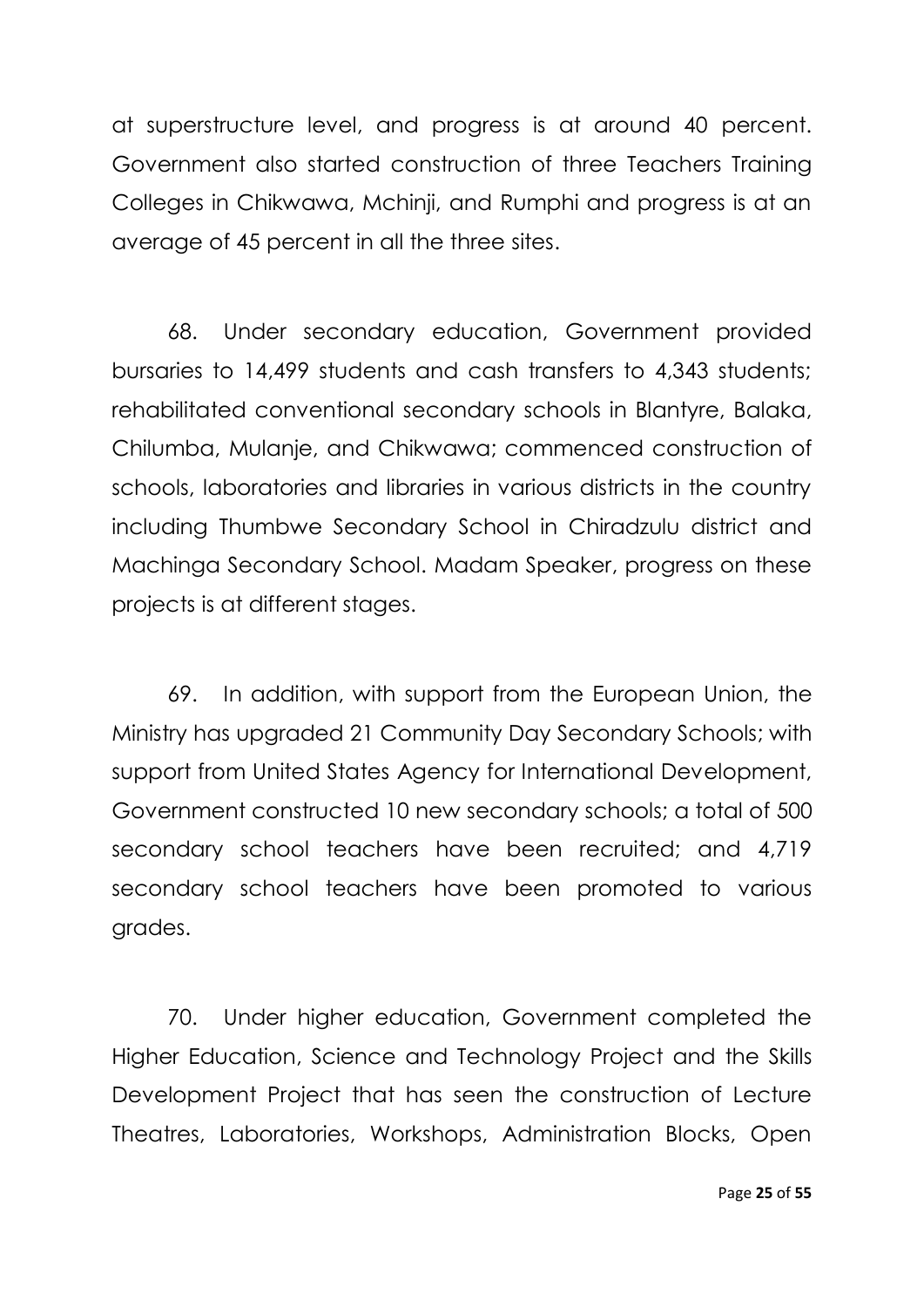Distance Learning Centers, ICT Libraries in the Seven Beneficiary institutions namely; Mzuzu University, Chancellor College, Polytechnic and Technical Colleges at Nasawa, Soche, Lilongwe and Salima.

71. In addition, Madam Speaker, Government is in the process of delinking the University of Malawi constituent colleges into three new Universities. Chancellor College will be the University of Malawi, Polytechnic will become Malawi University of Business and Applied Sciences, and College of Medicine and Kamuzu College of Nursing will merge to form Kamuzu University of Health Sciences. Furthermore, with an estimated cost of K54.0 billion, the Government of Malawi is constructing Mombera University in Mzimba district which will focus on animal science.

72. Madam Speaker, at this juncture, let me now turn to the 2019/20 Budget.

# **THE 2019/20 BUDGET**

73. Madam Speaker, allow me to briefly outline the major assumptions anchoring this budget. These assumptions include;

- a. An estimated growth of 5.0 percent in 2019 and 7.0 percent in 2020;
- b. Average inflation rate of 8.0 percent during the fiscal year;
- c. A stable exchange rate of about K750/US dollar;
- d. A Policy rate of 13.5 percent;
- e. Upward review of user fees and charges;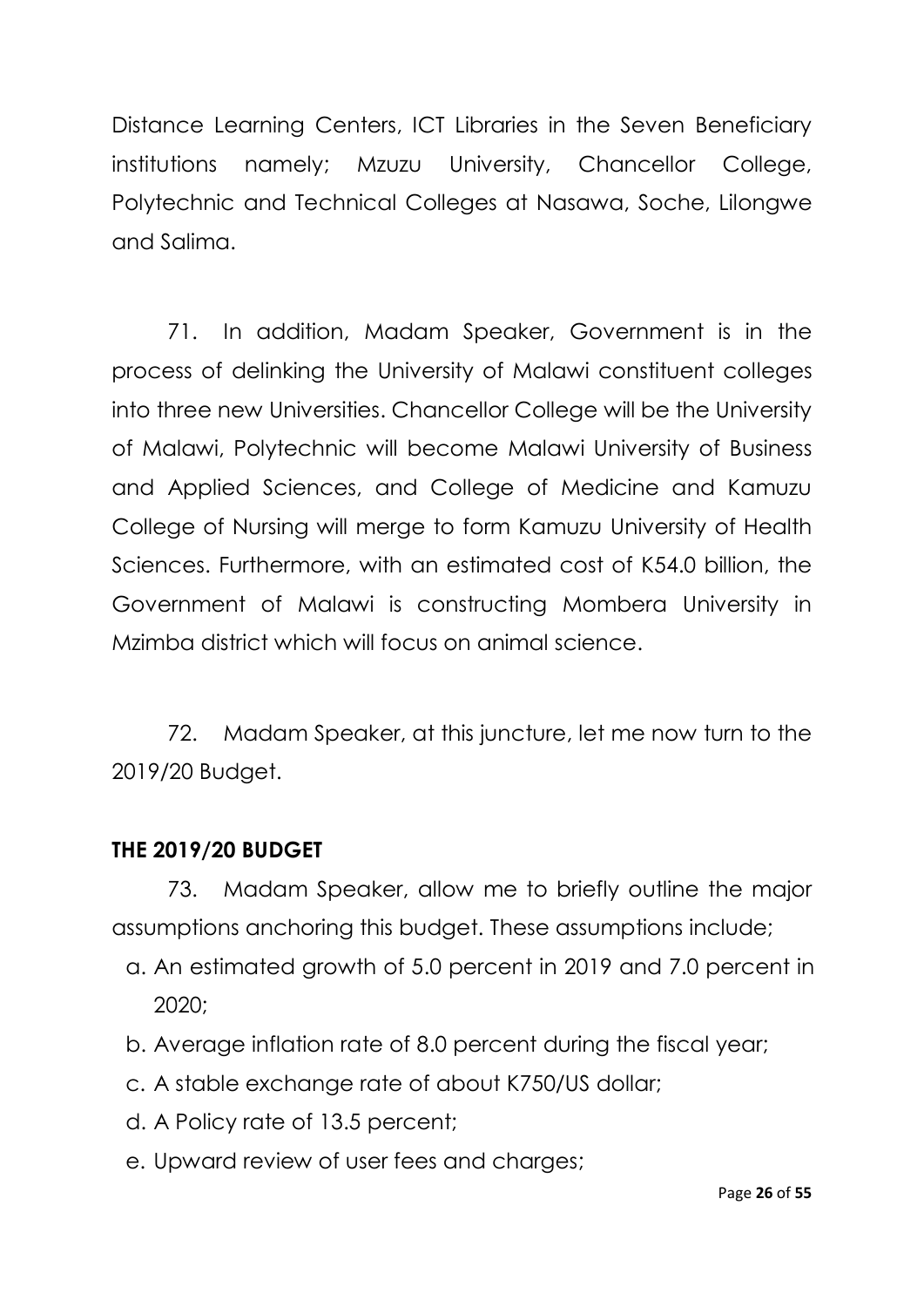- f. Coupon value of K15,000 for FISP and 900,000 beneficiaries; and
- g. Wages and Salaries increase of between 10 percent to 15 percent depending on grade, with an average of 12 percent.

74. Madam Speaker and Honourable Members, it is important to note that if these assumptions do not materialize, they form part of risks to budget implementation. Government will therefore work earnestly to minimize the risks for smooth implementation of this budget.

#### *Revenues*

75. Total revenue and grants are projected at K1.575 trillion, representing 25.1 percent of GDP, and an increase of 26.1 percent from the 2018/19 approved amount of K1.249 trillion. Domestic revenues are projected at K1.425 trillion, which is 22.7 percent of GDP, comprising K1.369 trillion as tax revenue and K55.8 billion as other revenues or non-tax. Grants are projected at K150.1 billion, representing 2.4 percent of GDP, comprising of K107.4 billion from International Organizations and K42.7 billion from Foreign Governments.

## *Expenditures*

76. I now turn to the expenditure side of the 2019/20 fiscal budget. Madam Speaker, total expenditure is projected to amount to K1.731 trillion which is 27.6 percent of GDP and representing an increase of 20.1 percent from the 2018/19 preliminary outcome of K1.441 trillion. Out of the total planned expenditure, K1.293 trillion,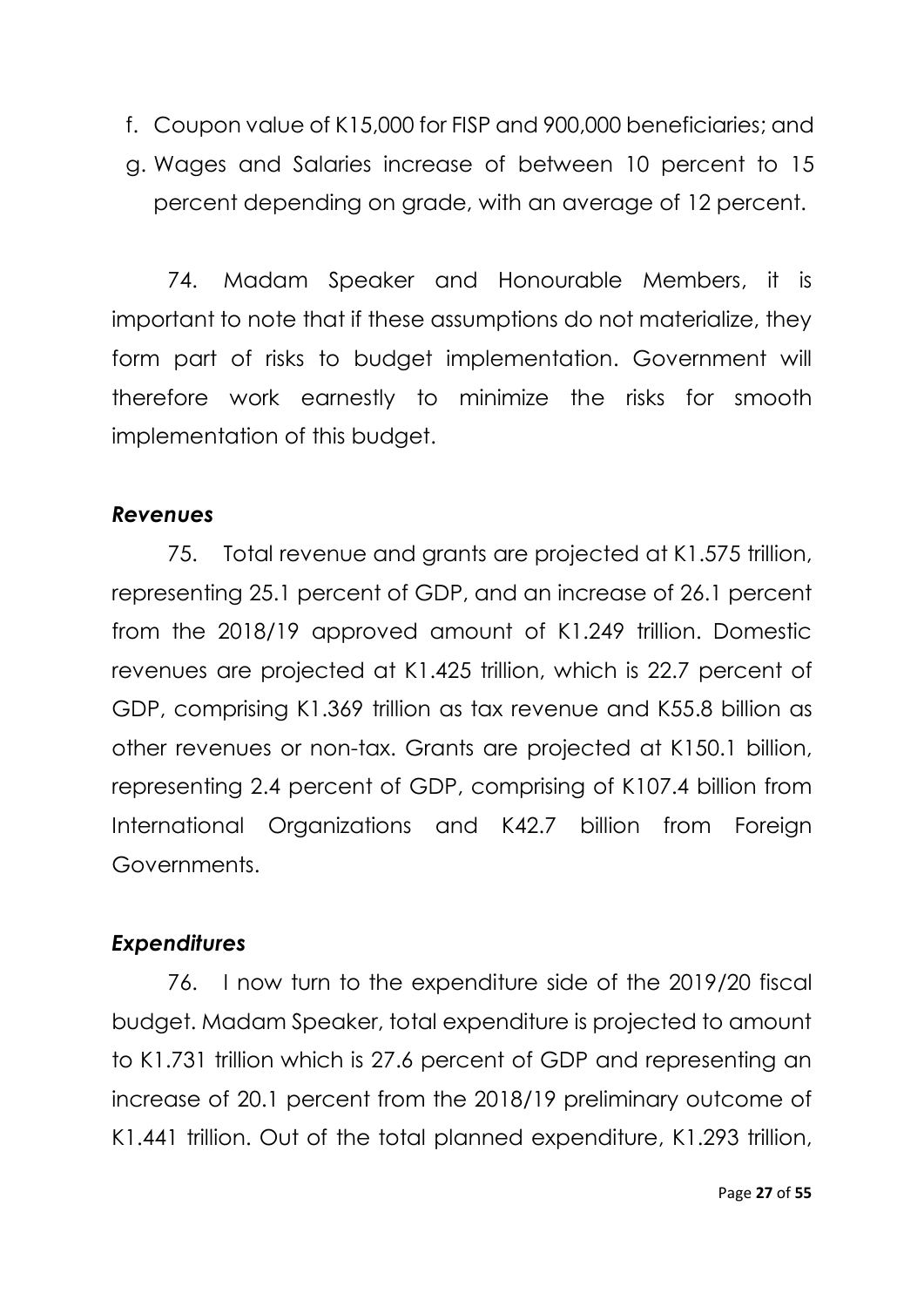which is 20.6 percent of GDP, is under recurrent expenditure while K437.9 billion, representing 7.0 percent of GDP, is provided for the development budget.

77. Madam Speaker, the recurrent expenditure comprises K443.4 billion for wages and salaries; K244.0 billion for interest payments; and K290.9 billion for goods and services. Out of the planned development expenditure, K131.5 billion, representing 26.6 percent increase on last year will be domestically financed while K306.5 billion worth of development projects will be financed using foreign resources.

# *Projected Fiscal Balance*

78. Madam Speaker, the expected overall deficit for the 2019/20 fiscal year is estimated at K155.9 billion or 2.5 percent of GDP, which also represents a reduction of about 51.3 percent from the 2018/19 preliminary actual budget deficit outturn of K320.2 billion. The 2019/20 projected deficit will be financed by net foreign borrowing amounting to K109.7 billion and a domestic borrowing of K46.1 billion. Honourable Members, as you will observe from the numbers, the 2019/20 Budget has been prepared with the objective of reducing domestic borrowing in order to reduce public debt.

## **HIGHLIGHTS OF THE 2019/20 RECURRENT BUDGET**

## *Wages and Salaries*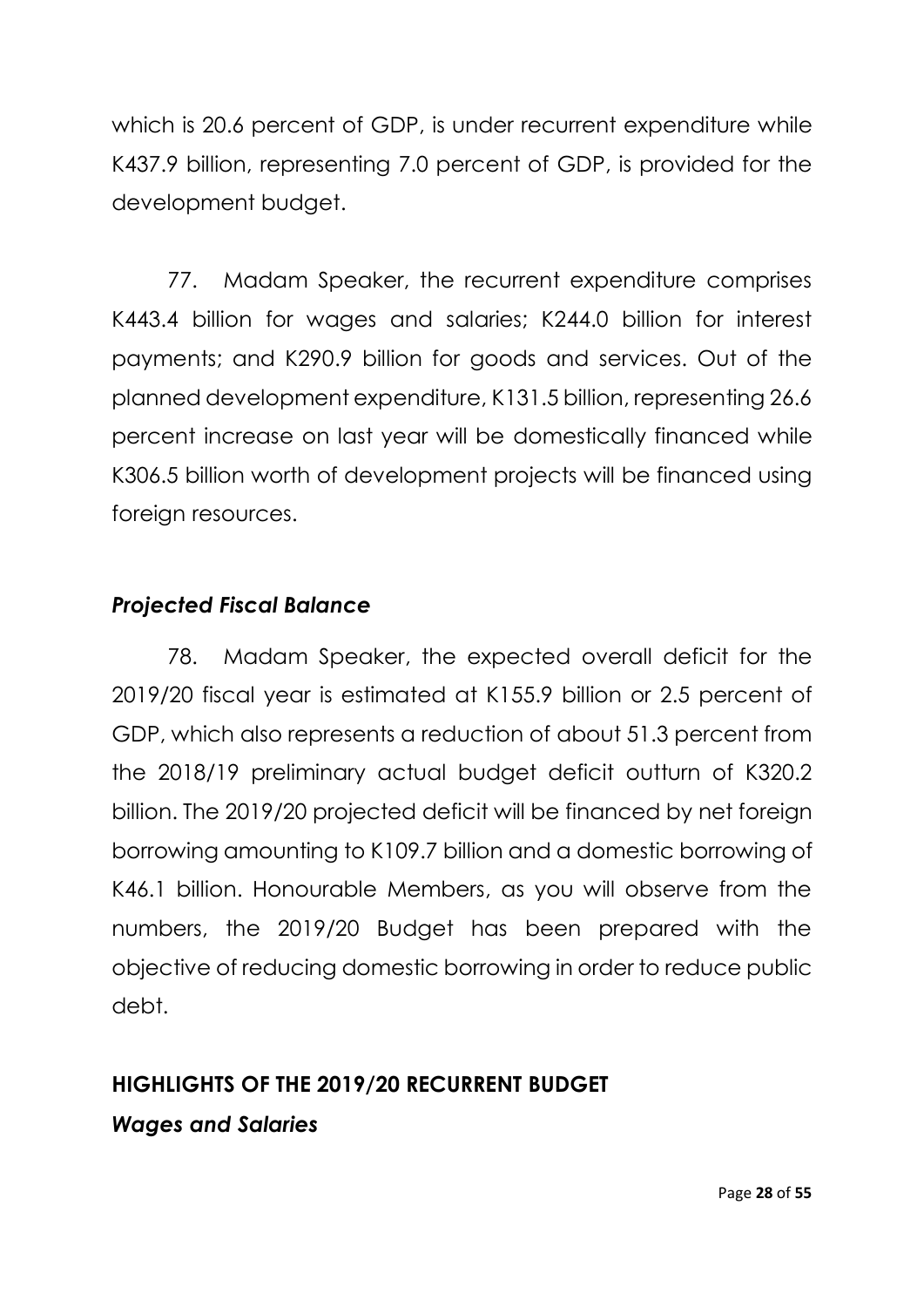79. Madam Speaker, Wages and Salaries are projected at K443.4 billion, which is 7.1 percent of GDP and representing a 12.6 percent increase from last fiscal year's approved figure of K393.6 billion. I am pleased to inform this August House that salary increment for civil servants of between 10 percent to 15 percent has been budgeted. Lower grades in the civil service are expected to get relatively higher salary increments than the high ranking grades.

# *Interest Payments*

80. Madam Speaker, one of the major concern in Government is the astronomical increase in public debt. For the 2019/20 fiscal budget, payment of interest on the country's public debt is projected at K243.9 billion or 3.9 percent of GDP representing 8.8 percent increase from the amount paid during the last financial year. Of this total, K15.5 billion is for foreign interest payment while K228.5 billion is for domestic interest payment.

# *Social Benefits*

81. Government has programed to spend K123.9 billion, or 2.0 percent of GDP under social benefits and representing an increase of 12.0 percent on the amount spent last financial year. Of this total, K85.9 billion has been allocated for Pensions and Gratuities comprising K11.0 billion for the contributory pension scheme and the balance for pensions.

# *Farm Input Subsidy Program*

82. Madam Speaker, Government will continue with the Farm Input Subsidy Program and K35.5 billion has been allocated to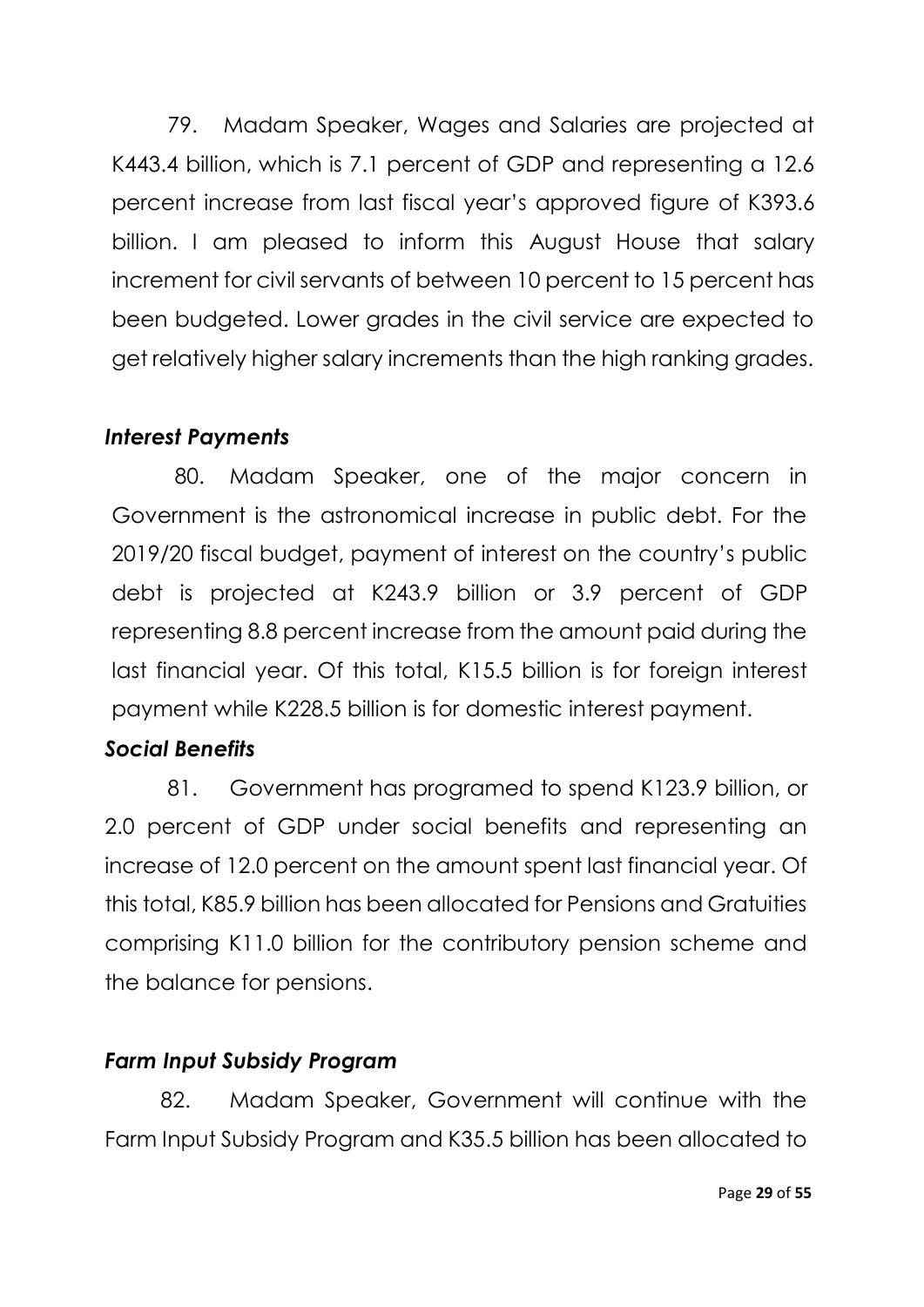this program. This year, the program will reach out to 900,000 beneficiaries for both fertilizer and seed. Fertilizer purchases are programed at K27.0 billion. This allocation was agreed after thorough consultations with the Ministry of Agriculture, Irrigation and Water Development.

#### *Maize Purchases*

83. Honourable Members will recall that in the 2018/19 farming season, some parts of this country experienced natural disasters including the tropical cyclone Idai. Farmlands in southern and other parts of Malawi were destroyed. To ensure that there is adequate food for the affected households, we propose in this budget an allocation of K10.0 billion for the purchase of maize by National Food Reserve Agency to restock the Strategic Grain Reserves. This is an increase of around 14.7 percent when compared to the amount that was spent last financial year.

# *Decent and Affordable Rural Housing Program*

84. This program, Madam Speaker will continue. Government has allocated K10.0 billion which is the same amount allocated to the program during the previous financial year. It is expected that from this amount 8,000 houses will be constructed and rehabilitated. Out of the K10.0 billion, K600.0 million has been earmarked for the construction of houses for people with albinism. Madam Speaker, allow me to inform this August House that all arrears under this project will be paid during this financial year after thorough scrutiny and audit of the claims.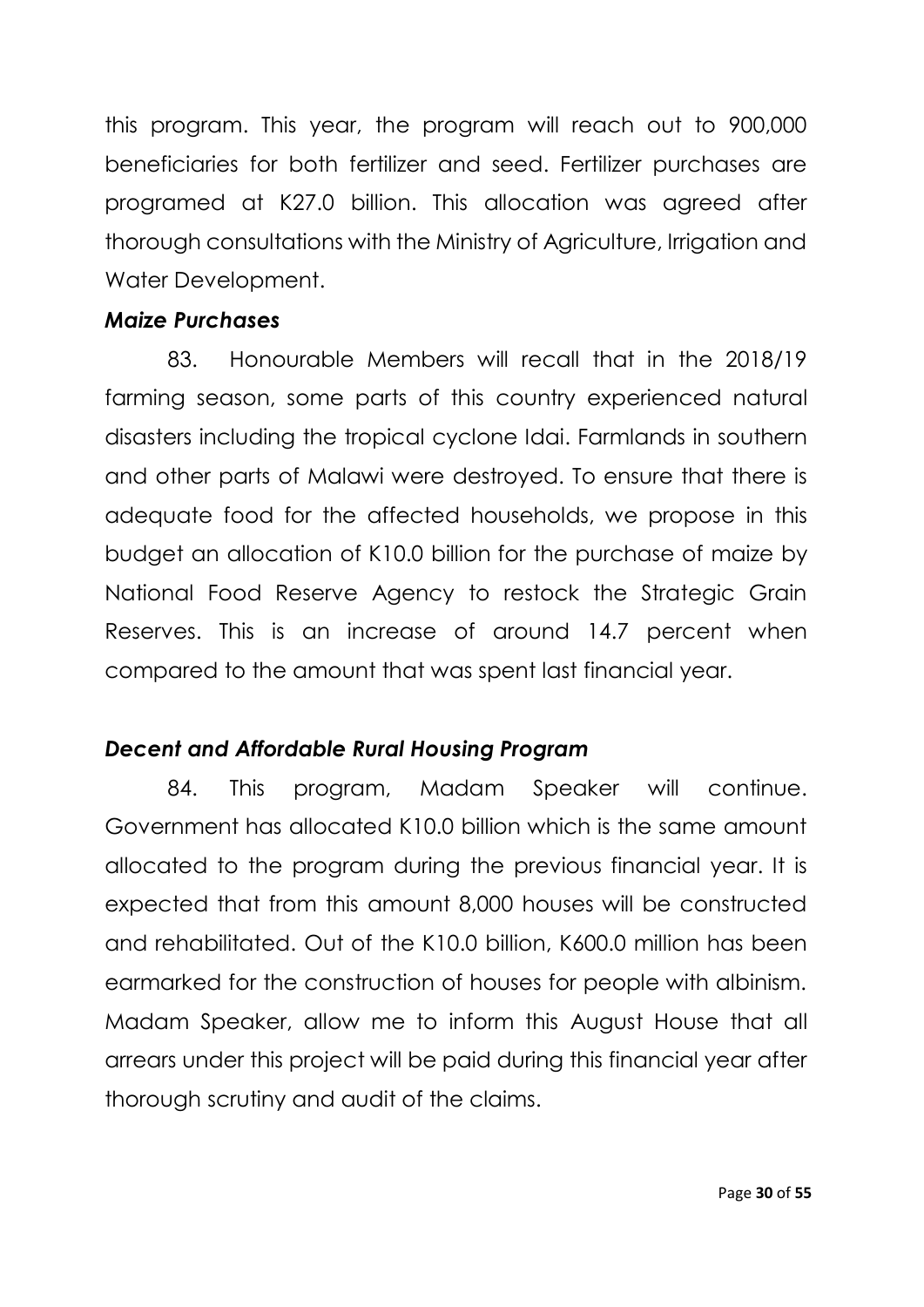## *Student Loans*

85. Madam Speaker, an amount of K9.0 billion has been allocated to provide loans to our needy students studying in the public and private universities throughout the country. This is an increase from K8 billion that was allocated during the previous fiscal calendar. I however wish to inform Honourable Members that my Ministry will work very closely with the Ministry of Education, Science and Technology to ensure that loans are given to bonafide needy students. A mechanism has also been put in place to involve Students Union bodies in the various universities to help us identify the qualifying students for support.

# *Security institutions houses*

86. Government will issue a long term financial instrument to raise resources for the construction of 10,000 houses for all security institutions. The construction of these houses will commence this fiscal year and houses of different sizes will be constructed. Government expects to construct 4,000 houses for the Malawi Defence Force, 4,000 houses for the Malawi Police Service, 1,000 houses for the Immigration Department and another 1,000 houses for the Malawi Prison Service. The target is to reach 10,000 houses in 5 years. The budget allocation of K250.0 million that has been made in this budget is for preparatory works and designs.

## *Empowerment of Persons with Disabilities and Albinism*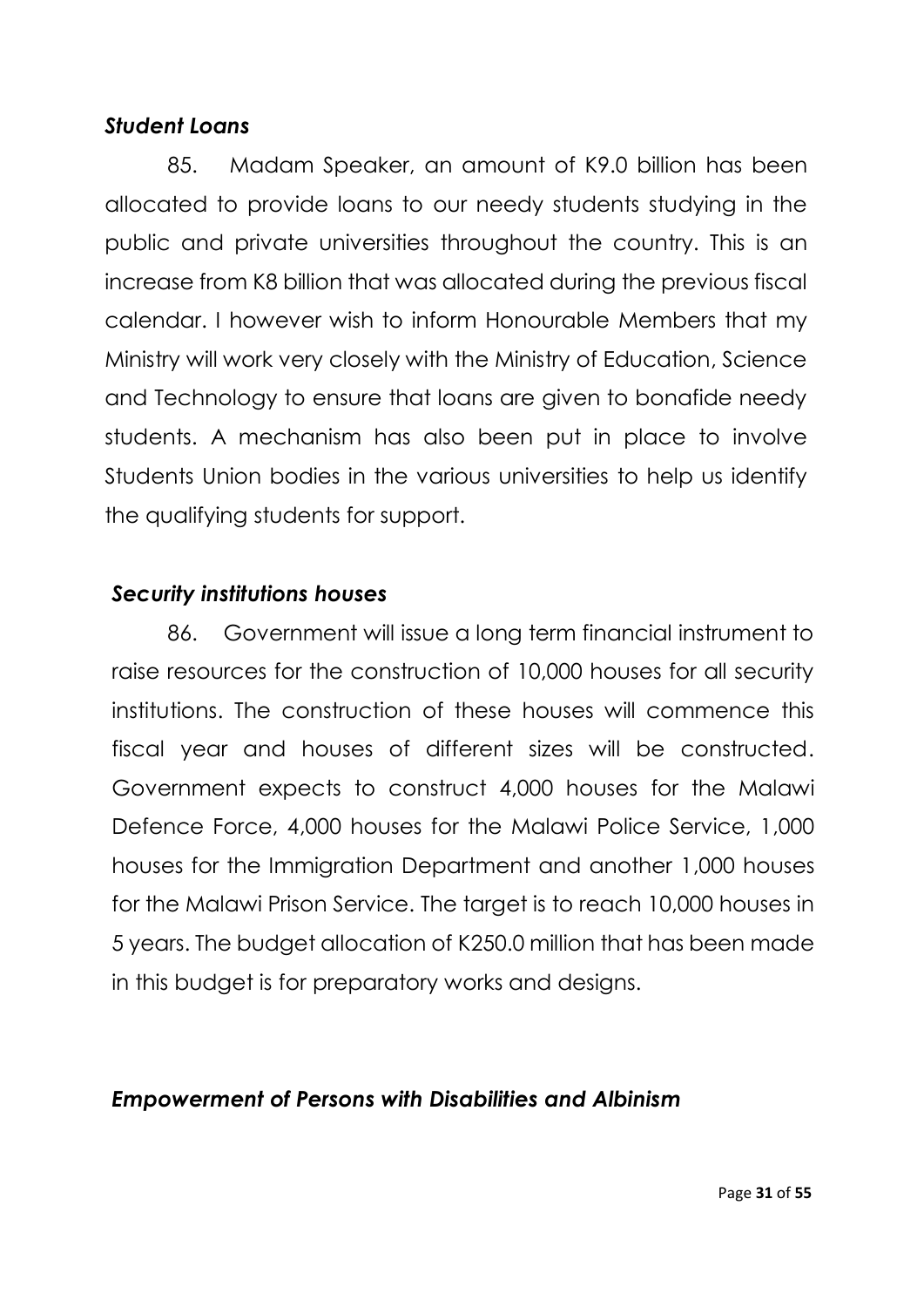87. Madam Speaker, in an effort to empower persons with disabilities to enable them to participate in the country's economic activities, an allocation of K200 million has been made in the 2019/20 budget to operationalise the Disability Fund as provided for in the Disability Act (2012). This Fund, Madam Speaker, is aimed at assisting persons with disabilities access seed money which they can use to start small scale businesses.

88. Madam speaker, Honourable Members, the 2019/20 budget has also made an allocation of K400 million for the implementation of the Action Plan for the protection of people with albinism. In addition to this allocation, K600 million under the Decent and Affordable Housing Project has been earmarked for the construction of houses for people with albinism.

# *Fight against Corruption and Promotion of Good Governance*

89. Madam Speaker, Government remains committed to the fight against corruption and promotion of good governance and the rule of law. In this regard, this budget has allocated substantial amounts to Governance institutions such as; the Anti-Corruption Bureau, Malawi Human Rights Commission, Office of the Ombudsman, Law Commission, Auditor General and the Judiciary. Furthermore, Government will also support the NGO Board for it to undertake its oversight function.

90. Madam Speaker and Honourable Members, I humbly wish to reiterate that the fight against corruption is the responsibility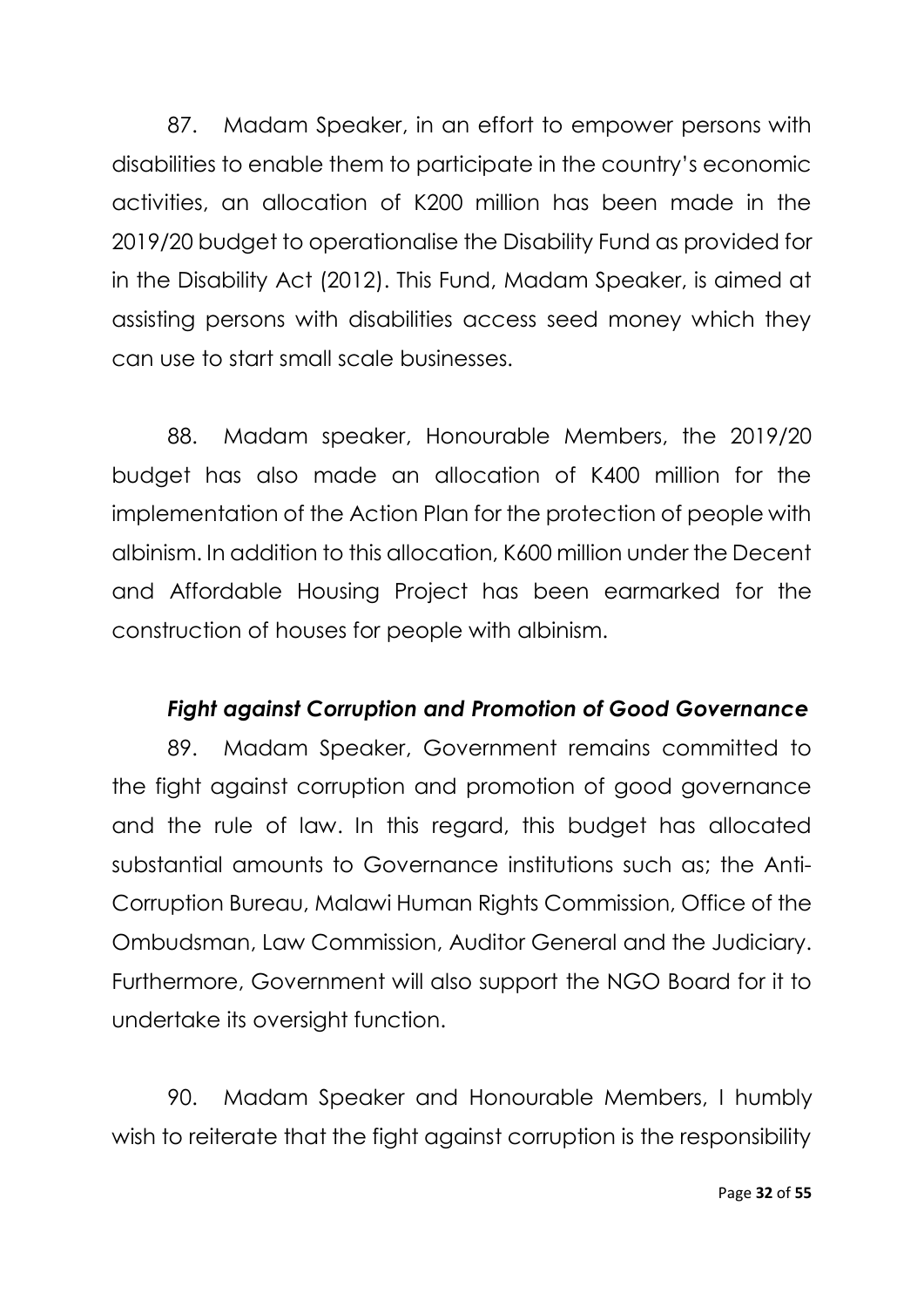of every Malawian and not Government alone. I therefore call upon all of us to be united in the fight against this evil.

## *Allocation to Local Councils*

91. Madam Speaker, Government will continue with implementation of development projects in local councils. In the 2019/20 budget, Government has increased Constituency Development Fund from K25.0 million to K30.0 Million per Constituency. Furthermore, K2.3 billion has been allocated for construction of water structures in the Councils and K3.2 billion has been allocated for District Development Fund.

## *2019/20 Development Budget*

92. Madam Speaker, this budget is pro-growth. Government has therefore increased allocation to the development budget by 30.6 percent to K437.9 billion, which is 7.0 percent of GDP, compared to K335.2 billion allocated last financial year. Of the total development budget, K131.5 billion or 2.1 percent of GDP, will be domestically financed while K306.5 billion, representing 4.9 percent of GDP, is foreign financed.

93. Madam Speaker, the list of projects has been highlighted in the Financial Statement and the Detailed Budget Document. Honourable Members will note that Government has prioritized and allocated resources for developmental projects in the agriculture, transport, energy and tourism sectors to spur economic growth.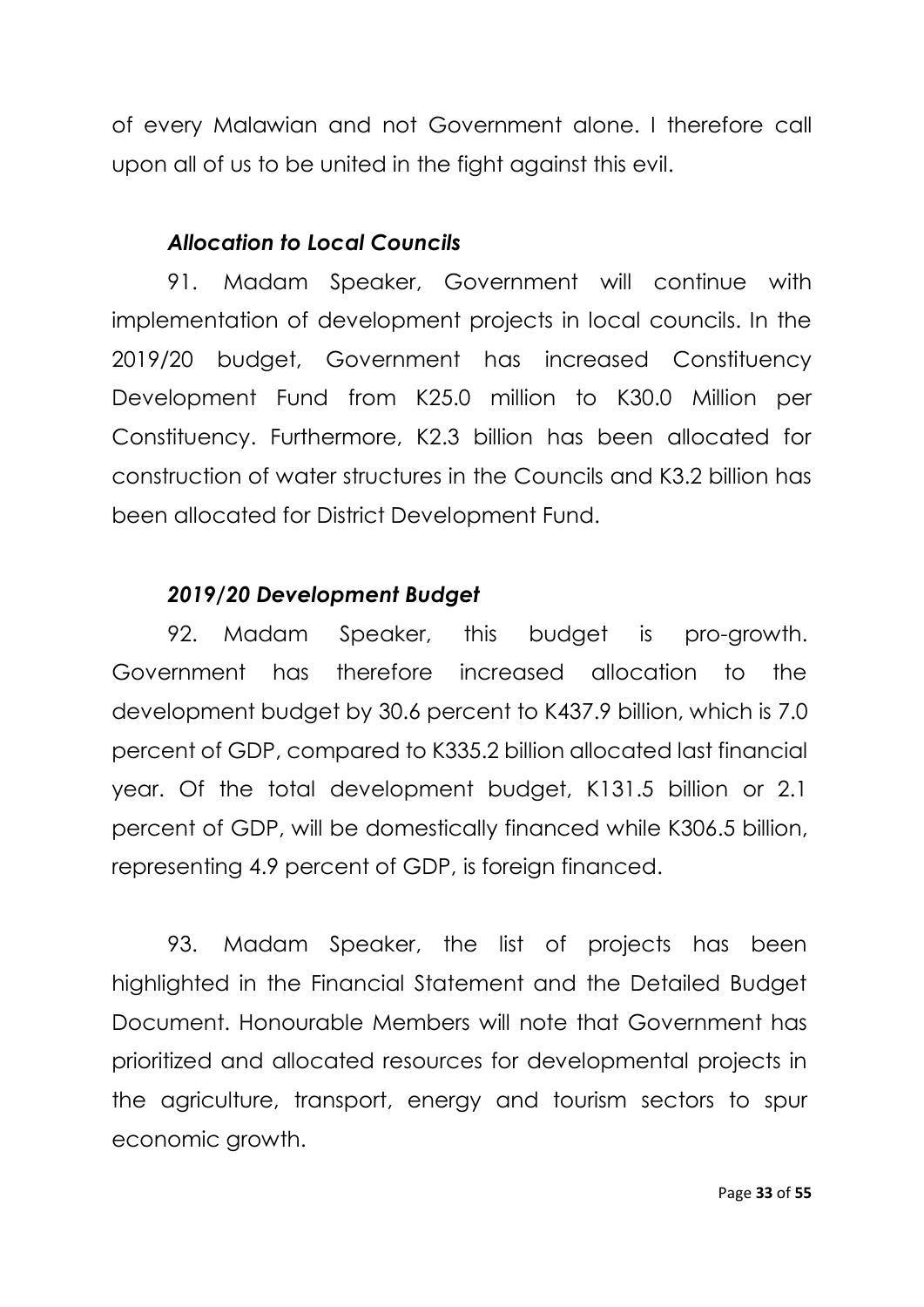94. Substantial amounts for developmental projects have also been allocated in the education and health sectors in order to improve Government's social services delivery. Four office complexes at Capital Hill will also be constructed and financed through a PPP arrangement with Pension and Insurance companies.

#### *Youth Development and Women Empowerment*

95. Madam Speaker, to live up to the theme of this budget, Government has included in this budget resources targeting the youth for economic empowerment. The Youth Internship Program will continue and an amount of K4.4 billion has been allocated for this program. Of this total, K3.1 billion is allocated for new interns while K1.3 billion is for recruitment of last year's interns into permanent employment. This year, the program will recruit 2,000 youth aged between 21 and 30 on a 10-months internship period. Recruitment and placement into various ministries, departments and local councils will be based on their qualifications and expertise.

Page **34** of **55** 96. Madam Speaker, Government will recapitalize the Malawi Enterprise Development Fund to the tune of K8 billion. About K4.0 billion of this amount will be allocated for loans to the youth for the provision of actual start-up equipment. The other K4.0 billion will be dedicated to support women groups and cooperatives such as *Banki Nkhonde* and *Zokonda Amayi* as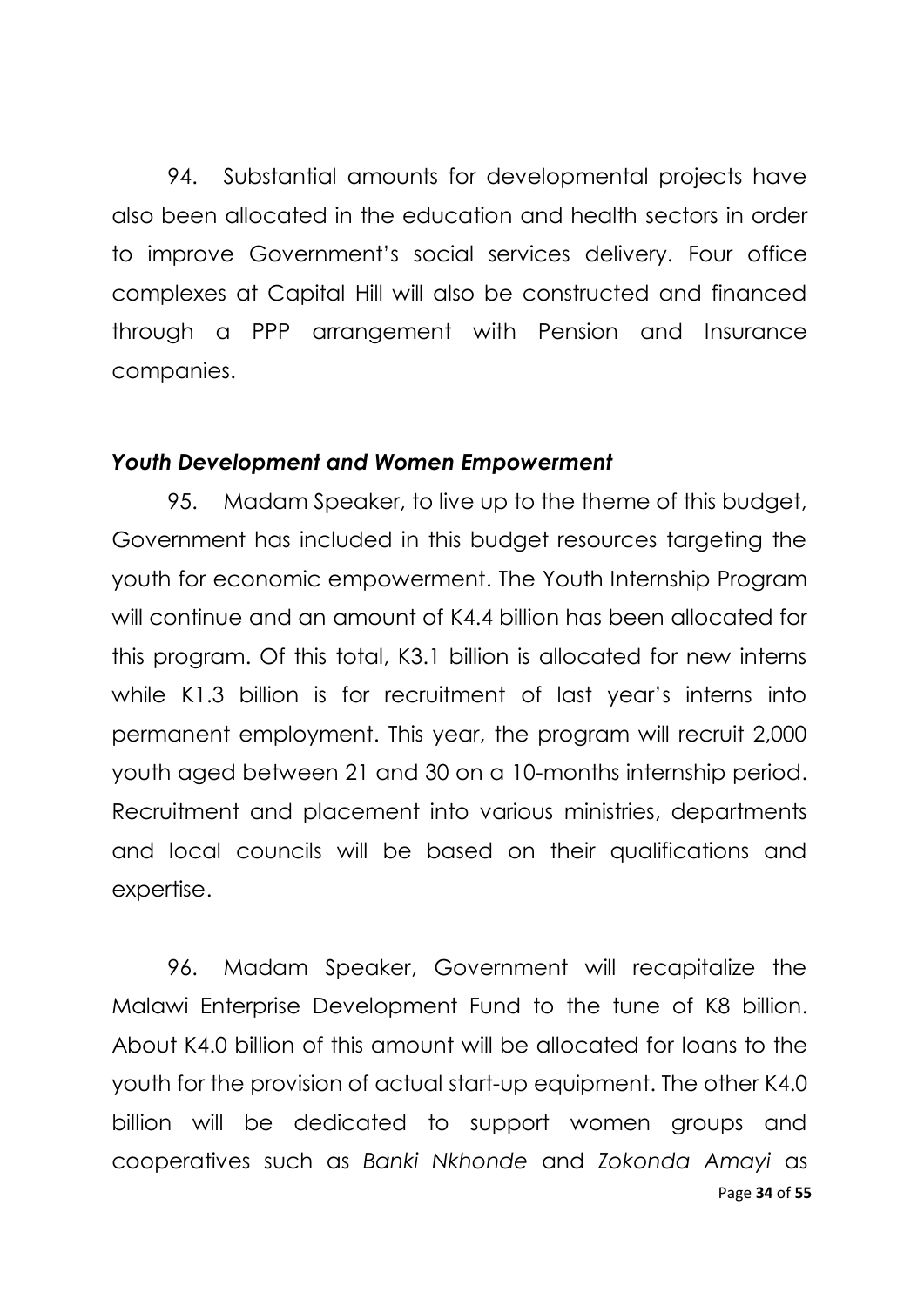capital injection and training in different economic activities. All these activities are intended to align this budget to government objective of job creation and economic empowerment of its people especially the youth and women.

97. In Sports Madam Speaker, there is an allocation for the construction of two stadiums for Nyasa Big Bullets and Be Forward Wanderers. A total of K1.6 billion has been allocated for the two stadiums, K800.0 million each. An allocation of K200.0 million has also been made for the construction of a state of the art Indoor Netball Complex of international standard which will enable this country to host international tournaments. Furthermore, Government has allocated K500.00 million for the Mzuzu Youth Center and another K500.0 million for the reconstruction of the Kamuzu Institute for Sports. Government is also in the process of identifying financial resources for the construction on a National Stadium in Blantyre.

98. Madam Speaker, the Youth Tree Planting Program will continue. An amount of K1.0 billion has been allocated for this program which started during the 2018/19 financial year. The youth will continue to care for the trees that were already planted and also plant new trees when the rainy season starts. Madam Speaker, implementation of this project will be coordinated by the Ministry of Local Government and Rural Development.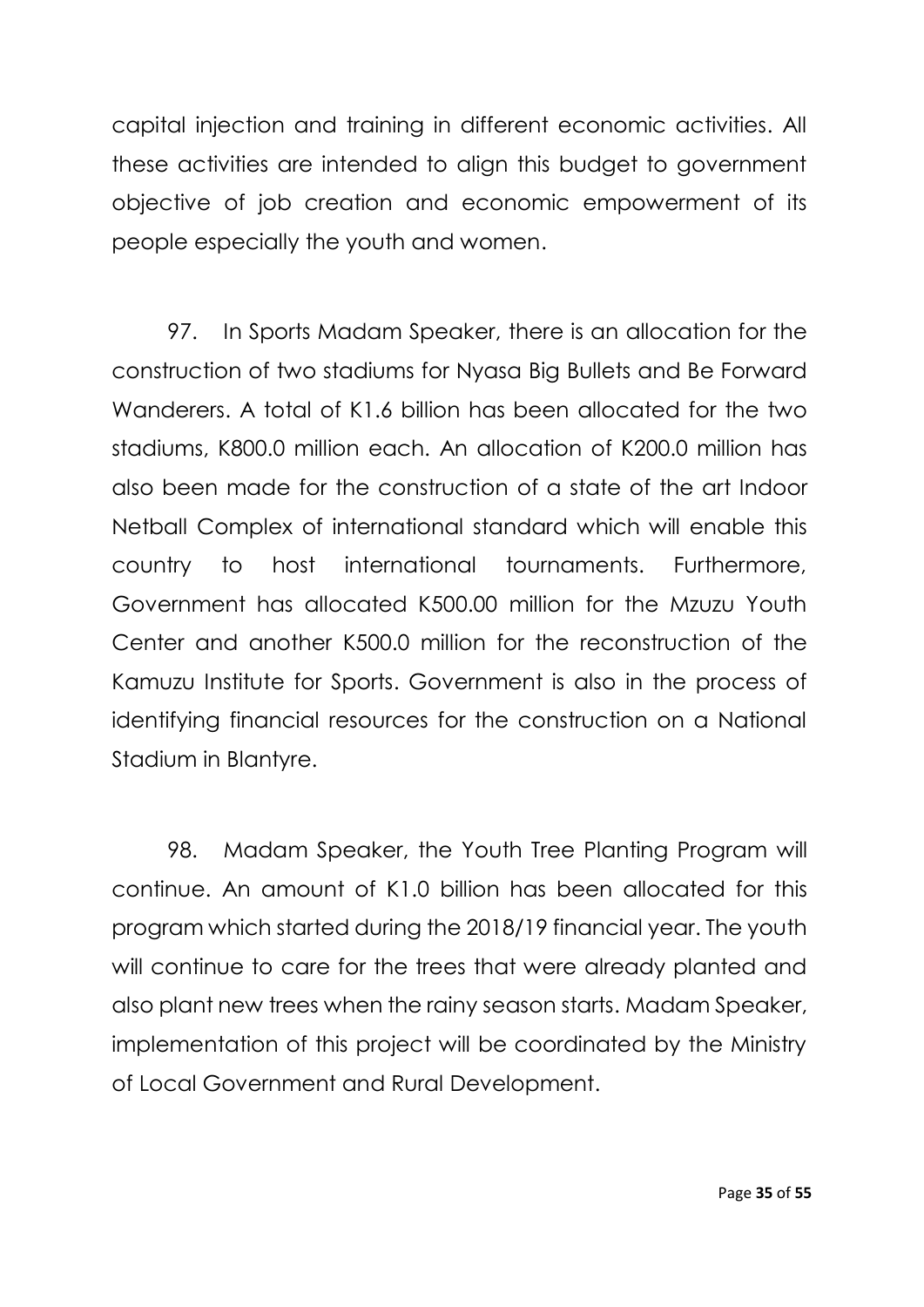#### *Sector Allocations*

99. Madam Speaker and Honorable members allow me now to give you highlights of the key sector allocations. Detailed Vote by Vote Allocations are presented in the Budget documents.

#### *Education Sector*

100. Madam Speaker, the education sector has been allocated K172.8 billion, representing 2.7 percent of GDP, which is an increase of 21.5 percent from the approved budget of K142.2 billion in 2018/19 financial year. This also represents 10.6 percent of the total budget. This, Madam Speaker is due to increased allocation for public universities and sector's development projects.

101. Madam Speaker, under Basic Education, Government will complete the construction of three Teacher Training Colleges for primary school teachers in Mchinji, Rumphi, and Chikwawa; and continue the construction of fourteen new Primary Schools in Urban centers.

Page **36** of **55** 102. Under secondary education, Government will continue construction of Thumbwe and Machinga Secondary Schools; complete construction of Girls Hostels; construction of 250 secondary schools under USAID; construction of Science Laboratories and Libraries; completion of the rehabilitation of 12 Conventional Secondary Schools; and improvement of quality of science and mathematics instruction in community day secondary schools under the World Bank Equity with Quality and Learning at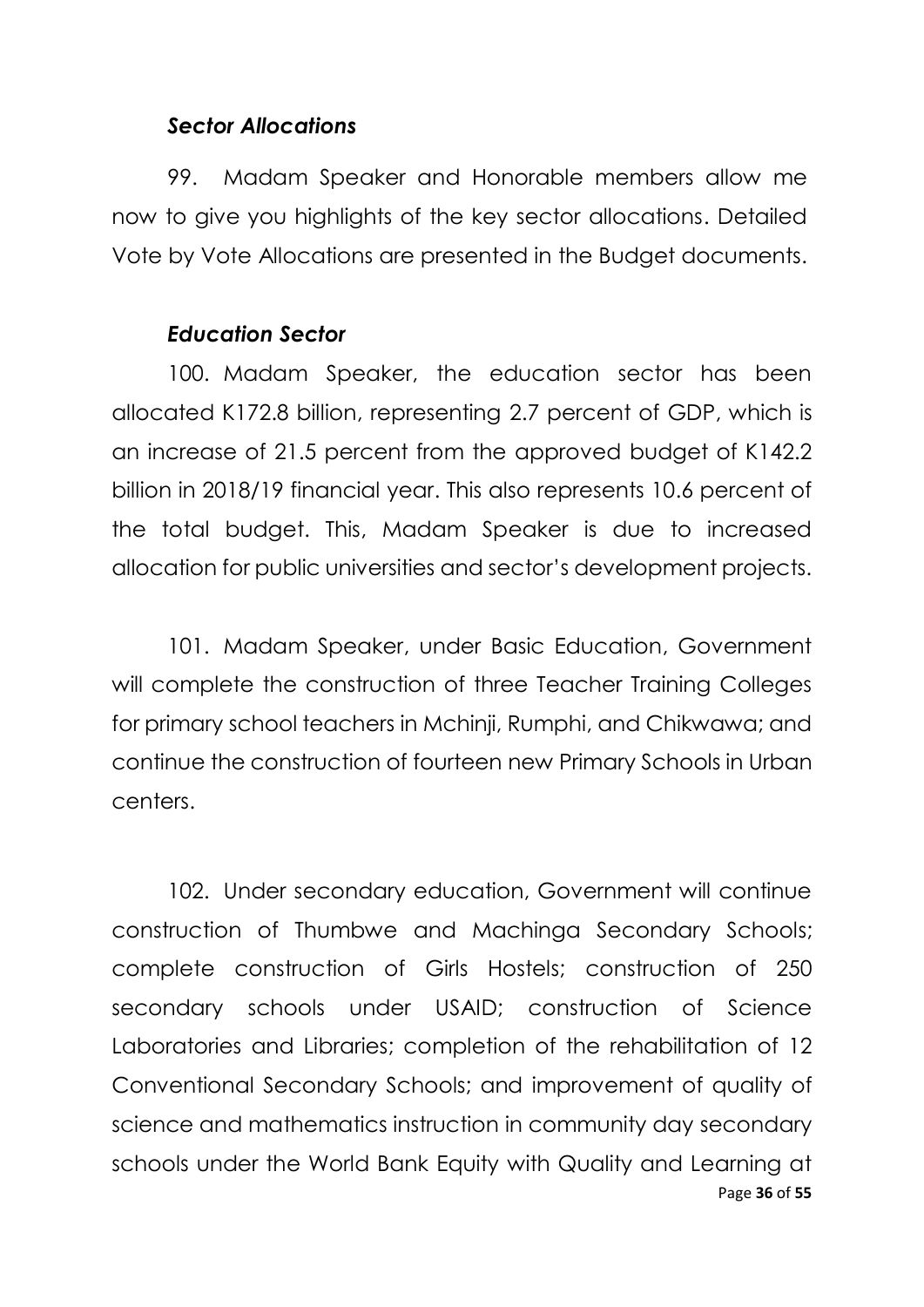Secondary Schools Project (EQUALS Project) that was already approved by this August House.

103. Under higher education, Government will construct Eastern and Southern Africa Higher Education Centre of Excellence with a loan from the World Bank; continue construction of the Mombera University; and carry out expansion of Domasi College of Education with support from JICA. Madam Speaker, Government has also allocated its own resources to carry out expansion works at the Polytechnic, Chancellor College, LUANAR and rehabilitation of the Mzuzu University Library.

#### *Agriculture Sector*

104. Madam Speaker, the Agriculture Sector is the second largest in terms of budget allocation at K167.0 billion, which represents 2.7 percent of GDP, for the 2019/20 financial year, representing an increase of 11.3 percent from the approved figure of K150.0 billion during the 2018/19 fiscal year. This is due to increased allocation to a number of projects such as Shire Valley Transformation Project – Phase 1 which has been allocated K18.9 billion and the Agriculture Commercialization Project with an allocation of K13.1 billion.

105. Madam Speaker, Government through the Agriculture Commercialisation Project will develop value chains for 14 high value crops such as pulses, oil seeds, tubers, horticulture products, livestock and fisheries in order to promote these products for the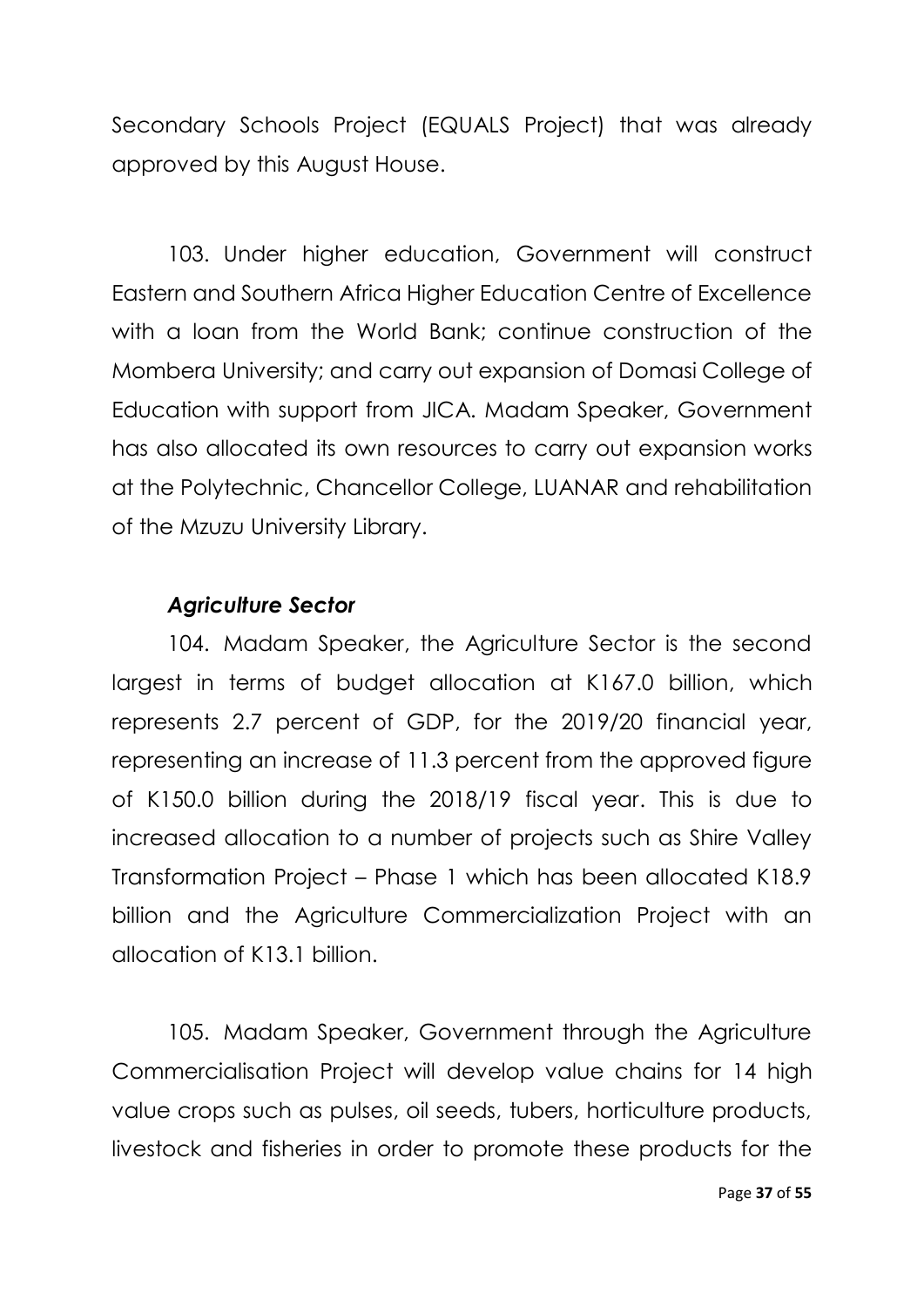regional and international export markets. This in effect, will improve the incomes of smallholder farmers at household level and boost the availability of foreign exchange at macro level, thereby contributing to economic growth and development of this country.

## *Health Sector*

106. Madam Speaker and Honourable Members, the Health Sector rank third in terms of size of budget allocation in the 2019/20 budget after being allocated K101.0 billion. This, Madam Speaker, represents an increase of 12.6 percent from the 2018/19 financial year approved figure of K89.9 billion and the sector continues to benefit from the increased allocation of resources from the Health Sector Joint Fund. An amount of K25.9 billion has been allocated for procurement of drugs, of which K10.6 billion is for central hospitals and K15.3 billion is for district hospitals.

107. Madam Speaker, Government has also budgeted K1.5 billion for purchase as well as maintenance of critical medical equipment in central and district hospitals such as MRI, CT Scan, Anesthetic Machines, ICU Ventilators, HDU Monitors and Dialysis Machines. Furthermore, an amount of K5.8 billion has been allocated for the procurement of ambulances.

108. Under the sector's development budget, we have made allocations for the construction of the Military Hospital, Blantyre District Hospital, Balaka Referral Hospital, Mponela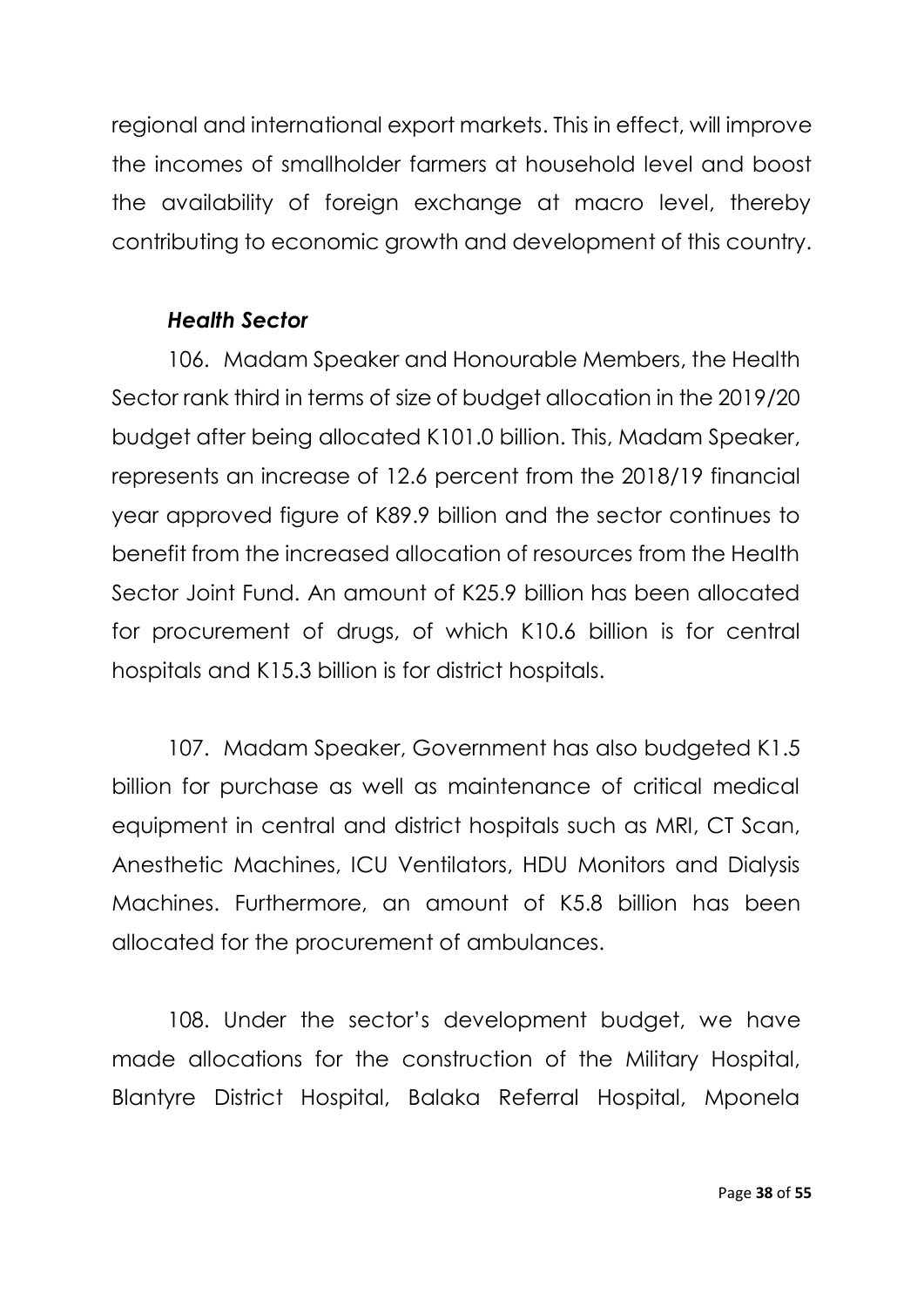Community Hospital, completion of Phalombe District Hospital and the Cancer Centre in Lilongwe.

109. Madam Speaker, the Military Hospital will be very important for this country as it will house highly qualified medical specialists and equipped with very sophisticated medical equipment for most critical medical conditions that are being referred abroad at the moment. The planned Balaka referral hospital is also very important as it will reduce travel distance and time for referral patients to get medical attention in the Eastern Region.

#### *Transport Sector*

110. Madam Speaker, in the 2019/20 budget, the Transport Sector has been allocated K88.3 billion which is 1.4 percent of GDP. This represents an increase of about 6.6 percent over the preliminary outcome for the previous fiscal year of K82.8 billion. Out of the K84.5 billion, K47.9 billion has been allocated to Roads Fund Administration for completion of various road projects across the country.

111. Madam Speaker, Honourable Members, in this financial year, Government plans to implement a number of projects in the transport sector including the following:

Page **39** of **55** a. Rehabilitation of the M1 road from Kamuzu International Airport turn-off to Mzimba turn-off and from Kacheche to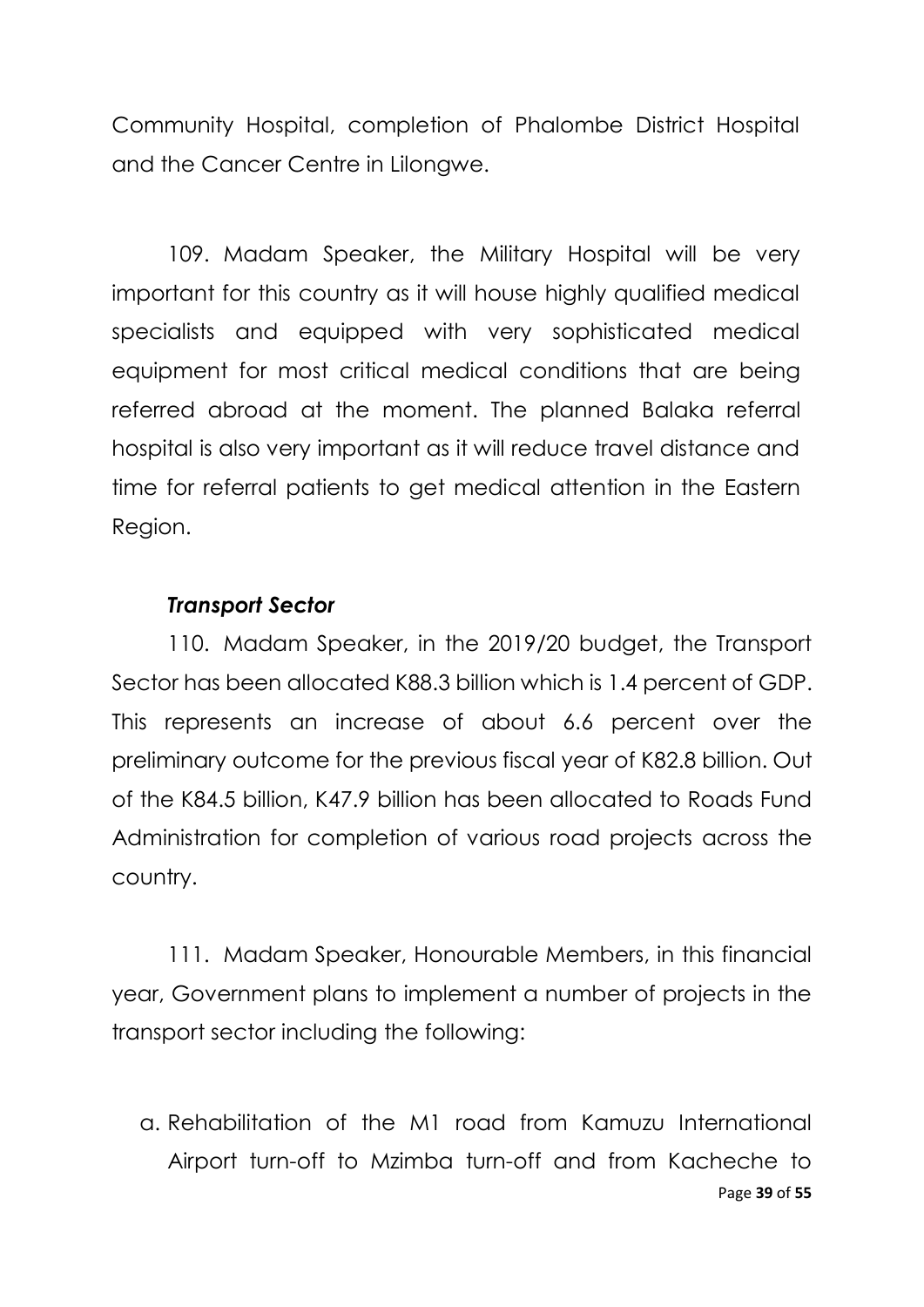Chiweta with K140 billion funding from European Investment Bank, European Union and the Government of Malawi;

- b. Rehabilitation of M1 and M8 road from Nsipe to Liwonde with funding from the African Development Bank;
- c. Dualisation of the M1 road from Bunda turn-off to Crossroads hotel with financing from the Japanese Government; and
- d. Dual carriage way from Crossroads round about to Lumbadzi with funding from the Peoples Republic of China.

112. Furthermore, I am pleased to inform the August House that work is at an advanced stage on the Blantyre Bypass road, and Government is in discussions with a number of donors for the financing of pipeline road projects such as; the Mangochi – Makanjira road, the Migowi – Nswang'oma, the Nkaya – Nayuchi – Mozambique Border road, and the Nkando – Mulomba – Phalombe road. For a detailed list of projects, Honourable Members are invited to refer to the Financial Statement and the Public Sector Investment Plan documents that have been circulated.

113. Madam Speaker, Government has also provided resources for the Livingstonia – Njakwa road. Government expects that this road will be completed during this financial year. This budget, Madam Speaker has also allocated resources for the construction of the Tsangano – Neno – Mwanza road and the Thabwa – Muona road.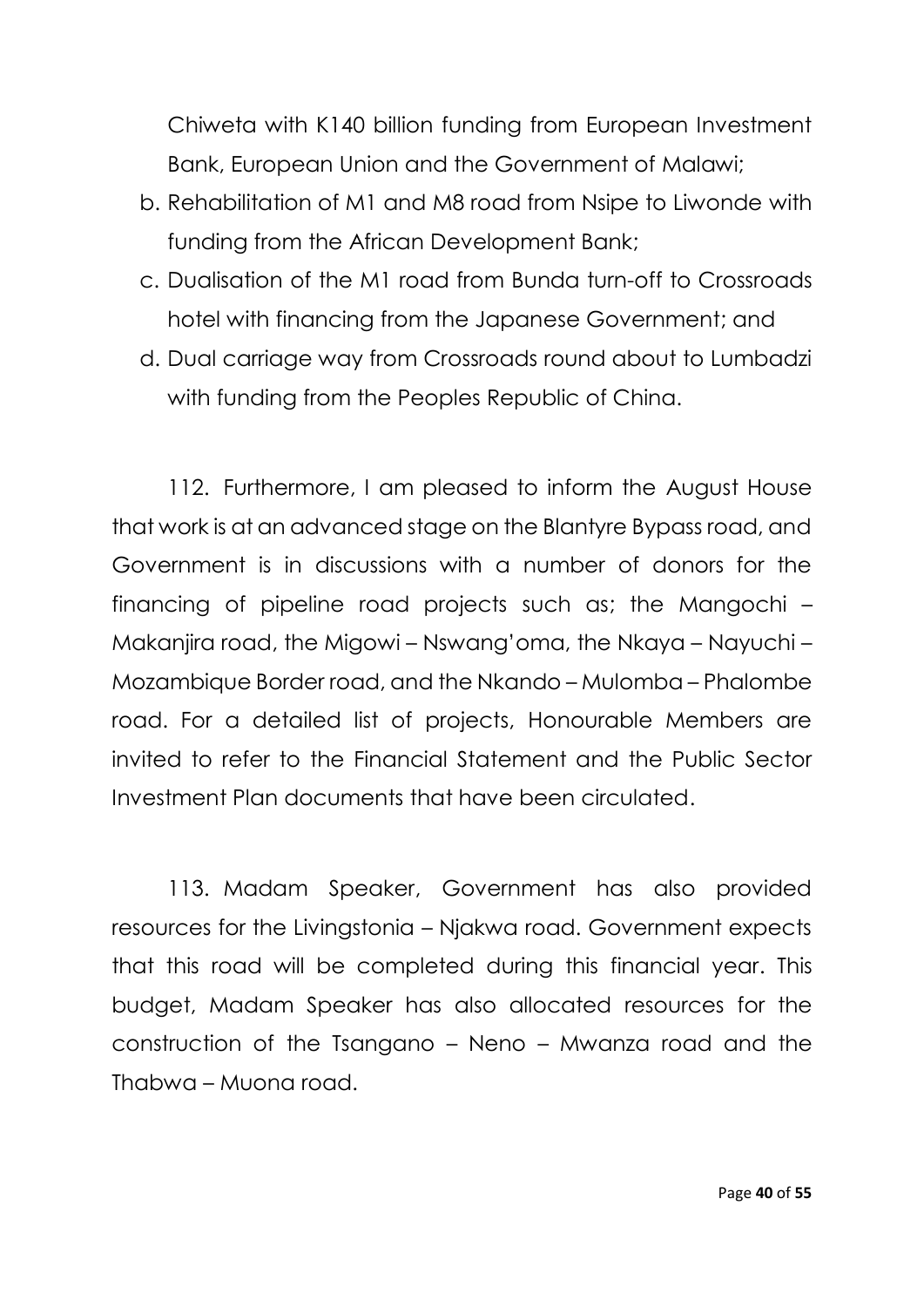114. Madam Speaker, Government realizes the important role that the water transport plays to the social and economic development of this country, especially for the communities that live along Lake Malawi and other water bodies**.** Government has therefore commenced construction of the Likoma Jetty at a contract sum of K10 billion. This, Madam Speaker will be fully financed using local resources. The Government also plans to rehabilitate Chipoka port, Monkey Bay port and construct Nkhotakota jetty.

115. Madam Speaker, for air transportation, Government has allocated amounts in this budget for the rehabilitation of Chileka Airport runway at K2.5 billion; Construction of New Mzuzu Airport with an initial amount of K500.0 million; and Government has also engaged external creditors for financing of Mangochi international airport.

## *Energy and Mining Sector*

116. Madam Speaker, in the 2019/20 budget, an amount of K40.0 billion has been allocated to the energy and mining, which is almost twice the amount allocated to this sector last financial year at K21.7 billion. As I stated earlier, the 2019/20 budget will focus on growth and economic empowerment. To achieve this, Government will support EGENCO with financing of its power generation program. My Ministry will work with the Ministry of Natural Resources, Energy and Mining and EGENCO to diversify energy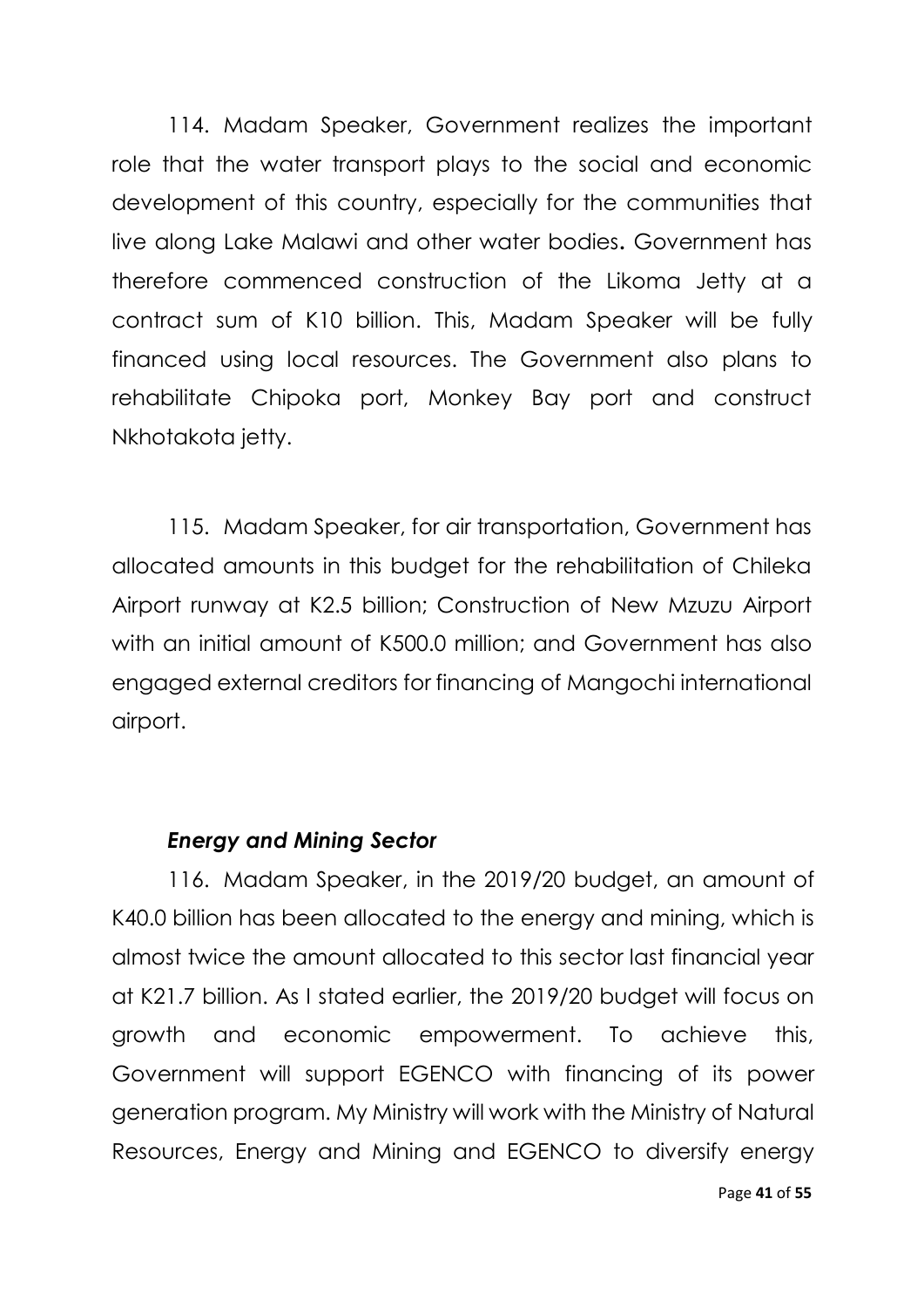sources away from hydro to others such as coal, solar and wind for resilience in power supply.

117. In this regard, Madam Speaker, Government will fund EGENCO for a new Coal Fired Power Plant, to be implemented in phases using our own resources. This may include redirecting some resources under MAREP to finance electricity generation. I am pleased to inform Honourable Members that a similar arrangement was made in the past and successfully financed the rehabilitation of Kapichila II Hydro Power Station. Government will also support EGENCO to borrow domestically either using a long term bond, or through PPP arrangement in order to tap into pension funds. Madam Speaker, Government will also continue to pursue funding for Kammwamba Coal Fired Plant with the Chinese Government through the Exim Bank of China.

118. Madam Speaker, Government recognizes mining as a sector with growth potential. To facilitate and coordinate economic activities in the mining sector, Government will establish the Malawi Mining Authority as a regulator in the mining sector. We will therefore be consulting this August House as we embark on this process.

#### *Tourism Sector*

119. Madam Speaker, the Ministry of Industry, Trade and Tourism has been allocated an amount of K14.2 billion in the 2019/20 fiscal year. This represents an increase from K12.7 billion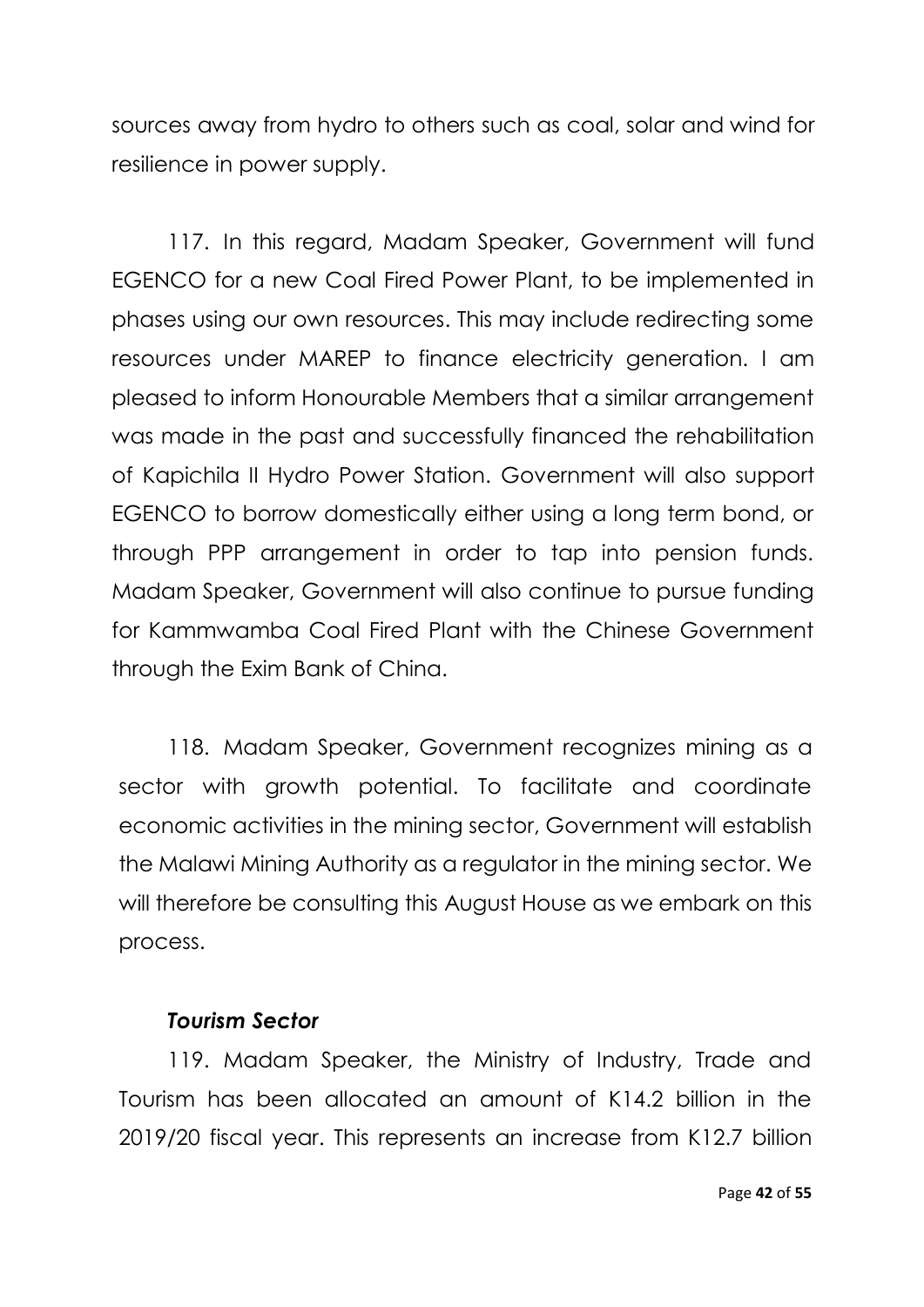allocated to this sector last financial year. Honourable Members may also wish to note that most of the infrastructure developments planned to commence this year under the tourism sector will be financed outside the budget through private sector participation. Madam Speaker, my Ministry in collaboration with the Ministry of Industry, Trade and Tourism will work on improving the country's visibility both at the regional and international level.

120. As we speak, Madam Speaker, negotiations are at an advanced stage with Afrexim Bank who have shown interest to finance the Nankumba Peninsula off-shore financial center. This, Honourable Members will include the construction of a 5-Star hotel and the Logistic Center in Mangochi. Government has also allocated resources to finance auxiliary works around the site to facilitate early commencement of this project.

121. Madam Speaker, we have provided a Public Sector Investment Program Document Number 6 which has highlighted the on-going projects, new projects as well as those in the pipeline. I am pleased to refer the Honourable Members to this document for detailed information.

#### **REVENUE POLICY MEASURES FOR 2019/20 BUDGET**

122. Madam Speaker, the 2019/20 Revenue Policy Measures that I will announce today are envisaged to be: pro-poor and progrowth; aimed at strengthening domestic resource mobilization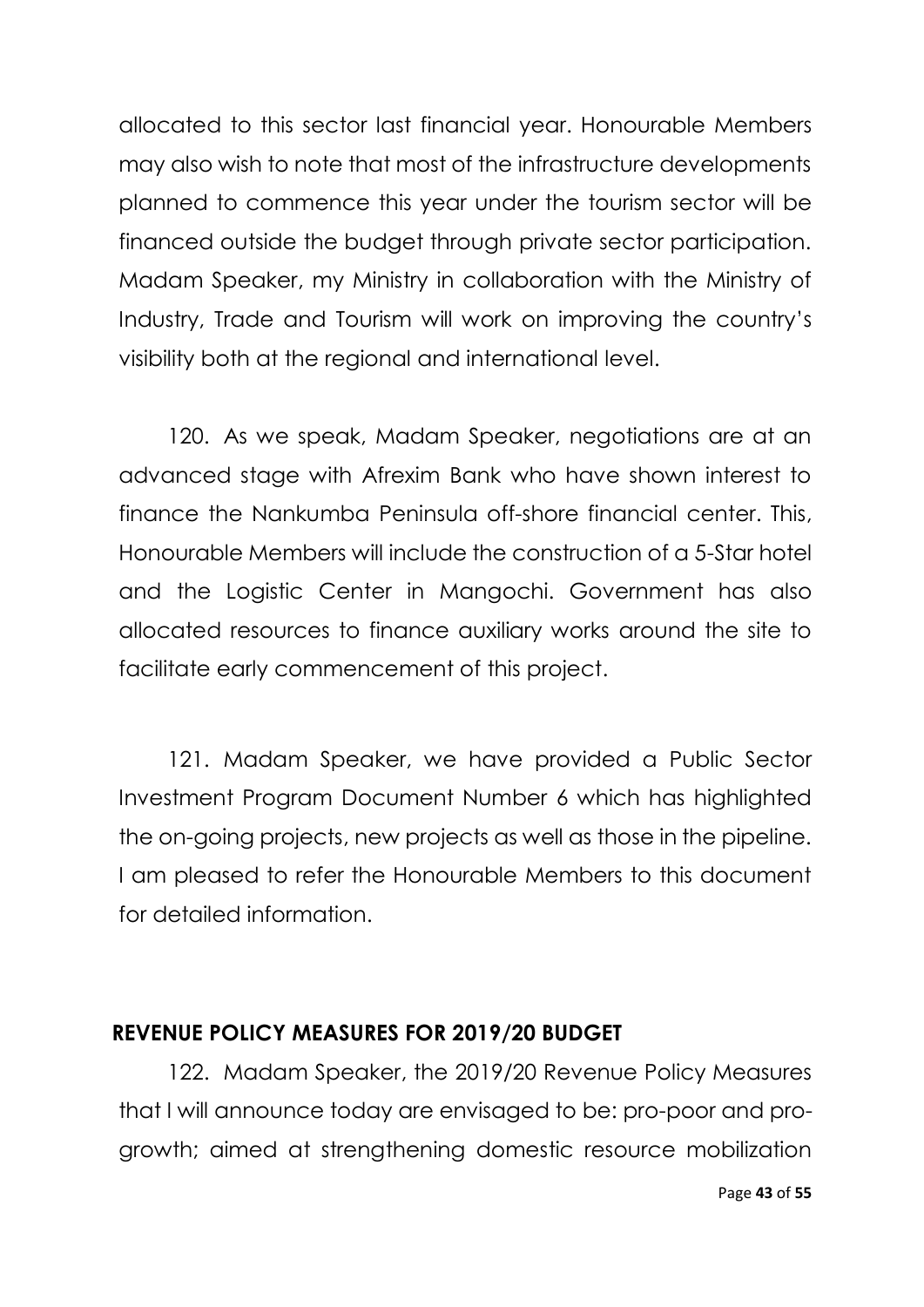and management systems; promoting domestic and foreign investment; encouraging diversification in agriculture; promoting manufacturing and value addition.

123. Madam Speaker, the measures are therefore aimed at balancing between expanding the scope of resource mobilization and creating an enabling environment for investment and productivity. Madam Speaker, it has been noted that very few people contribute to the resource envelope through payment of taxes against so many competing needs. For instance, Government is already conducting research on how best it can implement Property Tax. Therefore, these revenue measures are meant to widen the revenue base without necessarily overburdening Malawians.

124. Madam Speaker, I must reiterate that various inputs and constructive proposals on the Revenue Policy Measures for the 2019/20 Budget were provided for consideration. The Revenue Policy Measures therefore have, to a large extent, taken into consideration input from the stakeholders. I therefore would like to acknowledge the various contributions from all the stakeholders including the general public. My Ministry will also undertake post budget meetings in order to give feedback to the various stakeholders that gave their suggestions for consideration in the 2019/20 Budget.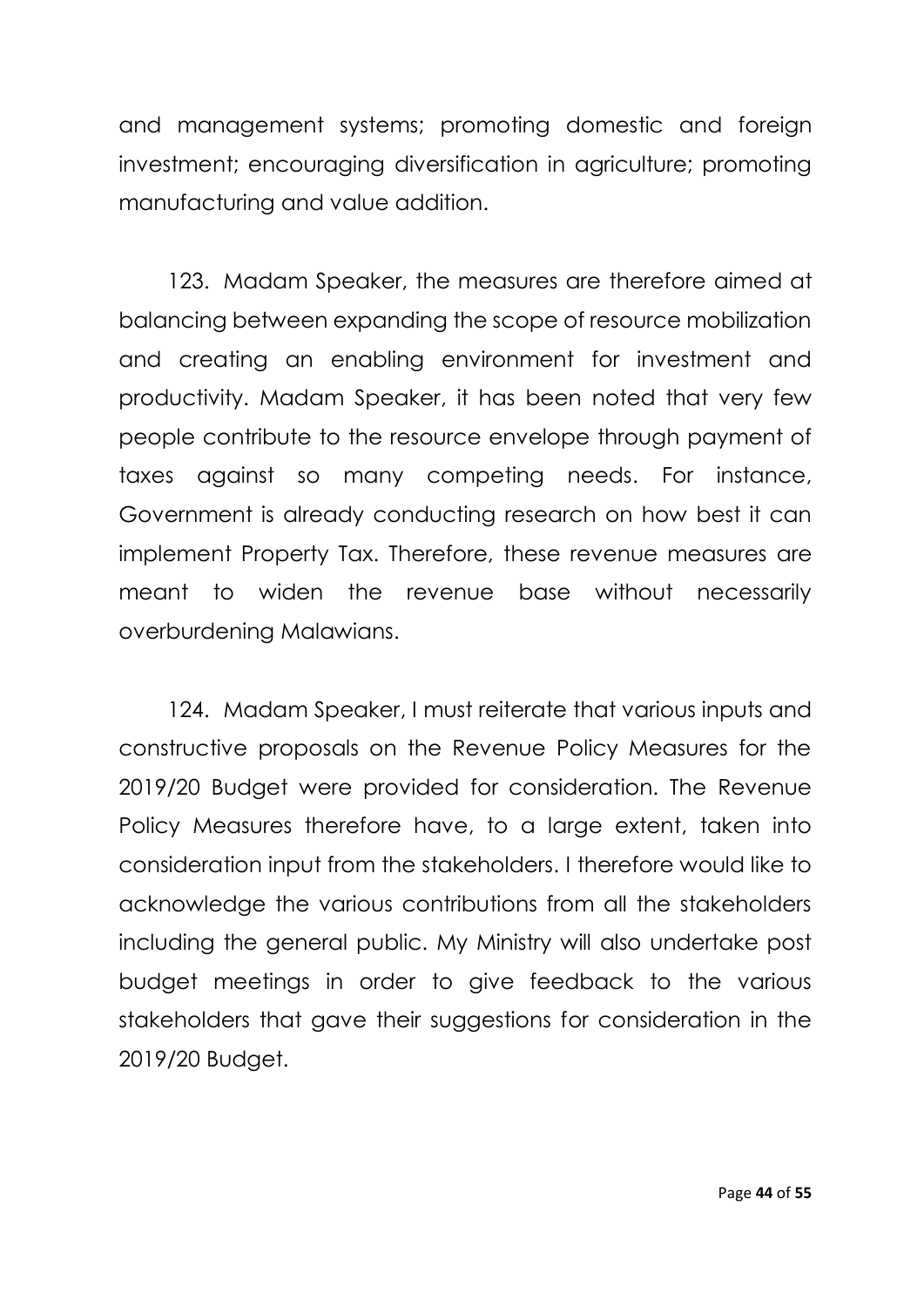125. Madam Speaker and Honourable Members, let me point out a critical observation that I made during the pre-budget consultations. Some taxpayers and investors were requesting for tax incentives even in areas where the tax incentives are already provided for under the law. This was a clear indication that most taxpayers and investors are not aware of the existing tax incentives covering a wide range of sectors under the Malawi Growth and Development Strategy III. In this regard, my Ministry will work with the Malawi Revenue Authority and the Malawi Investment and Trade Centre to enhance public awareness on tax policy and tax incentives.

126. Madam Speaker, Government has over the years awarded tax incentives to investors and, in this Budget, tax incentives have also been given to achieve specific objectives. In this regard, where it is established that the incentives are being abused and not benefiting the intended target groups, Government will revoke the incentives. I therefore implore the private sector to ensure that where taxes have reduced or waived by Government, this should be reflected in the reduction of prices to ensure that Malawians access affordable products.

## **TAX POLICY AND ADMINISTRATION MEASURES**

127. Madam Speaker and Honourable Members, under the *Tax Policy and Administration Measures* that I will be announcing today, the *Customs and Excise Tax Measures* will be effective from mid night today whilst the *Income tax* and *Value Added Tax*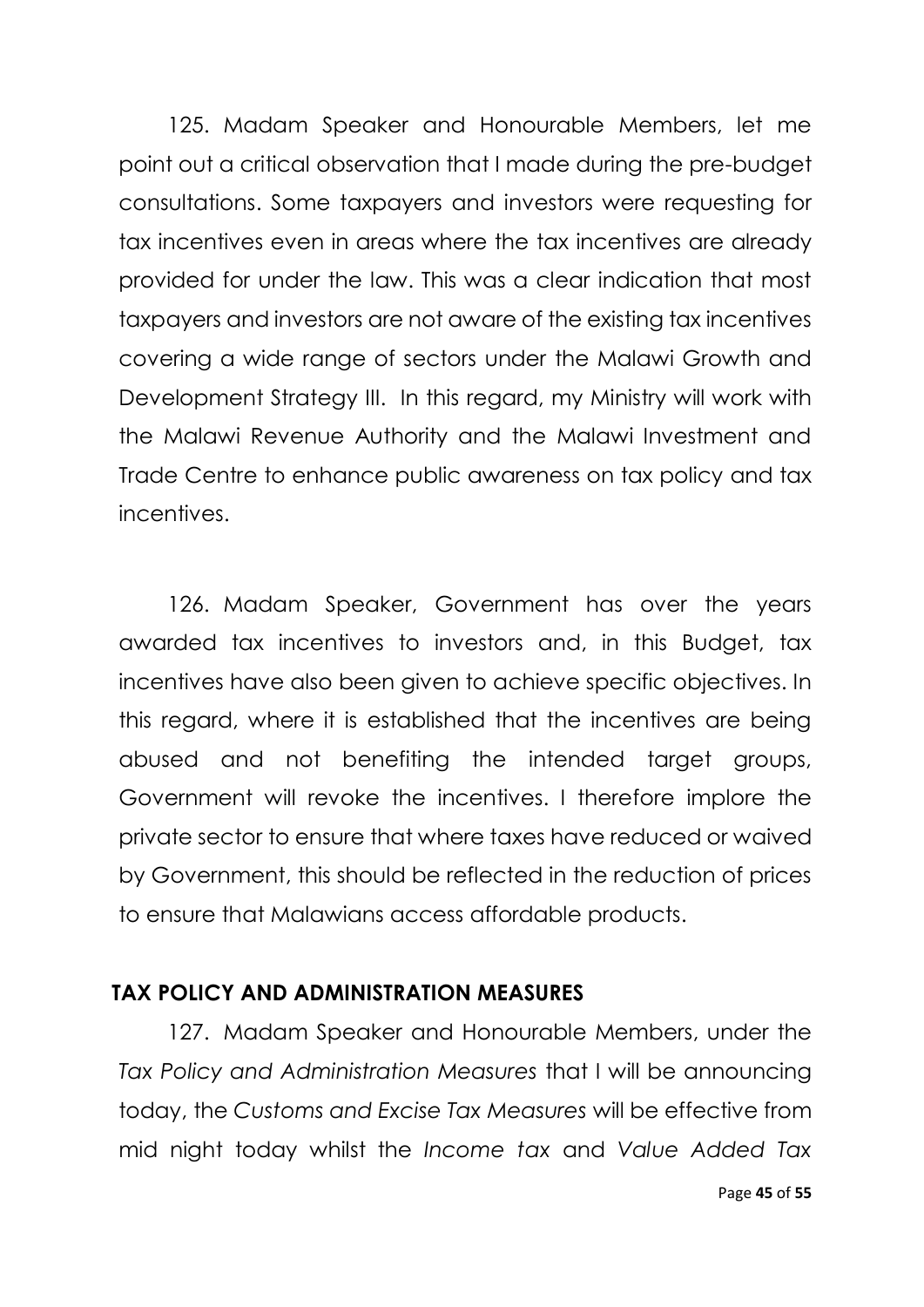*measures* will be effective when the appropriate Amendment Bills are passed by this Honourable House.

128. Madam Speaker, let me now turn to the specific measures as follows:

#### *Customs and Excise Tax Measures*

129. Madam Speaker, in order to encourage fish farming and discourage depletion of fish in our lakes, the duty free privileges under Customs Procedure Code 477 for the Fishing Industry have been reviewed to include duty free clearance of equipment and items that focus on the promotion of aquaculture in the country.

130. Madam Speaker, Customs Procedure Code 409 covering people with disabilities has also been reviewed to include duty free clearance of sunscreen creams, protective gear and community security alert alarms for use by people with albinism. This measure aims at increasing accessibility of the products and promoting the welfare of people with albinism.

131. Madam Speaker, in order to leverage the tax rates with regional comparable rates on malt beer and un-denatured spirits, Government has reduced Excise Tax on malt beer of tariff heading 22.03 to 65 percent from 90 percent whilst Excise Tax on undenatured spirits of tariff heading 22.08 has been increased to 110 percent from 95 percent.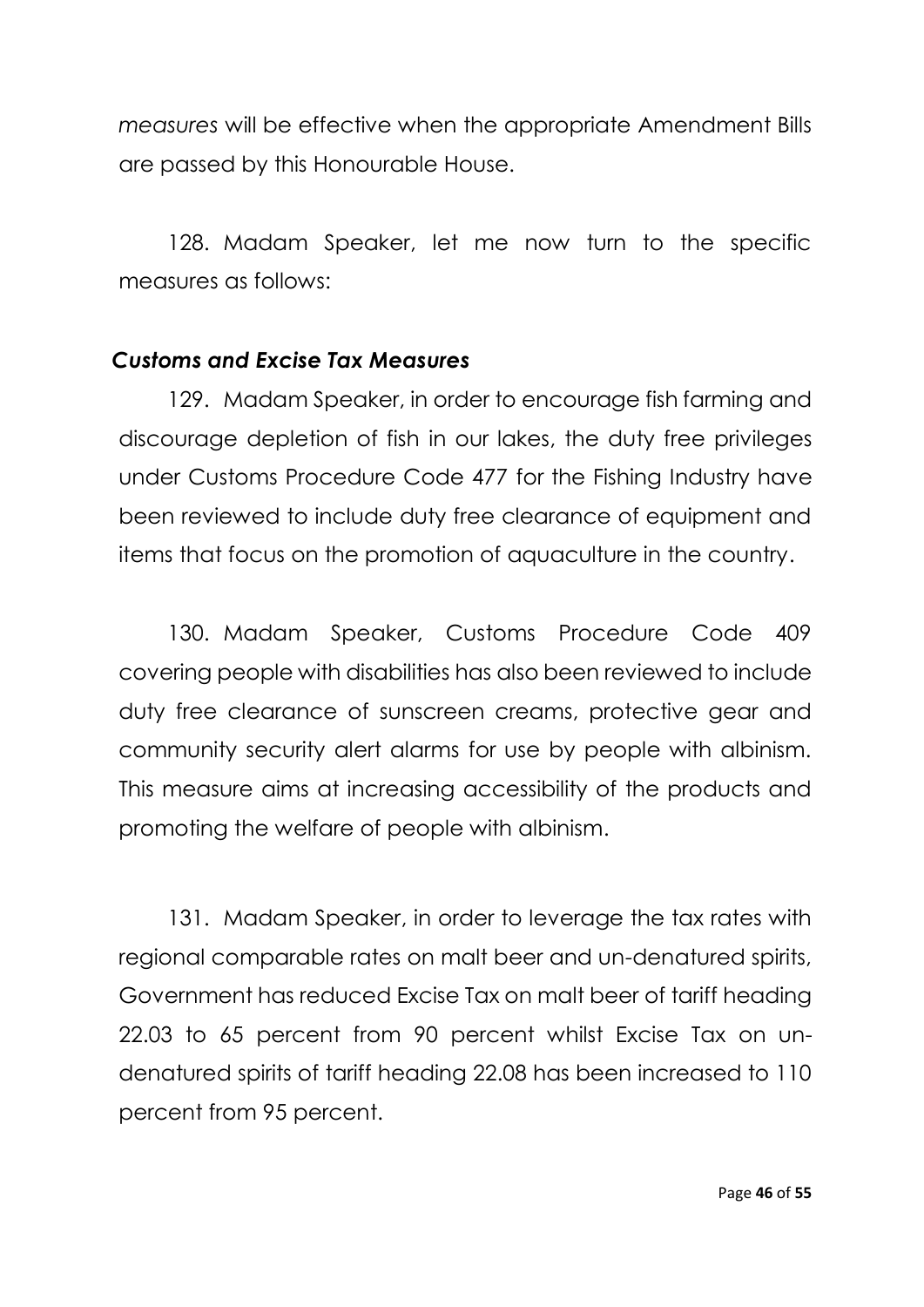132. Madam Speaker, Government has also introduced Excise Tax at 10 percent on plastic pipes, tubes and hoses of tariff heading 39.17; plastic articles for the conveyance or packing of goods under tariff heading 39.23 and plastic sacks and bags for packing of goods of tariff heading 63.05 in order to rationalize Excise Tax for plastic products. Generally, products under this category attract Excise Tax but were omitted under the Customs and Excise Tariffs Order hence creating discrimination.

133. Madam Speaker, in order to promote use of clean energy and minimize deforestation, Customs Duty and Excise Tax on gas cylinders has been removed. Government laments the wanton cutting of trees for fuel wood as this is negatively contributing towards adverse impact of climate change.

134. Madam Speaker, the 50 percent Export Tariff on exports of treated poles has been removed since treated poles undergo value addition and cannot be regarded as raw products. This misclassification of the treated poles in the Export Tariff Schedule was noted by the Industry and this measure therefore aims at rectifying the anomaly to ensure that the 50 percent Export Tariff should only apply to raw unprocessed timber and logs.

135. Madam Speaker, Government has introduced a surcharge on some imported goods that have local substitutes such as; vegetables, fruits, sugar, cooking oil, and cement and a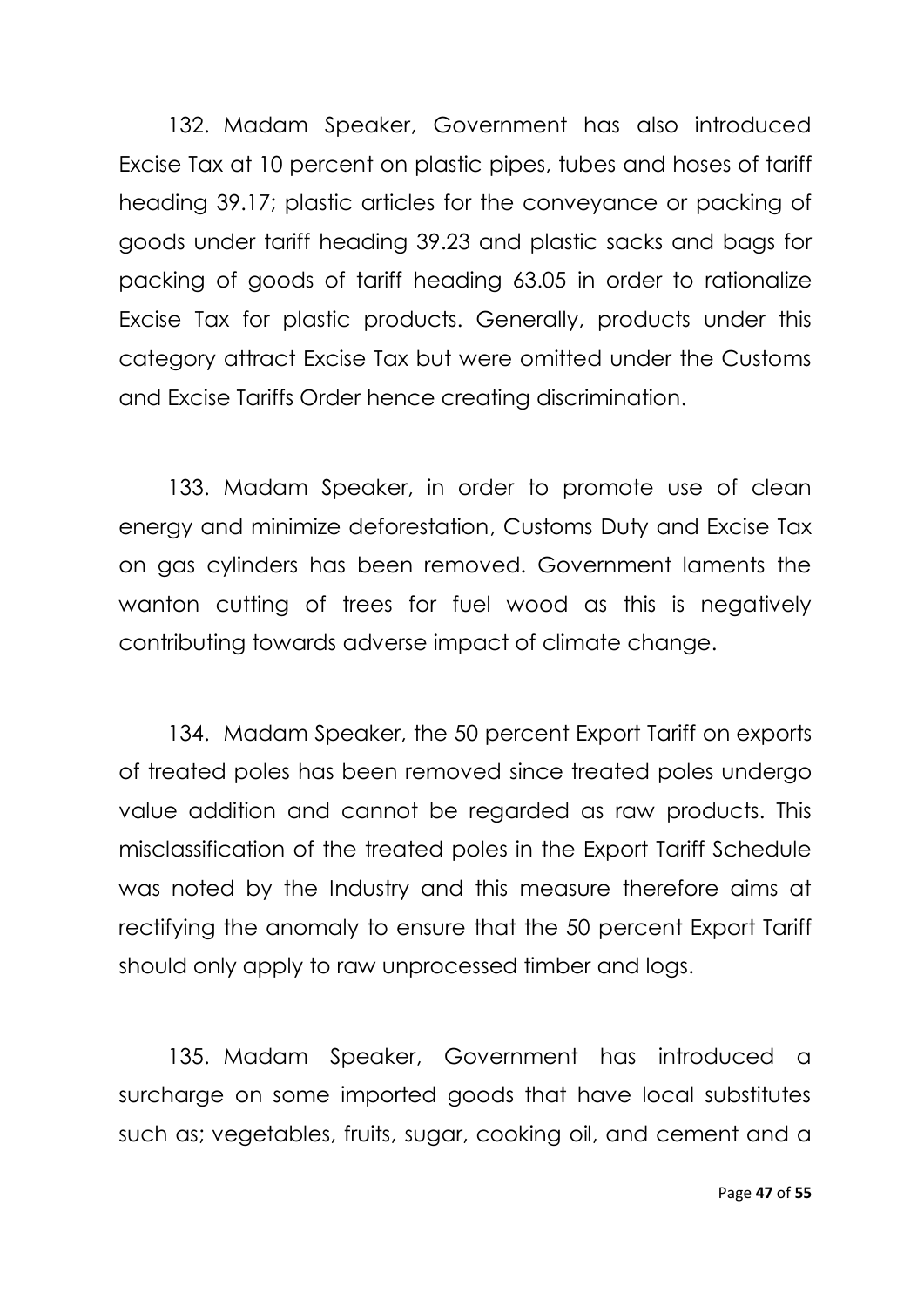comprehensive list has been published in the Gazette. This has been done to encourage growth of local industries, save foreign exchange and promote industrialization.

136. Madam Speaker, under the wise and dynamic leadership of His Excellency the State President, Professor Arthur Peter Mutharika, Government will continue to promote the construction of decent housing among the rural masses and ensure that Malawians are able to access iron sheets at affordable prices. In this regard, Customs Duty has been removed on flat iron sheets, which is a key raw material for the production of the iron sheets locally.

137. Madam Speaker, Government has also removed Customs Duty on motor cycles of cylinder capacity of not more than 100cc commonly called *Zobanduka* to promote rural transportation*.* I therefore implore motorists to ensure that they get their motor cycles properly registered with relevant authorities including MRA, Police and Road Traffic Directorate so that only registered motor cycles ply on our roads to enhance safety.

## *Income Tax Measures*

138. Madam Speaker, Government has increased the Pay As You Earn (PAYE) tax free bracket to MK45,000 from MK35,000 per month in order to take into account the cost of living and increase disposable personal income. In addition, Ministry of Labour in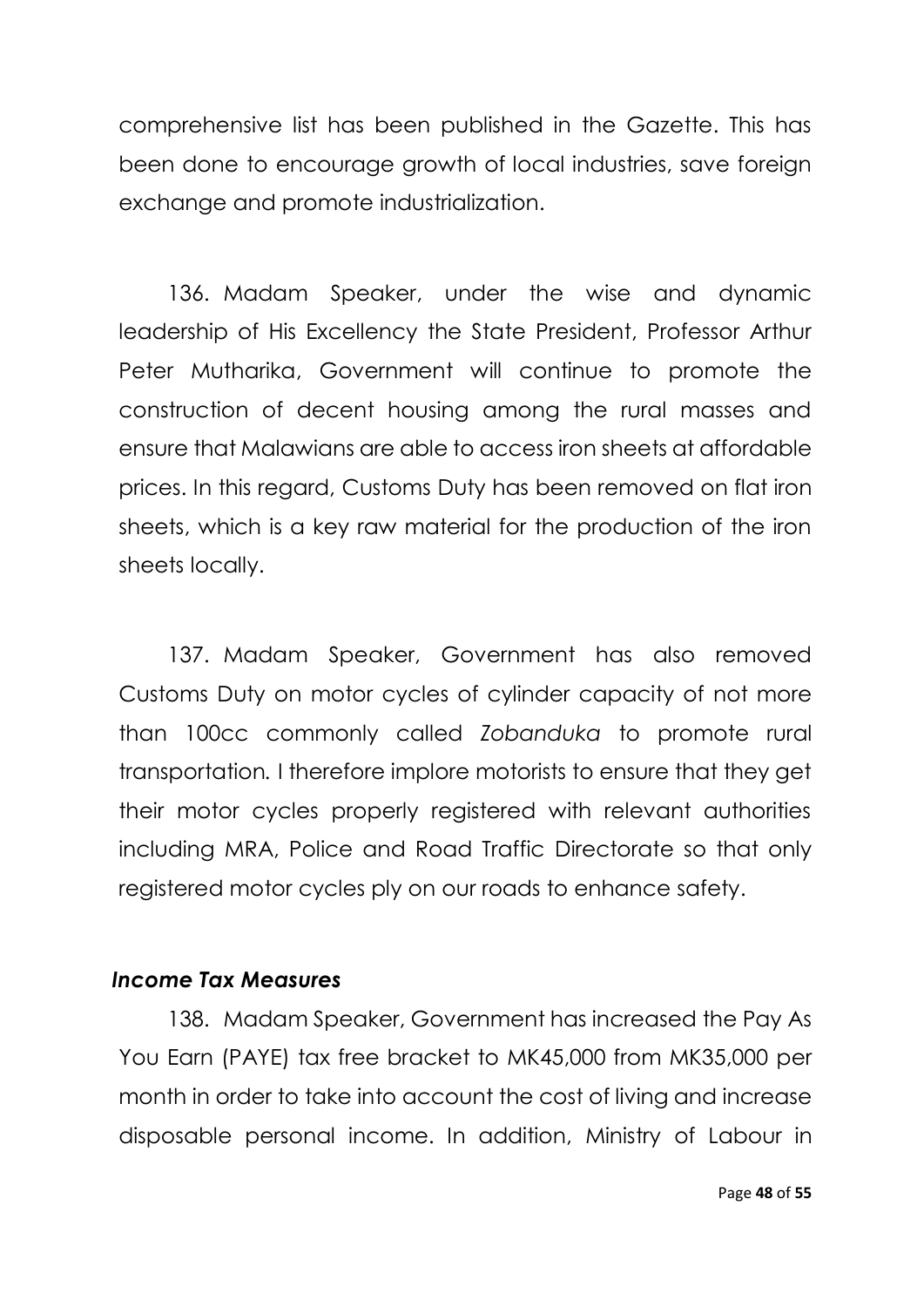consultation with relevant stakeholders such as Employers and Employees associations has increased the Minimum Wage from the current K962 per day, translating to K25,012 per month to K1,346.15 per day which translates to K35,000 per month. This Madam Speaker is to partly protect the lowly paid workers and improve their welfare. Government will be reviewing the Minimum Wage from time to time to take into account developments in the purchasing power of the Kwacha.

139. Madam Speaker, in order to lessen the tax burden on smallholder farmers and increase their disposable income, Government removed Withholding Tax on tobacco sales for the first 1,200 kilograms or 10 bales of tobacco sold through the auction floors. This measure is therefore supporting the Presidential Directive that was pronounced at the opening of the tobacco auction season aimed at empowering our small holder tobacco farmers.

140. Madam Speaker and Honourable Members, Government appreciates the need to support the structured markets. It is in this respect that my Ministry will be engaging key stakeholders through the Ministry of Agriculture Irrigation and Water Development to devise means to incentivize and address bottlenecks that are hindering the growth of structured markets.

Page **49** of **55** 141. Madam Speaker, Government has introduced a 50 percent deductible allowance for all employers recruiting people with disabilities and the allowance will be based on the basic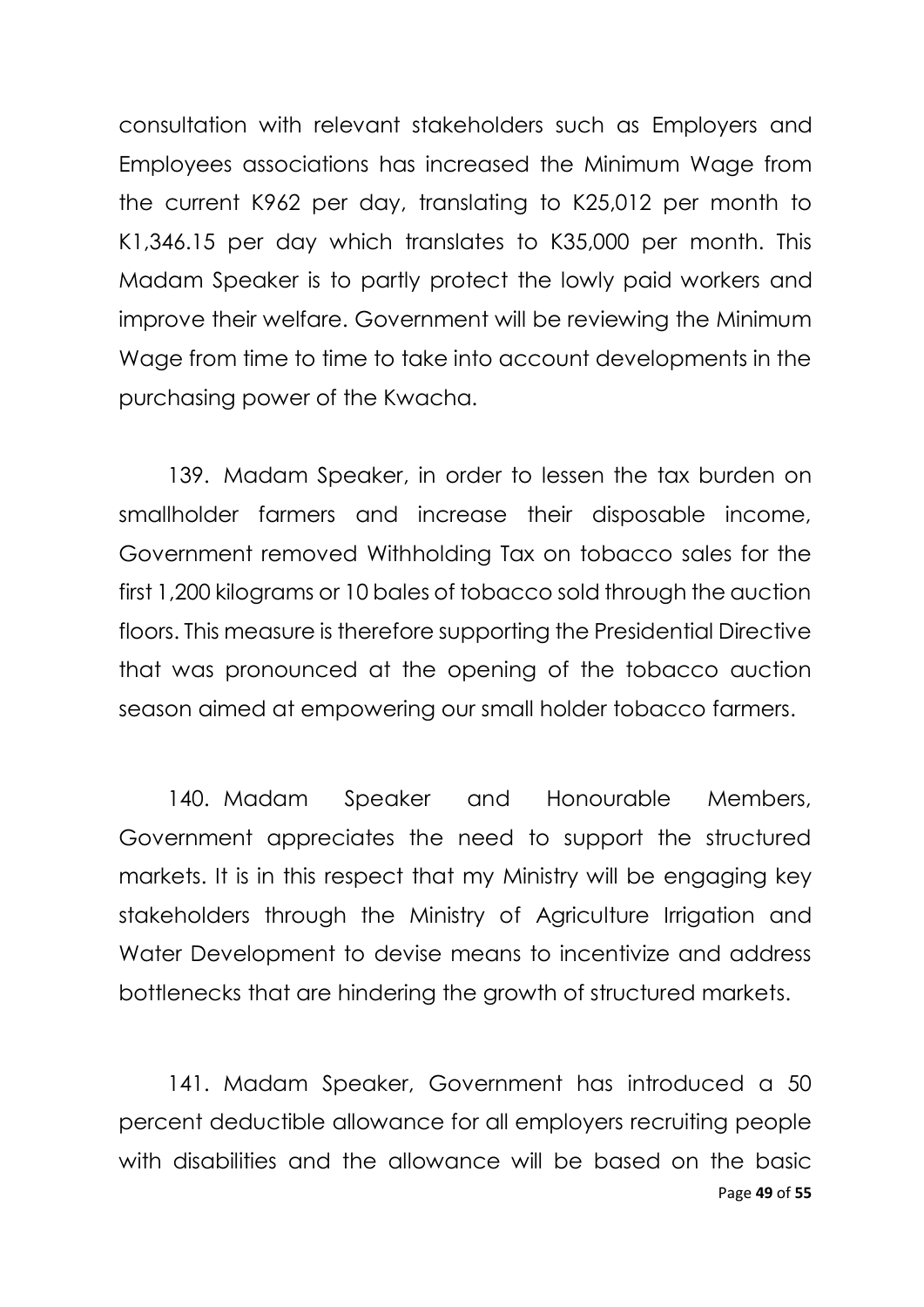salary of the employed persons with disability. This is meant to encourage employers to recruit people with disabilities, in order to enable them increasingly participate in the labour market for their improved welfare.

142. Madam Speaker, Government has revised the Withholding Tax rate for technical fees to 20 percent from 10 percent under the Fourteenth Schedule of the Taxation Act. This measure is expected to seal the revenue loophole created by differences between the Withholding Tax rates applicable to services and technical fees, which were at 20 percent and 10 percent respectively.

143. Madam Speaker, Government has also increased the Withholding Tax rate on rental income to 20 percent from 15 percent under the Fourteenth Schedule of the Taxation Act to align with the applicable rates of Withholding Taxes for Commissions, Royalties and Services, which also attract a 20 percent withholding Tax. However, I would like to implore all taxpayers that own property and earn rental income to comply with this tax obligation.

144. Madam Speaker, in order to promote value addition for exports of non-traditional processed products, Government has increased the Export Allowance available for non-traditional processed exports to 30 percent from 25 percent. In addition,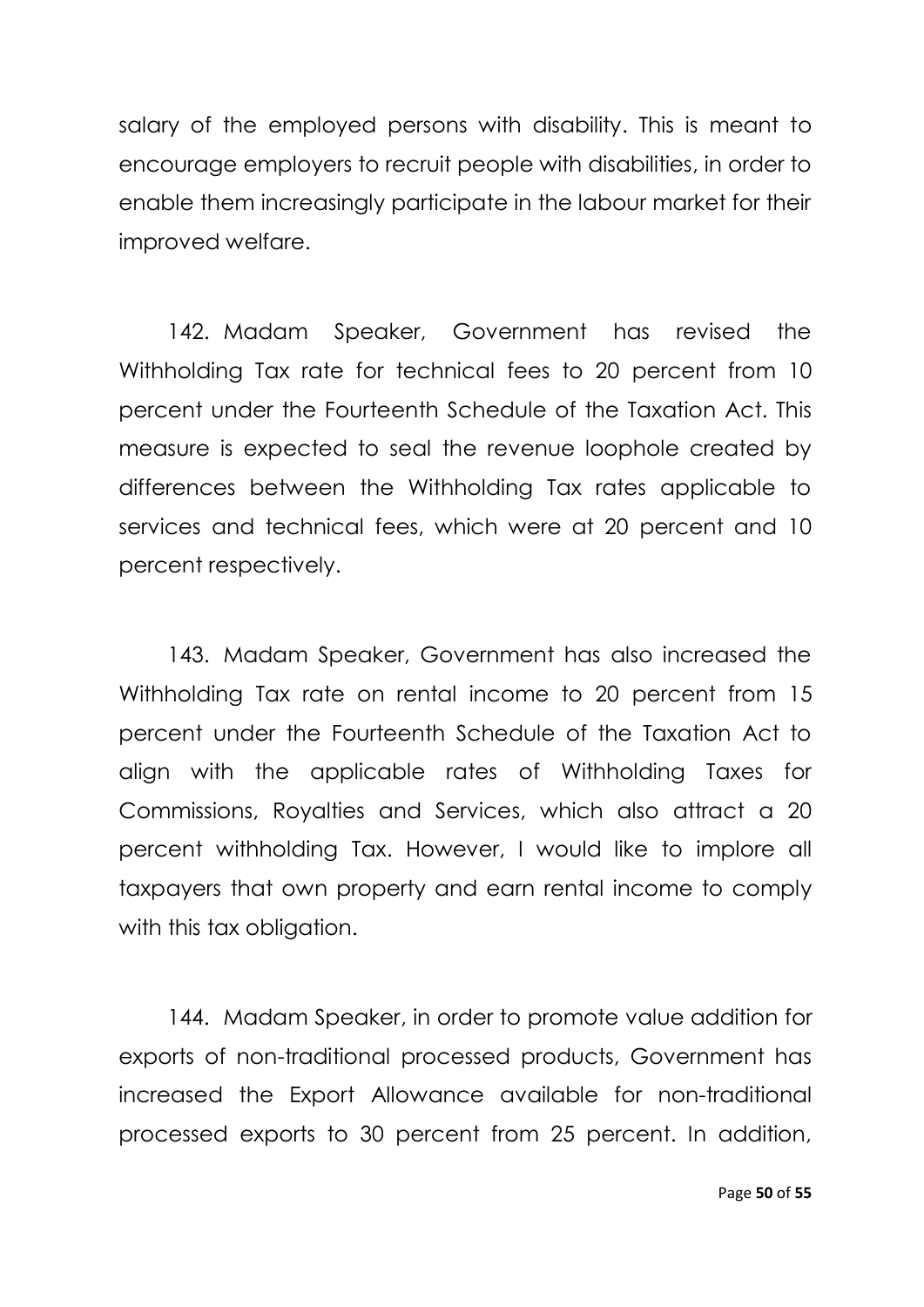Madam Speaker, the allowance for non-traditional unprocessed exports has been reduced to 10 percent from 25 percent. This measure under income tax is expected to encourage diversification and promote exports of processed non-traditional products.

145. Madam Speaker and Honourable Members, in order to expand the revenue base and as part of the initial steps to mitigate the effects of climate change, Government has introduced a Carbon Tax on local and foreign registered motor vehicles respectively. The Carbon Tax will be calculated based on the engine capacity of the motor vehicle and the applicable rates ranging from K4,000.00 to K11,500.00 will be published in the Gazette. In terms of application, locally registered motor vehicles will be exempted at first registration and payments for locally registered motor vehicles will be done annually. Foreign registered motor vehicles will require payment of the Carbon Tax at the port of entry.

146. Madam Speaker, Government has introduced a 1.0 percent final Withholding Tax on non-bank mobile money transactions based on the transaction amount. This measure aims at ensuring that a large number of the citizenry are motivated to contribute toward national building through payment of taxes and ensure that Government has scope to improve service delivery. This Madam Speaker is in line with developments in neighbouring countries.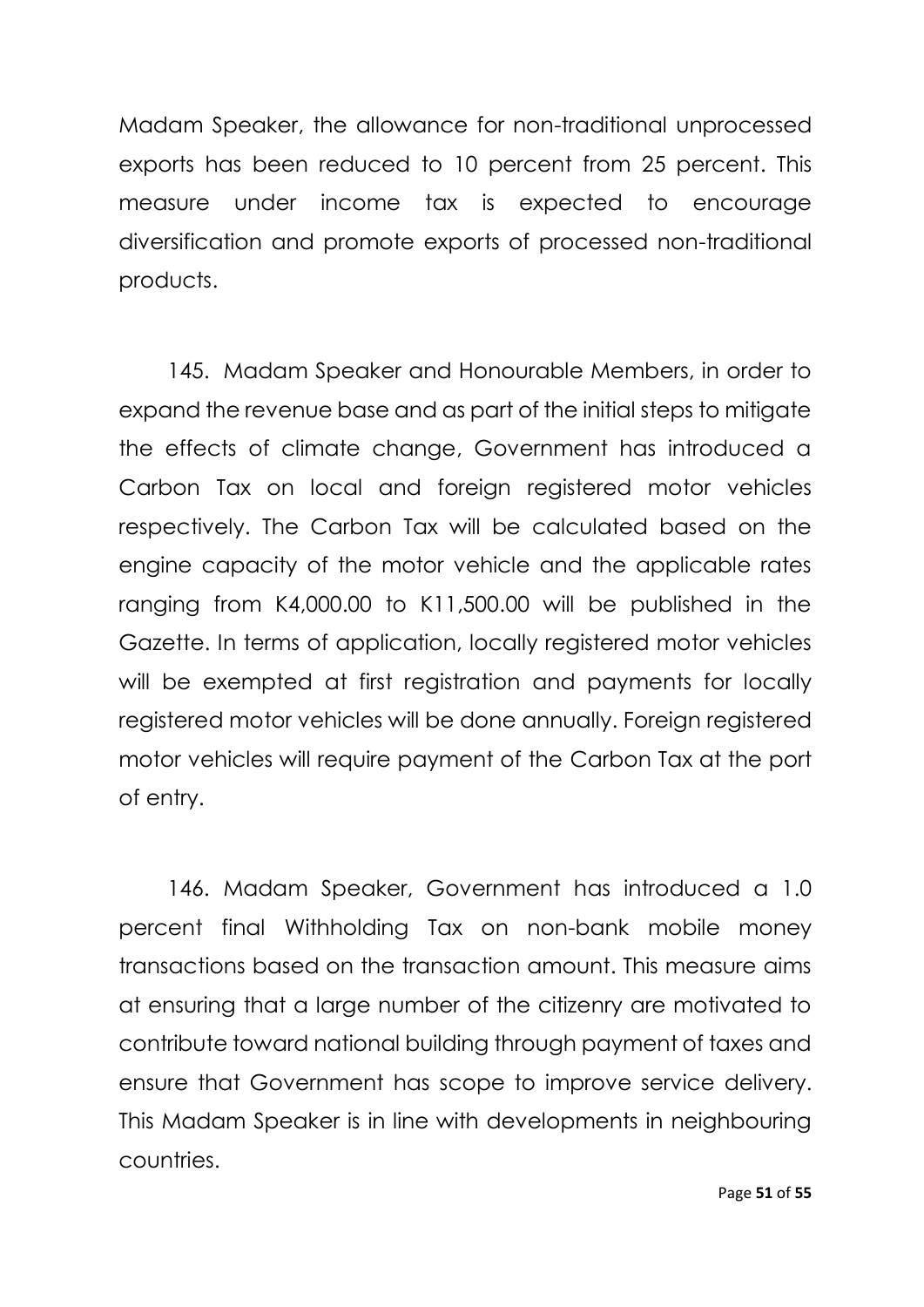#### *Value Added Tax Measures*

147. Madam Speaker, in order to promote usage of clean energy and compliment hydropower in the country, Government has removed VAT on solar panels, solar batteries, solar accumulators, solar inverters, solar chargers, solar lumps, solar bulbs and energy efficient bulbs, liquefied petroleum gas and gas cylinders, and wood cook stoves. This is expected to empower Malawians to purchase these clean energy products at affordable prices.

148. Madam Speaker, Government has introduced VAT on some Oils of Chapter 15 under the Customs and Excise Tariff excluding oils which are considered as basic and nutritional commodities. In addition, Government has removed VAT on laundry soap in bars to make it affordable as this is also considered as a basic commodity.

## *Tax Administration Measures*

149. Madam Speaker and Honourable Members under the Customs and Excise Act, VAT Act and Taxation Act, amendments have been done to; introduce administrative measures aimed at improving documentation for filing tax returns, enhance efficiency in tax administration by addressing the inconsistencies in the law, and incorporate some new reform initiatives by the Malawi Revenue Authority. Madam Speaker and Honourable Members,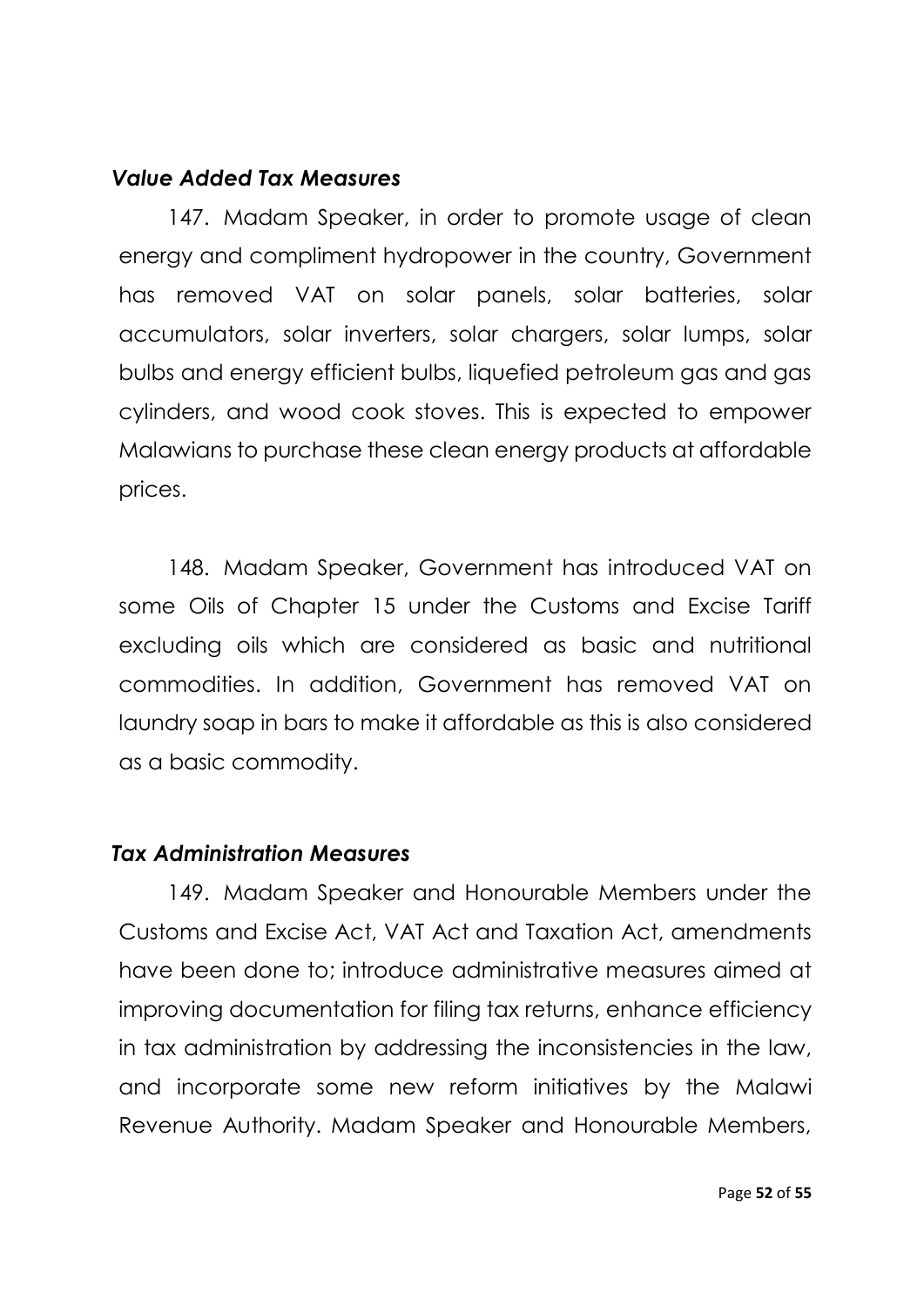the details of the Tax Administration Measures are contained in the Amendment Bills and Regulations which will be published.

150. Madam Speaker and Honourable Members, let me also take this opportunity to inform the taxpaying community that the Malawi Revenue Authority has been implored to enhance tax administration reforms in order to improve taxpayer service. The Malawi Revenue Authority will continue to monitor taxpayer compliance through risk based audits and enforcements and the use of ICT systems such as the Integrated Tax Administration System which is also referred to as Msonkho Online for Domestic Taxes which will be rolled out in December, 2019.

## **NON TAX POLICY MEASURES**

151. Madam Speaker, the *Non Tax Policy Measures* that I will announce will be effective once the respective Amendment Regulations have been promulgated by the respective Ministries, Departments and Government Agencies including when the installation of the requisite infrastructure has been done.

#### *Government User Fees and Charges*

152. Madam Speaker and Honourable Members, Government has noticed that most of the User Fees and Charges for Government services are too low and have not been revised for a long time. In order to address this, all User Fees and Charges have been revised based on the proposals submitted by the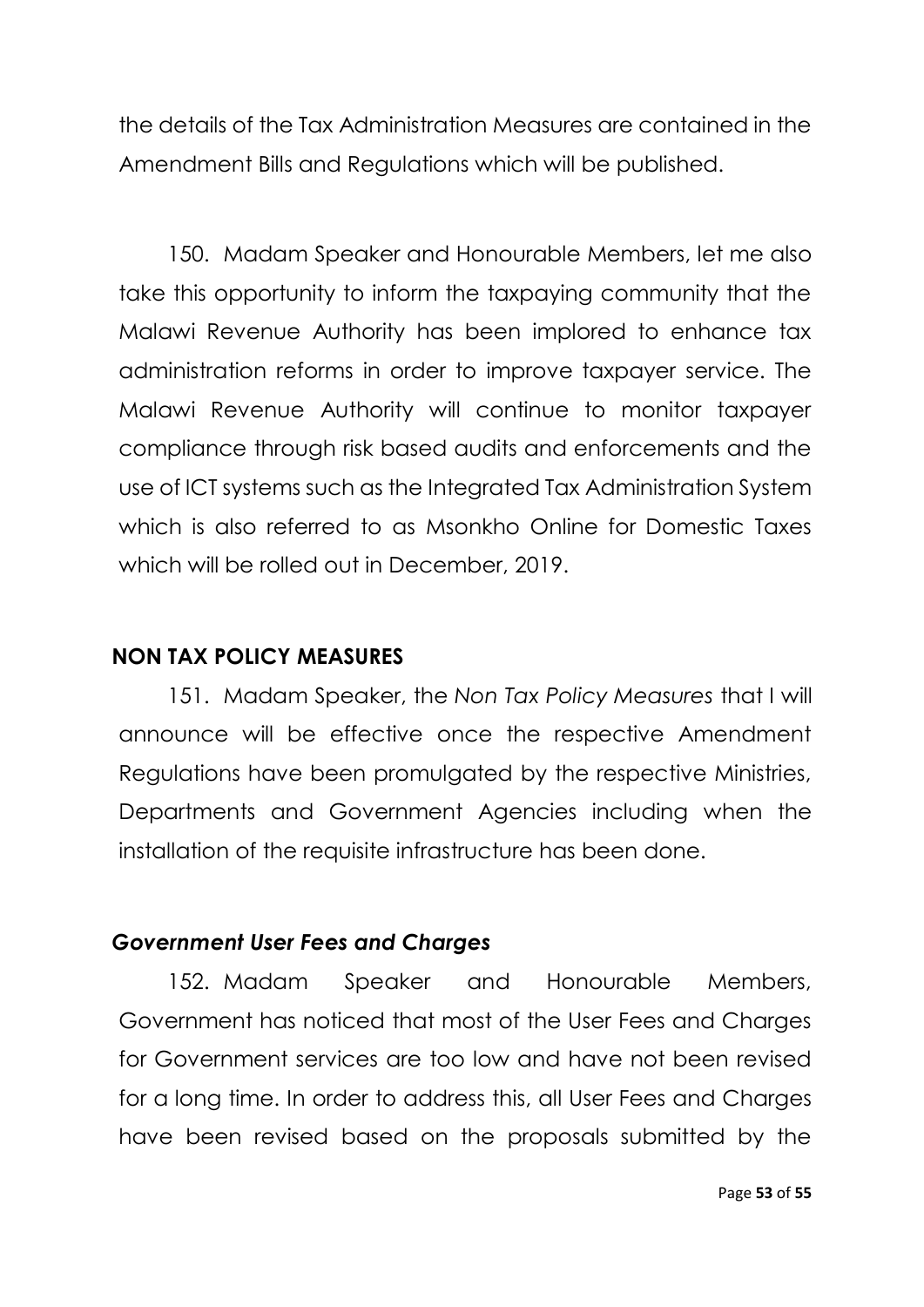various Ministries Departments and Government Agencies. This will ensure that the User Fees and Charges are cost reflective and commensurate with the market value of the services delivered by the respective MDAs. The revised User Fees and Charges will be published in the Gazette by the respective MDAs for implementation.

## *Tolling Initiative*

153. Madam Speaker, during the pre-budget consultations with stakeholders there were strong views that the country needs to move with speed and install toll gates in strategic locations where toll fees could be collected as is the case in the region. This initiative will assist in mobilizing resources to be earmarked for road infrastructure rehabilitation. My Ministry will therefore continue to closely work with the Ministry of Transport and Public Works to ensure that the Tolling initiative is implemented in the country.

# **CONCLUSION**

154. Madam Speaker, the Financial Year 2019/20 budget seeks to deliver inclusive growth, infrastructure development and economic empowerment for the vast majority of our people, including the Youth, Women and the Physically Challenged. It further aims to ride on the macroeconomic stability achieved during the past two fiscal years and build a resilient economy capable of withstanding unforeseen shocks.